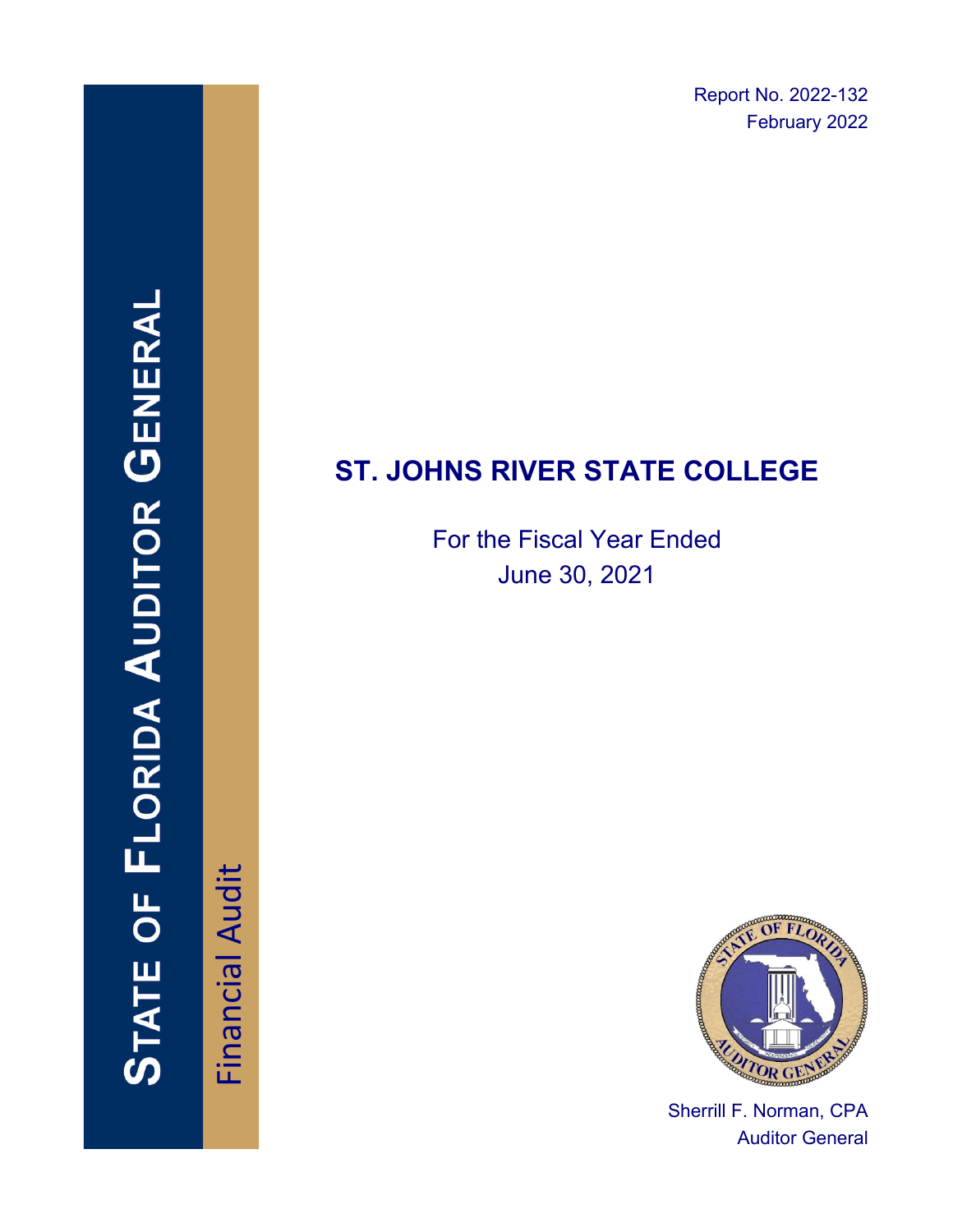#### **Board of Trustees and President**

During the 2020-21 fiscal year, Mr. Joe H. Pickens, J.D., served as President of St. Johns River State College and the following individuals served as Members of the Board of Trustees:

|                                                      | County    |
|------------------------------------------------------|-----------|
| Wendell D. Davis, Chair from 1-1-21                  | Clay      |
| Rich Komando, Vice Chair from 3-26-21                | a         |
| Samuel Garrison through 12-31-20, <sup>b</sup> Chair | Clay      |
| Robert Crum, Vice Chair through 3-25-21              | St. Johns |
| Jan Conrad                                           | St. Johns |
| Leslie Dougher through 12-20-20 <sup>c</sup>         | Clay      |
| Brian Keith through 5-31-21 <sup>d</sup>             | Putnam    |
| James E. Reid                                        | Putnam    |
| W.J. Sapp Jr. from 12-23-20°                         | Clay      |
|                                                      |           |

<sup>a</sup> Confidential pursuant to s. 119.071(4), Florida Statutes.<br>
<sup>b</sup> Trustee position vacant 1-1-21, through 6-30-21.<br>
<sup>c</sup> Trustee position vacant 6-1-21, through 6-30-21.

The Auditor General conducts audits of governmental entities to provide the Legislature, Florida's citizens, public entity management, and other stakeholders unbiased, timely, and relevant information for use in promoting government accountability and stewardship and improving government operations.

The team leader was Christopher Doody, CPA, and the audit was supervised by Dennis W. Gay, CPA.

Please address inquiries regarding this report to Jaime N. Hoelscher, CPA, Audit Manager, by e-mail at jaimehoelscher@aud.state.fl.us or by telephone at (850) 412-2868.

This report and other reports prepared by the Auditor General are available at:

[FLAuditor.gov](http://flauditor.gov/) 

Printed copies of our reports may be requested by contacting us at:

**State of Florida Auditor General** 

**Claude Pepper Building, Suite G74 · 111 West Madison Street · Tallahassee, FL 32399-1450 · (850) 412-2722**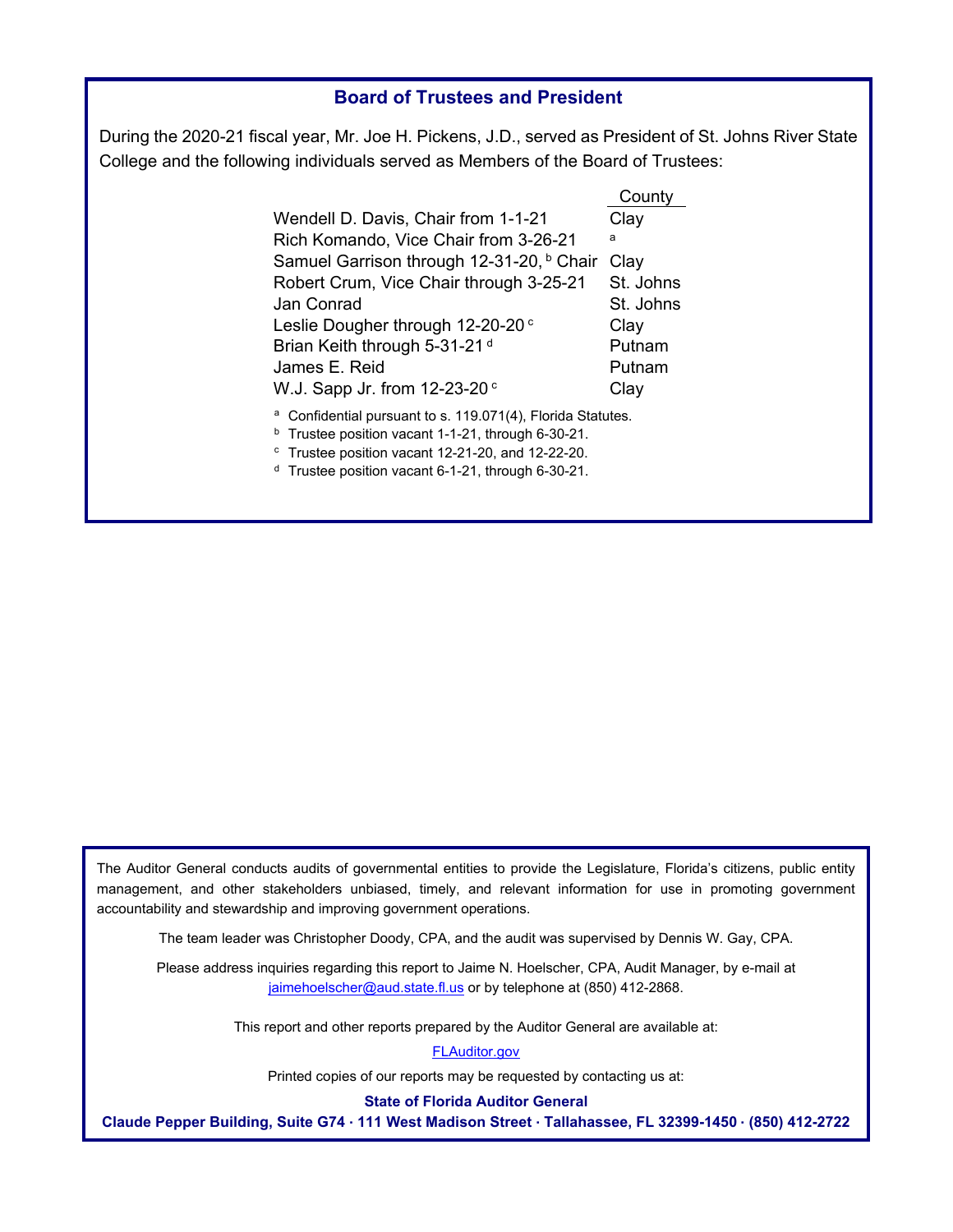# **ST. JOHNS RIVER STATE COLLEGE TABLE OF CONTENTS**

Page

|                                                                                                                                                                         | No. |
|-------------------------------------------------------------------------------------------------------------------------------------------------------------------------|-----|
|                                                                                                                                                                         |     |
|                                                                                                                                                                         |     |
|                                                                                                                                                                         |     |
|                                                                                                                                                                         |     |
|                                                                                                                                                                         |     |
| <b>BASIC FINANCIAL STATEMENTS</b>                                                                                                                                       |     |
|                                                                                                                                                                         |     |
|                                                                                                                                                                         |     |
|                                                                                                                                                                         |     |
|                                                                                                                                                                         |     |
| OTHER REQUIRED SUPPLEMENTARY INFORMATION                                                                                                                                |     |
| Schedule of Changes in the College's Total Other Postemployment Benefits Liability                                                                                      |     |
| Schedule of the College's Proportionate Share of the Net Pension Liability - Florida                                                                                    |     |
| Schedule of College Contributions - Florida Retirement System Pension Plan  42                                                                                          |     |
| Schedule of the College's Proportionate Share of the Net Pension Liability - Health                                                                                     |     |
| Schedule of College Contributions - Health Insurance Subsidy Pension Plan 44                                                                                            |     |
|                                                                                                                                                                         |     |
| INDEPENDENT AUDITOR'S REPORT ON INTERNAL CONTROL OVER<br>FINANCIAL REPORTING AND ON COMPLIANCE AND OTHER MATTERS<br>BASED ON AN AUDIT OF FINANCIAL STATEMENTS PERFORMED |     |
|                                                                                                                                                                         |     |
|                                                                                                                                                                         |     |
|                                                                                                                                                                         |     |
|                                                                                                                                                                         |     |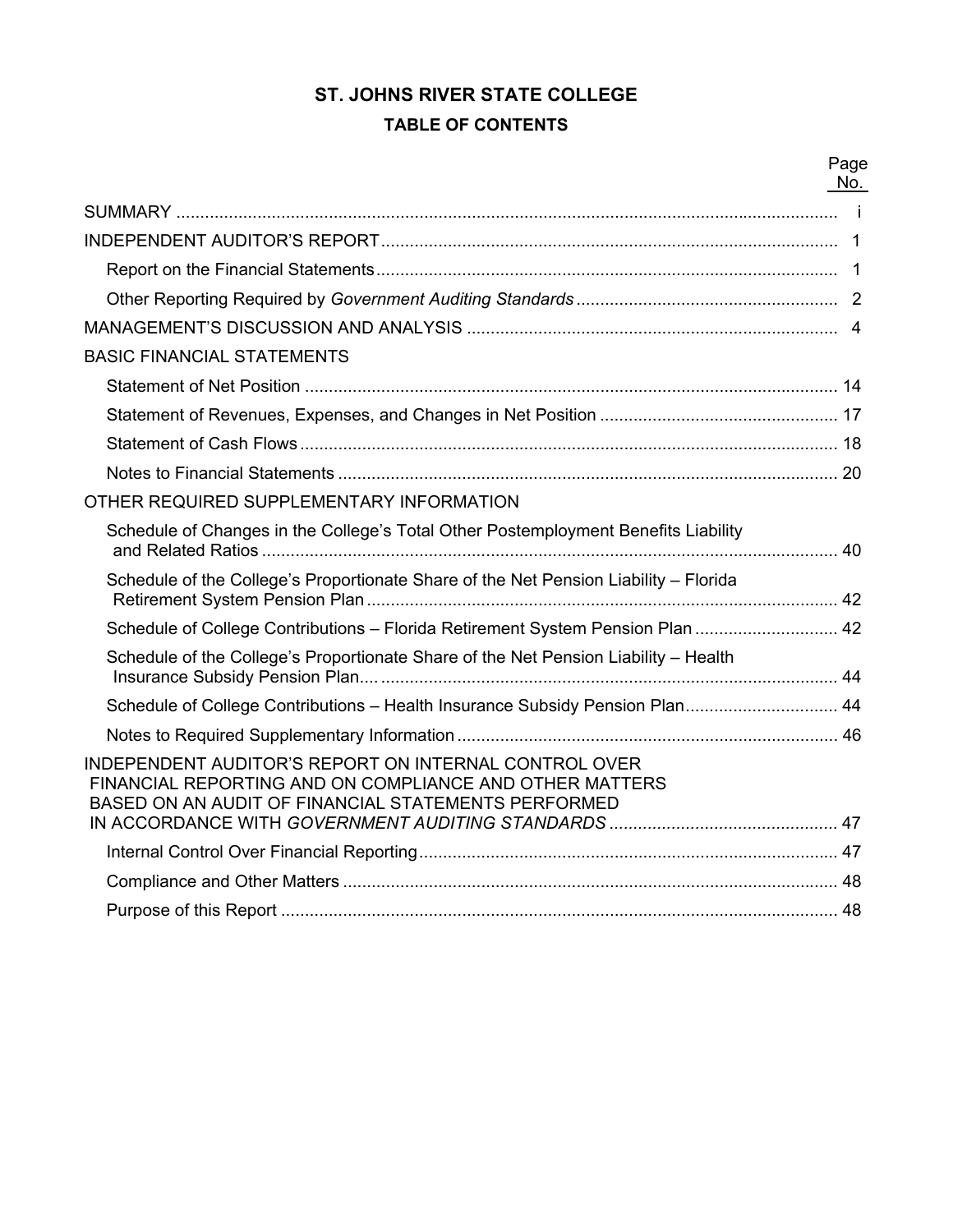#### SUMMARY OF REPORT ON FINANCIAL STATEMENTS

<span id="page-3-0"></span>Our audit disclosed that the basic financial statements of St. Johns River State College (a component unit of the State of Florida) were presented fairly, in all material respects, in accordance with prescribed financial reporting standards.

SUMMARY OF REPORT ON INTERNAL CONTROL AND COMPLIANCE

Our audit did not identify any deficiencies in internal control over financial reporting that we consider to be material weaknesses.

The results of our tests disclosed no instances of noncompliance or other matters that are required to be reported under *Government Auditing Standards*, issued by the Comptroller General of the United States.

#### AUDIT OBJECTIVES AND SCOPE

Our audit objectives were to determine whether St. Johns River State College and its officers with administrative and stewardship responsibilities for College operations had:

- Presented the College's basic financial statements in accordance with generally accepted accounting principles;
- Established and implemented internal control over financial reporting and compliance with requirements that could have a direct and material effect on the financial statements; and
- Complied with the various provisions of laws, rules, regulations, contracts, and grant agreements that are material to the financial statements.

The scope of this audit included an examination of the College's basic financial statements as of and for the fiscal year ended June 30, 2021. We obtained an understanding of the College's environment, including its internal control, and assessed the risk of material misstatement necessary to plan the audit of the basic financial statements. We also examined various transactions to determine whether they were executed, in both manner and substance, in accordance with governing provisions of laws, rules, regulations, contracts, and grant agreements.

An examination of Federal awards administered by the College is included within the scope of our Statewide audit of Federal awards administered by the State of Florida.

# AUDIT METHODOLOGY

We conducted our audit in accordance with auditing standards generally accepted in the United States of America and applicable standards contained in *Government Auditing Standards*, issued by the Comptroller General of the United States.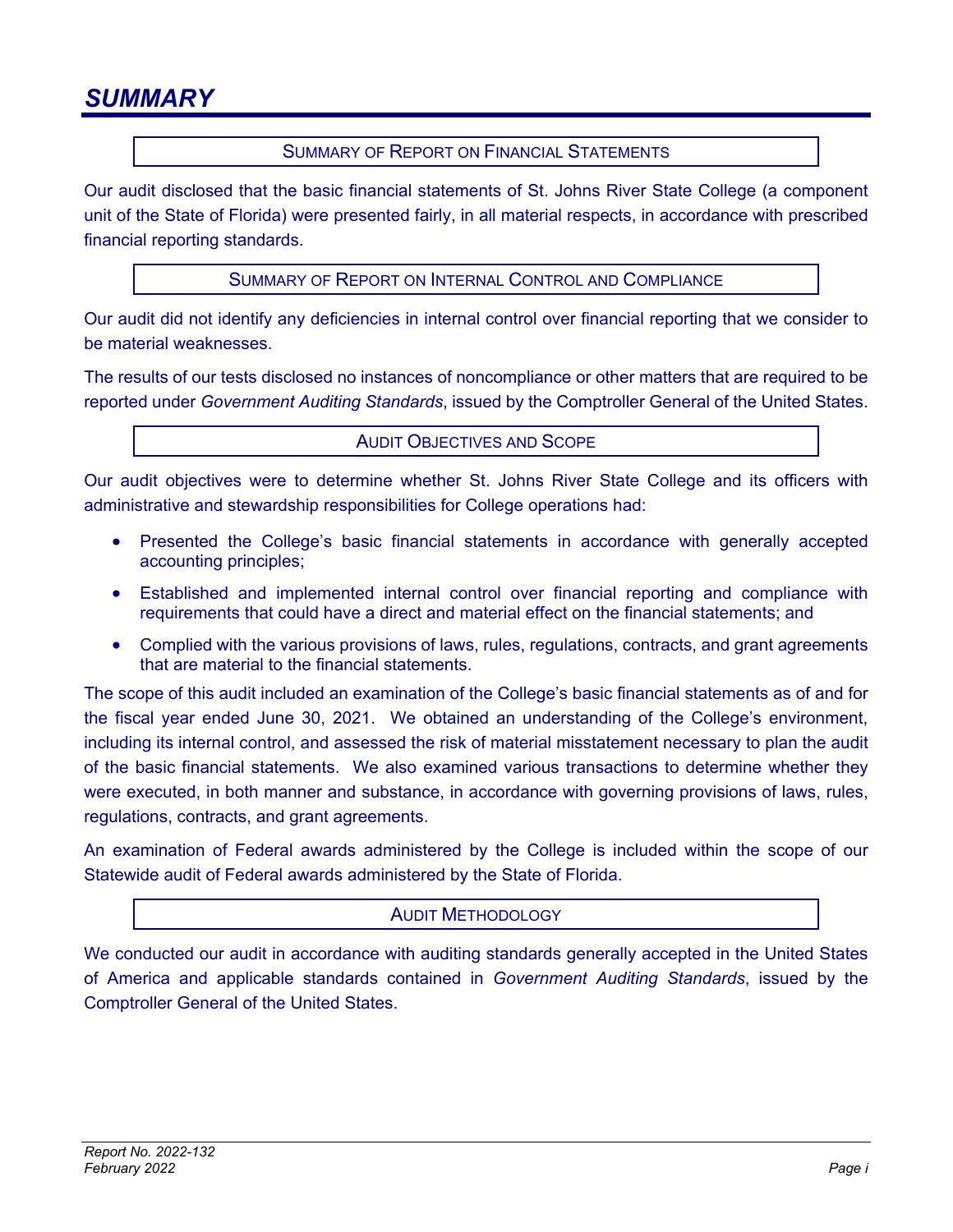<span id="page-4-0"></span>

Sherrill F. Norman, CPA Auditor General

# **AUDITOR GENERAL STATE OF FLORIDA**

Claude Denson Pepper Building, Suite G74 111 West Madison Street Tallahassee, Florida 32399-1450



Phone: (850) 412-2722 Fax: (850) 488-6975

The President of the Senate, the Speaker of the House of Representatives, and the Legislative Auditing Committee

# **INDEPENDENT AUDITOR'S REPORT**

# **Report on the Financial Statements**

We have audited the accompanying financial statements of St. Johns River State College, a component unit of the State of Florida, and its discretely presented component unit as of and for the fiscal year ended June 30, 2021, and the related notes to the financial statements, which collectively comprise the College's basic financial statements as listed in the table of contents.

# *Management's Responsibility for the Financial Statements*

Management is responsible for the preparation and fair presentation of these financial statements in accordance with accounting principles generally accepted in the United States of America; this includes the design, implementation, and maintenance of internal control relevant to the preparation and fair presentation of financial statements that are free from material misstatement, whether due to fraud or error.

# *Auditor's Responsibility*

Our responsibility is to express opinions on these financial statements based on our audit. We did not audit the financial statements of the discretely presented component unit, which represent 100 percent of the transactions and account balances of the discretely presented component unit columns. Those statements were audited by other auditors whose report has been furnished to us, and our opinion, insofar as it relates to the amounts included for the discretely presented component unit, is based solely on the report of the other auditors. We conducted our audit in accordance with auditing standards generally accepted in the United States of America and the standards applicable to financial audits contained in *Government Auditing Standards*, issued by the Comptroller General of the United States. Those standards require that we plan and perform the audit to obtain reasonable assurance about whether the financial statements are free from material misstatement.

An audit involves performing procedures to obtain audit evidence about the amounts and disclosures in the financial statements. The procedures selected depend on the auditor's judgment, including the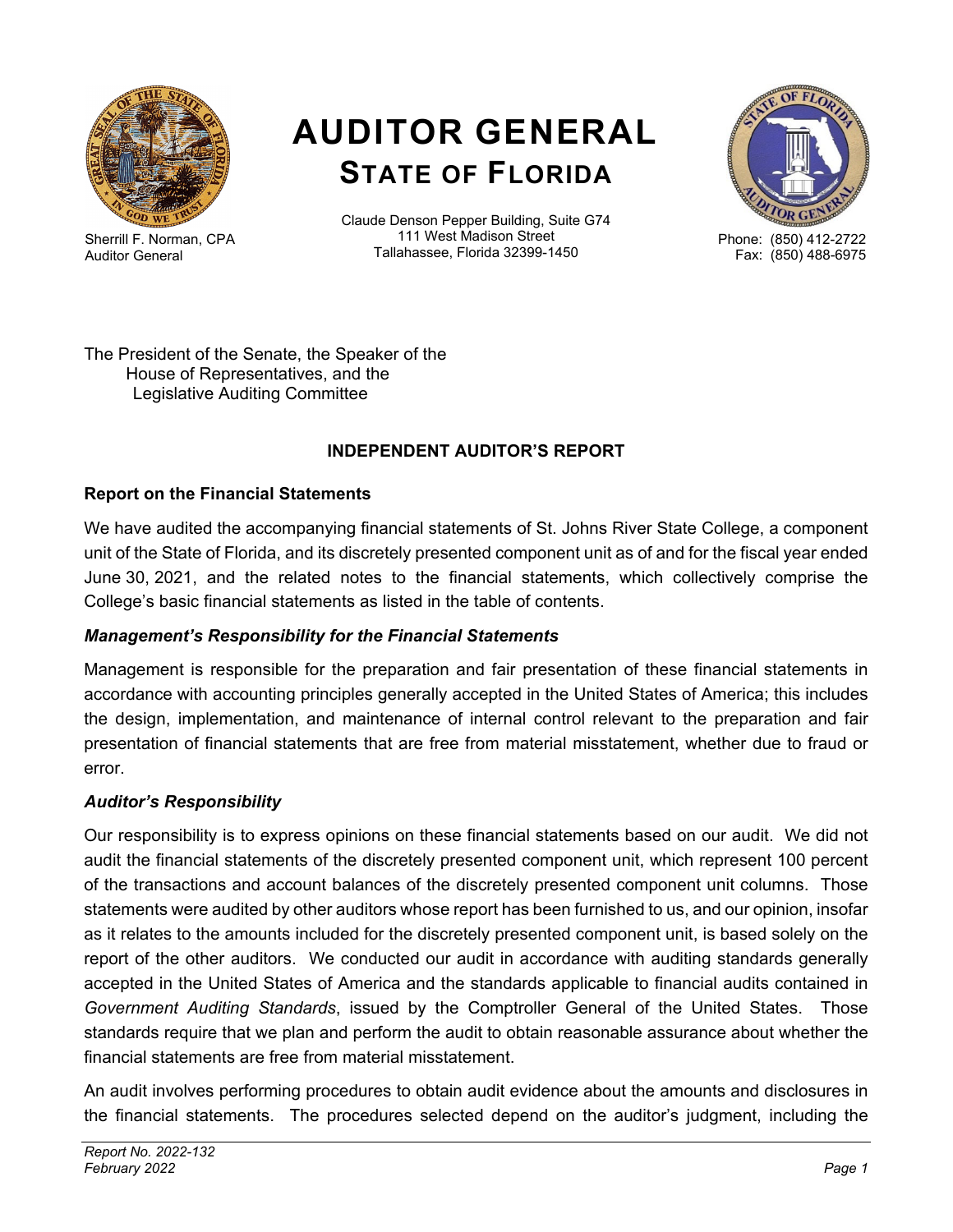<span id="page-5-0"></span>assessment of the risks of material misstatement of the financial statements, whether due to fraud or error. In making those risk assessments, the auditor considers internal control relevant to the entity's preparation and fair presentation of the financial statements in order to design audit procedures that are appropriate in the circumstances, but not for the purpose of expressing an opinion on the effectiveness of the entity's internal control. Accordingly, we express no such opinion. An audit also includes evaluating the appropriateness of accounting policies used and the reasonableness of significant accounting estimates made by management, as well as evaluating the overall presentation of the financial statements.

We believe that the audit evidence we have obtained is sufficient and appropriate to provide a basis for our audit opinions.

# *Opinions*

In our opinion, based on our audit and the report of other auditors, the financial statements referred to above present fairly, in all material respects, the respective financial position of St. Johns River State College and of its discretely presented component unit as of June 30, 2021, and the respective changes in financial position and, where applicable, cash flows thereof for the fiscal year then ended in accordance with accounting principles generally accepted in the United States of America.

# *Other Matter*

# *Required Supplementary Information*

Accounting principles generally accepted in the United States of America require that **MANAGEMENT'S DISCUSSION AND ANALYSIS**, the **Schedule of Changes in the College's Total Other Postemployment Benefits Liability and Related Ratios**, **Schedule of the College's Proportionate Share of the Net Pension Liability – Florida Retirement System Pension Plan**, **Schedule of College Contributions – Florida Retirement System Pension Plan**, **Schedule of the College's Proportionate Share of the Net Pension Liability – Health Insurance Subsidy Pension Plan**, **Schedule of College Contributions – Health Insurance Subsidy Pension Plan**, and **Notes to Required Supplementary Information**, as listed in the table of contents, be presented to supplement the basic financial statements. Such information, although not a part of the basic financial statements, is required by the Governmental Accounting Standards Board who considers it to be an essential part of financial reporting for placing the basic financial statements in an appropriate operational, economic, or historical context. We and other auditors have applied certain limited procedures to the required supplementary information in accordance with auditing standards generally accepted in the United States of America, which consisted of inquiries of management about the methods of preparing the information and comparing the information for consistency with management's responses to our inquiries, the basic financial statements, and other knowledge we obtained during our audit of the basic financial statements. We do not express an opinion or provide any assurance on the information because the limited procedures do not provide us with sufficient evidence to express an opinion or provide any assurance.

# **Other Reporting Required by** *Government Auditing Standards*

In accordance with *Government Auditing Standards*, we have also issued our report dated February 23, 2022, on our consideration of the St. Johns River State College's internal control over financial reporting and on our tests of its compliance with certain provisions of laws, rules, regulations,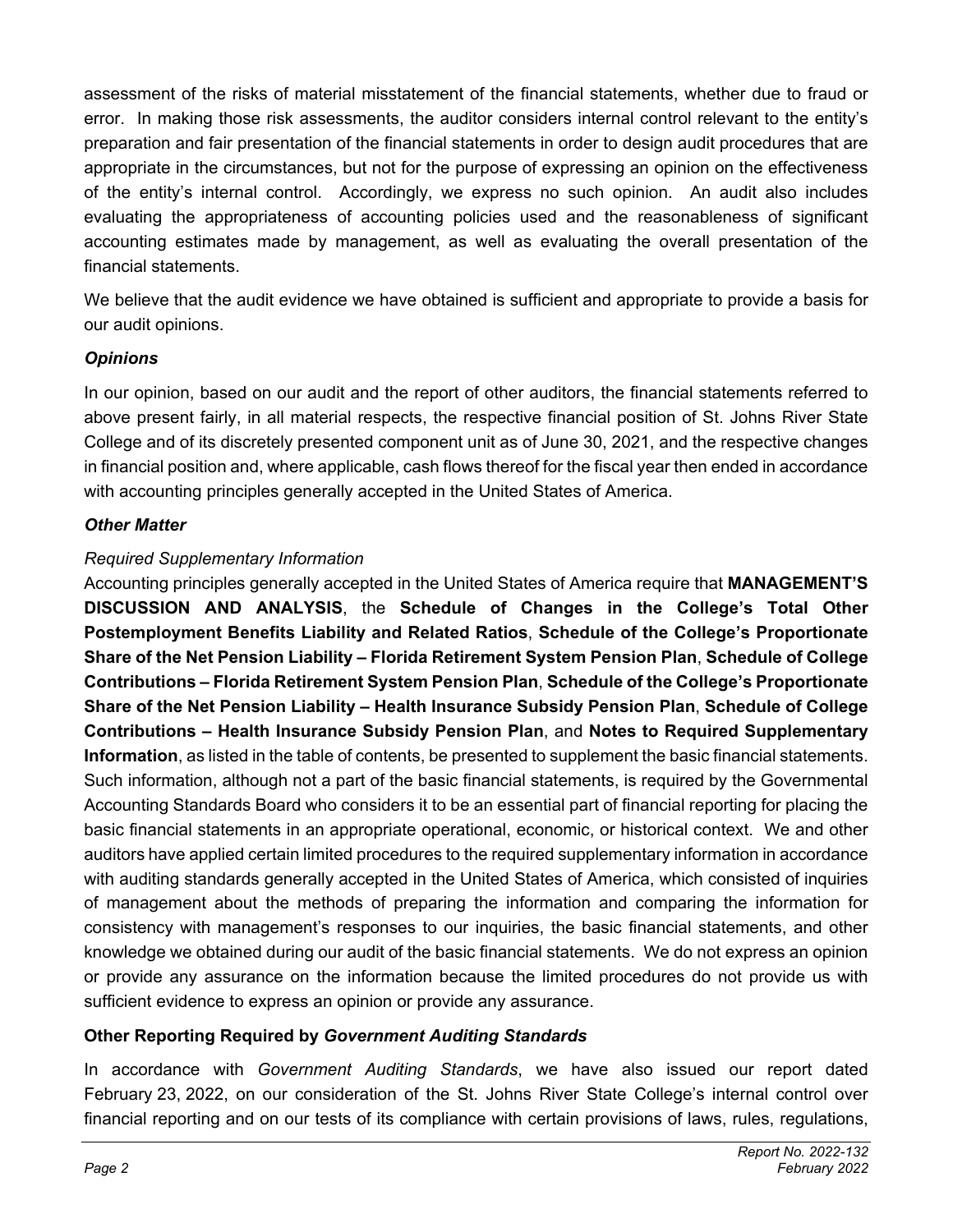contracts, and grant agreements and other matters included under the heading **INDEPENDENT AUDITOR'S REPORT ON INTERNAL CONTROL OVER FINANCIAL REPORTING AND ON COMPLIANCE AND OTHER MATTERS BASED ON AN AUDIT OF FINANCIAL STATEMENTS PERFORMED IN ACCORDANCE WITH** *GOVERNMENT AUDITING STANDARDS*. The purpose of that report is solely to describe the scope of our testing of internal control over financial reporting and compliance and the results of that testing, and not to provide an opinion on the effectiveness of the internal control over financial reporting or on compliance. That report is an integral part of an audit performed in accordance with *Government Auditing Standards* in considering the St. Johns River State College's internal control over financial reporting and compliance.

Respectfully submitted,

Sherrill F. Norman, CPA Tallahassee, Florida February 23, 2022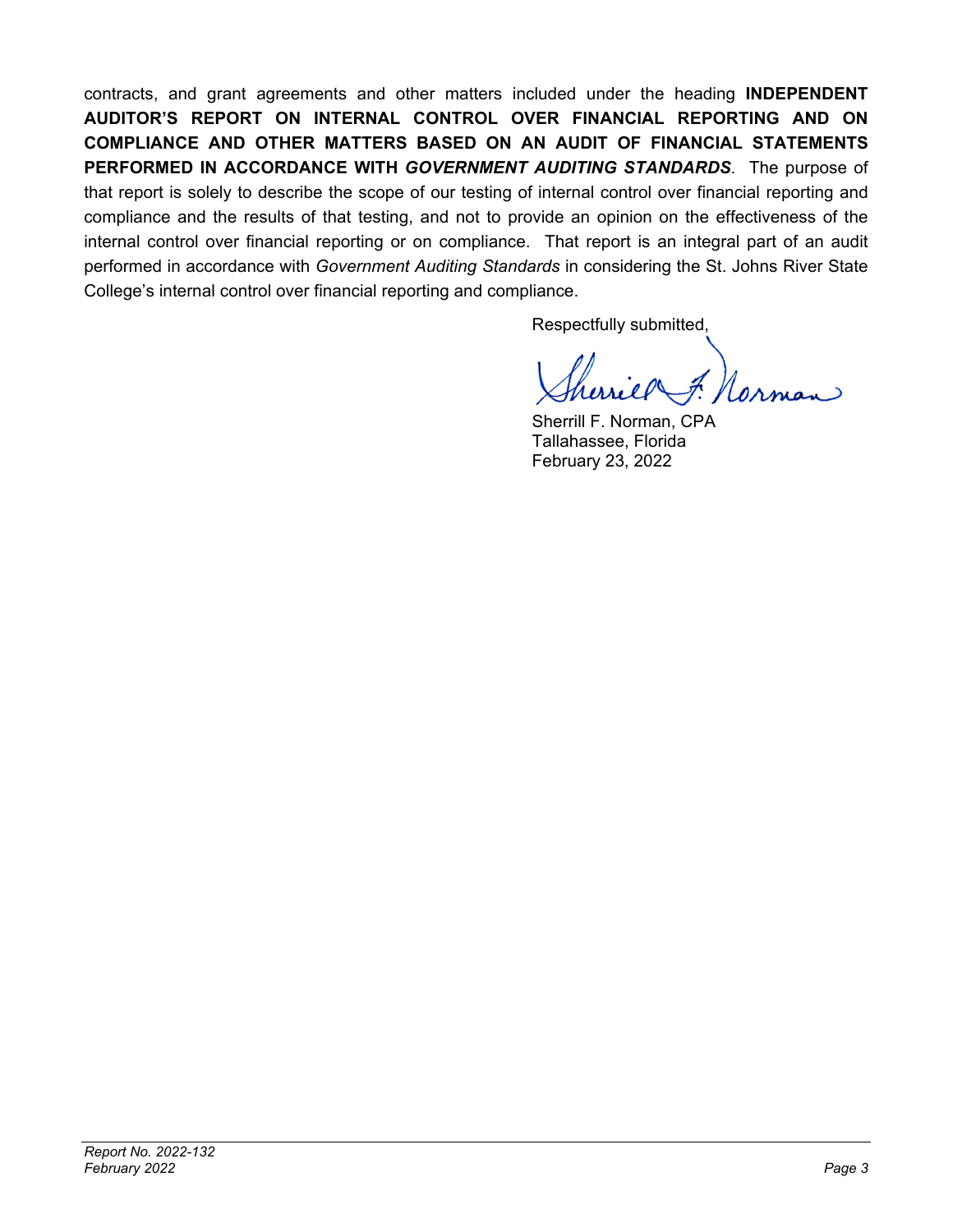# <span id="page-7-0"></span>*MANAGEMENT'S DISCUSSION AND ANALYSIS*

Management's discussion and analysis (MD&A) provides an overview of the financial position and activities of the College for the fiscal year ended June 30, 2021, and should be read in conjunction with the financial statements and notes thereto. The MD&A, and financial statements and notes thereto, are the responsibility of College management. The MD&A contains financial activity of the College for the fiscal years ended June 30, 2021, and June 30, 2020, and its discretely presented component unit, the St. Johns River State College Foundation, Inc. for the fiscal years ended March 31, 2021, and March 31, 2020.

# FINANCIAL HIGHLIGHTS

The College's assets and deferred outflows of resources totaled \$95 million at June 30, 2021. This balance reflects a \$6.6 million, or 7.5 percent, increase as compared to the 2019-20 fiscal year, resulting primarily from a \$4.1 million increase in capital assets, net of depreciation, a \$1.3 million increase in cash and cash equivalents, and a \$1.7 million increase in deferred outflows of resources. In addition, liabilities and deferred inflows of resources increased by \$4.3 million, or 14.8 percent, totaling \$33.3 million at June 30, 2021, resulting primarily from a \$5 million increase in the net pension liability, a \$0.3 million increase in other postemployment benefits payable, offset by a decrease in deferred inflows of resources of \$1.1 million. As a result, the College's net position increased by \$2.3 million, resulting in a year-end balance of \$61.8 million.

The College's operating revenues totaled \$11.6 million for the 2020-21 fiscal year, representing a 14.9 percent decrease compared to the 2019-20 fiscal year. This decrease resulted primarily from a decrease in student tuition and fees of \$1.2 million and a decrease in auxiliary enterprises of \$0.7 million. Operating expenses totaled \$51.9 million for the 2020-21 fiscal year, representing a decrease of 2.7 percent as compared to the 2019-20 fiscal year. This decrease resulted primarily from a \$1.5 million increase in scholarships and waivers, offset by a \$1.3 million decrease in materials and supplies, a \$1.2 million decrease in contractual services, and a \$0.4 million decrease in personnel expenses.

Net position represents the residual interest in the College's assets and deferred outflows of resources after deducting liabilities and deferred inflows of resources. The College's comparative total net position by category for the fiscal years ended June 30, 2021, and June 30, 2020, is shown in the following graph: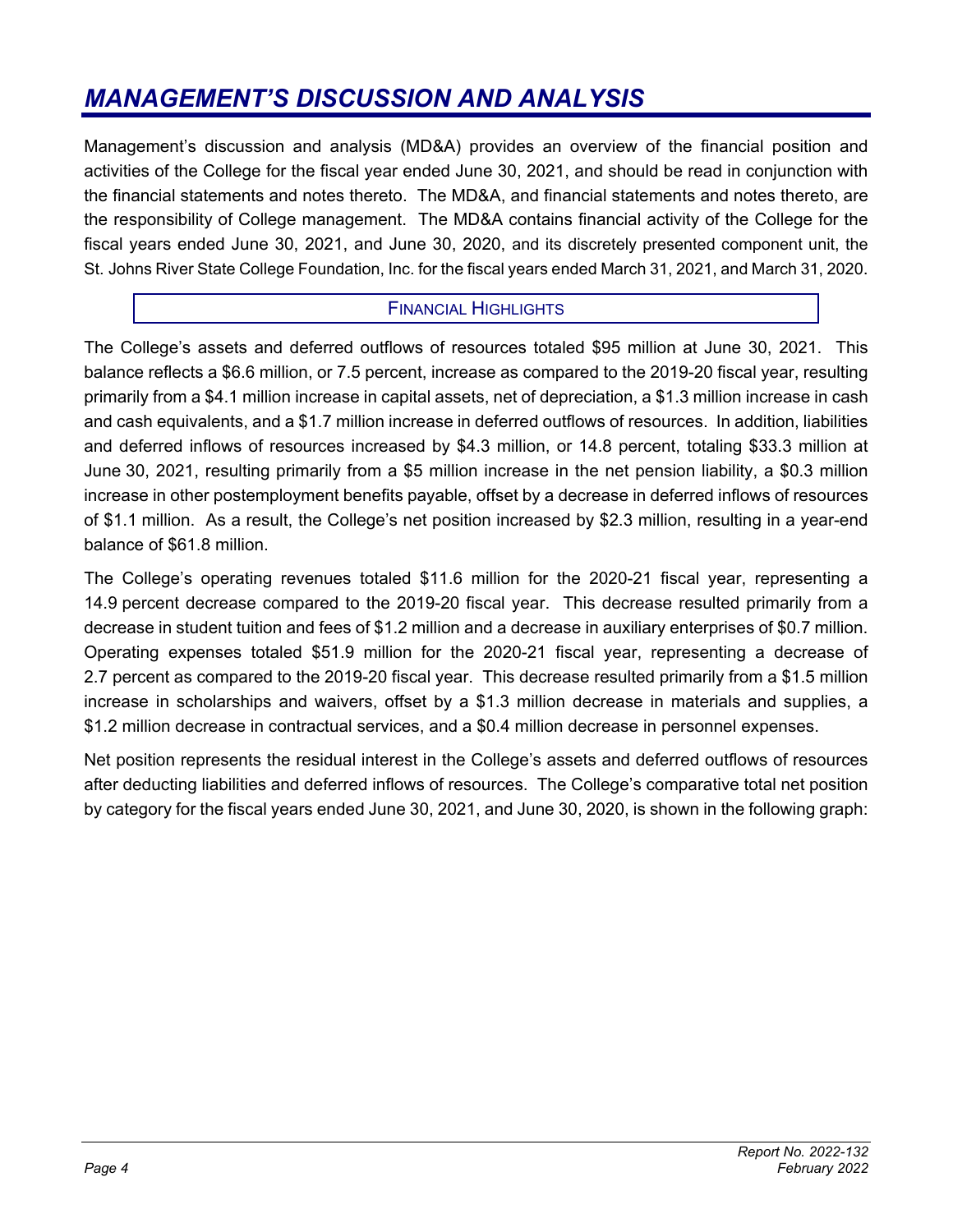**Net Position (In Thousands)** 



The following chart provides a graphical presentation of College revenues by category for the 2020-21 fiscal year:



# OVERVIEW OF FINANCIAL STATEMENTS

Pursuant to Governmental Accounting Standards Board (GASB) Statement No. 35, the College's financial report consists of three basic financial statements: the statement of net position; the statement of revenues, expenses, and changes in net position; and the statement of cash flows. The financial statements, and notes thereto, encompass the College and its component unit, the St. Johns River State College Foundation, Inc. (Foundation). Based on the application of the criteria for determining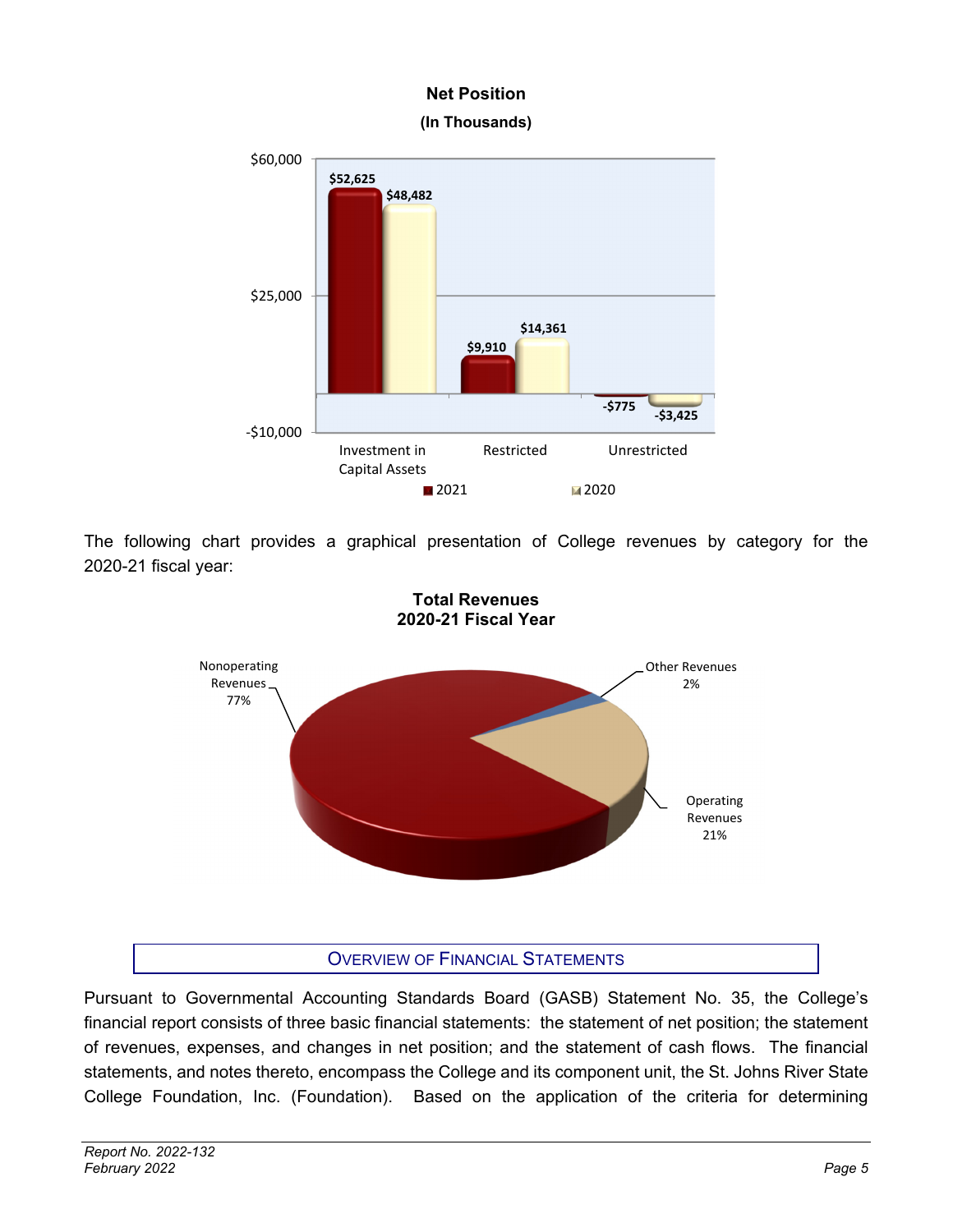component units, the Foundation is included within the College reporting entity as a discretely presented component unit.

# **The Statement of Net Position**

The statement of net position reflects the assets, deferred outflows of resources, liabilities, and deferred inflows of resources of the College and its component unit, using the accrual basis of accounting, and presents the financial position of the College and its component unit at a specified time. Assets, plus deferred outflows of resources, less liabilities, less deferred inflows of resources, equals net position, which is one indicator of current financial condition. The changes in net position that occur over time indicate improvement or deterioration in financial condition.

The following summarizes the assets, deferred outflows of resources, liabilities, deferred inflows of resources, and net position of the College and its component unit for the respective fiscal years ended:

|                                       | College      |              |               | <b>Component Unit</b> |  |
|---------------------------------------|--------------|--------------|---------------|-----------------------|--|
|                                       | 6-30-21      | 6-30-20      | $3 - 31 - 21$ | $3 - 31 - 20$         |  |
| <b>Assets</b>                         |              |              |               |                       |  |
| <b>Current Assets</b>                 | \$<br>24,921 | \$23,248     | 4,380<br>\$   | \$<br>2,868           |  |
| Capital Assets, Net                   | 52,625       | 48,482       |               |                       |  |
| <b>Other Noncurrent Assets</b>        | 8,102        | 8,959        | 3,630         | 3,223                 |  |
| <b>Total Assets</b>                   | 85,648       | 80,689       | 8,010         | 6,091                 |  |
| <b>Deferred Outflows of Resources</b> | 9,371        | 7,688        |               |                       |  |
| Liabilities                           |              |              |               |                       |  |
| <b>Current Liabilities</b>            | 2,261        | 2,192        | 11            | 147                   |  |
| <b>Noncurrent Liabilities</b>         | 29,958       | 24,609       | 87            | 92                    |  |
| <b>Total Liabilities</b>              | 32,219       | 26,801       | 98            | 239                   |  |
| Deferred Inflows of Resources         | 1,040        | 2,158        | 134           | 106                   |  |
| <b>Net Position</b>                   |              |              |               |                       |  |
| Investment in Capital Assets          | 52,625       | 48,482       |               |                       |  |
| Restricted                            | 9,910        | 14,361       | 5,678         | 4,493                 |  |
| Unrestricted                          | (775)        | (3, 425)     | 2,100         | 1,253                 |  |
| <b>Total Net Position</b>             | 61,760<br>\$ | 59,418<br>\$ | 7,778<br>\$   | \$<br>5,746           |  |

**Condensed Statement of Net Position at June 30** 

**(In Thousands)** 

The increase in current assets was primarily caused by a \$2.1 million increase in cash and cash equivalents related to the recognition of lost revenue allowed by the Higher Education Emergency Relief Fund (HEERF). The increase in capital assets is primarily due to a \$5.7 million increase in construction in progress for the Orange Park Campus renovation projects, a \$0.5 million increase in furniture, machinery and equipment, offset by an increase in accumulated depreciation of \$2 million. The decrease in other noncurrent assets was primarily caused by a \$0.9 million decrease in restricted cash and cash equivalents related to the payout of unexpended plant funds for the St. Augustine Campus renovation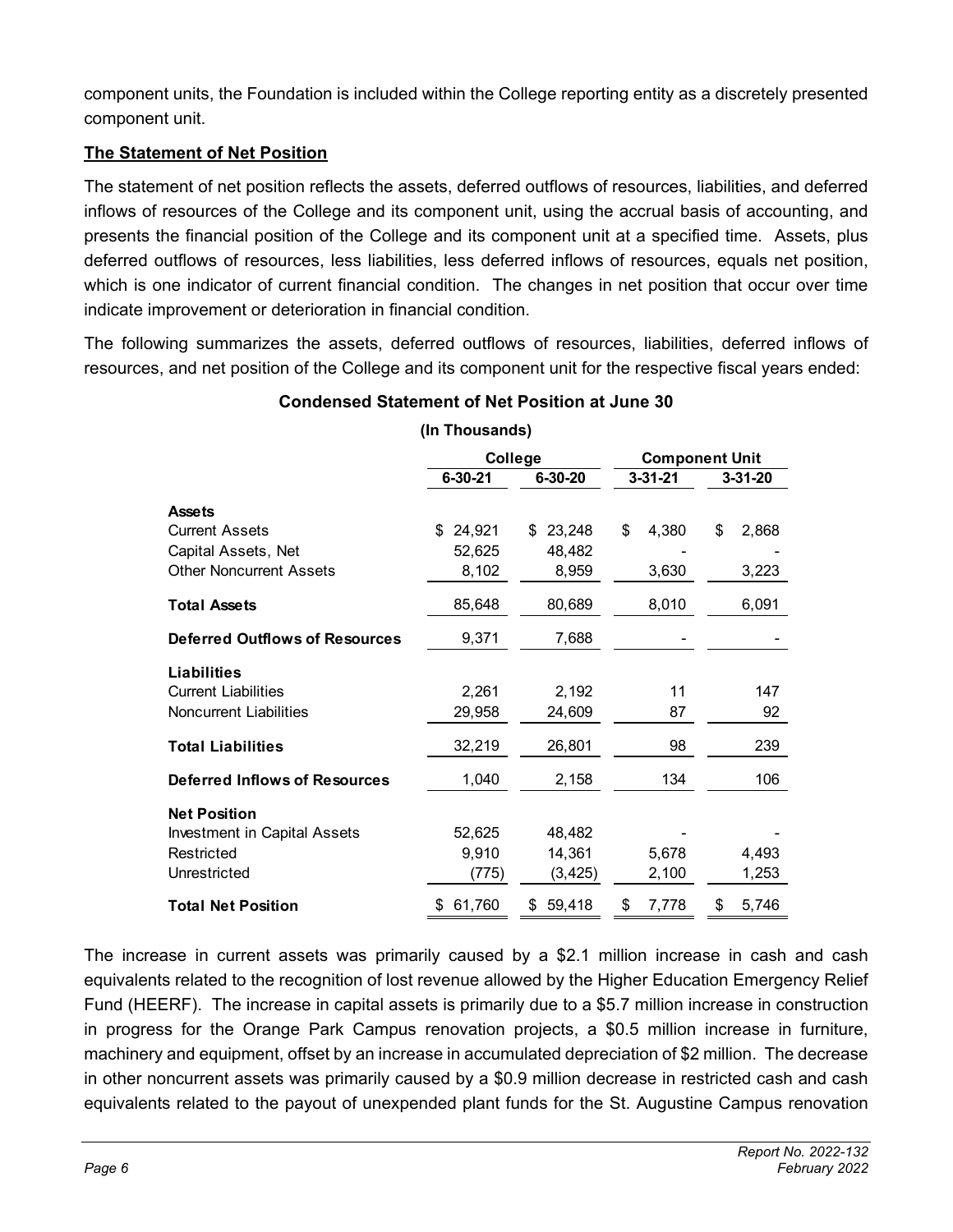project. The increase in the College's deferred outflows of resources resulted mainly from pension-related adjustments required by GASB Statement No. 68, and other postemployment benefits adjustments required by GASB Statement No. 75. The increase in noncurrent liabilities is primarily due to a \$5 million increase in the College's net pension liability. The decrease in the College's deferred inflows of resources resulted mainly from pension-related adjustments required by GASB Statement No. 68, and other postemployment benefits adjustments required by GASB Statement No. 75.

### **The Statement of Revenues, Expenses, and Changes in Net Position**

The statement of revenues, expenses, and changes in net position presents the College's and its component unit's revenue and expense activity, categorized as operating and nonoperating. Revenues and expenses are recognized when earned or incurred, regardless of when cash is received or paid.

The following summarizes the College's and its component unit's activity for the respective fiscal years ended:

#### **Condensed Statement of Revenues, Expenses, and Changes in Net Position For the Fiscal Years**

|                                         | College       |               | <b>Component Unit</b> |               |
|-----------------------------------------|---------------|---------------|-----------------------|---------------|
|                                         | $6 - 30 - 21$ | $6 - 30 - 20$ | $3 - 31 - 21$         | $3 - 31 - 20$ |
| <b>Operating Revenues</b>               | \$<br>11.567  | \$<br>13.596  | \$<br>461             | \$<br>499     |
| Less, Operating Expenses                | 51,918        | 53,376        | 587                   | 610           |
| <b>Operating Loss</b>                   | (40, 351)     | (39, 780)     | (126)                 | (111)         |
| Net Nonoperating Revenues (Expenses)    | 41,431        | 36,268        | 1,935                 | (346)         |
| Income (Loss) Before Other Revenues     | 1,080         | (3, 512)      | 1,809                 | (457)         |
| <b>Other Revenues</b>                   | 1,262         | 1,473         | 223                   | 227           |
| Net Increase (Decrease) In Net Position | 2,342         | (2,039)       | 2,032                 | (230)         |
| Net Position, Beginning of Year         | 59,418        | 61,457        | 5,746                 | 5,976         |
| <b>Net Position, End of Year</b>        | \$<br>61.760  | \$<br>59.418  | \$<br>7,778           | \$<br>5,746   |

**(In Thousands)** 

#### **Operating Revenues**

GASB Statement No. 35 categorizes revenues as either operating or nonoperating. Operating revenues generally result from exchange transactions where each of the parties to the transaction either gives or receives something of equal or similar value.

The following summarizes the operating revenues for the College and its component unit by source that were used to fund operating activities for the respective fiscal years ended: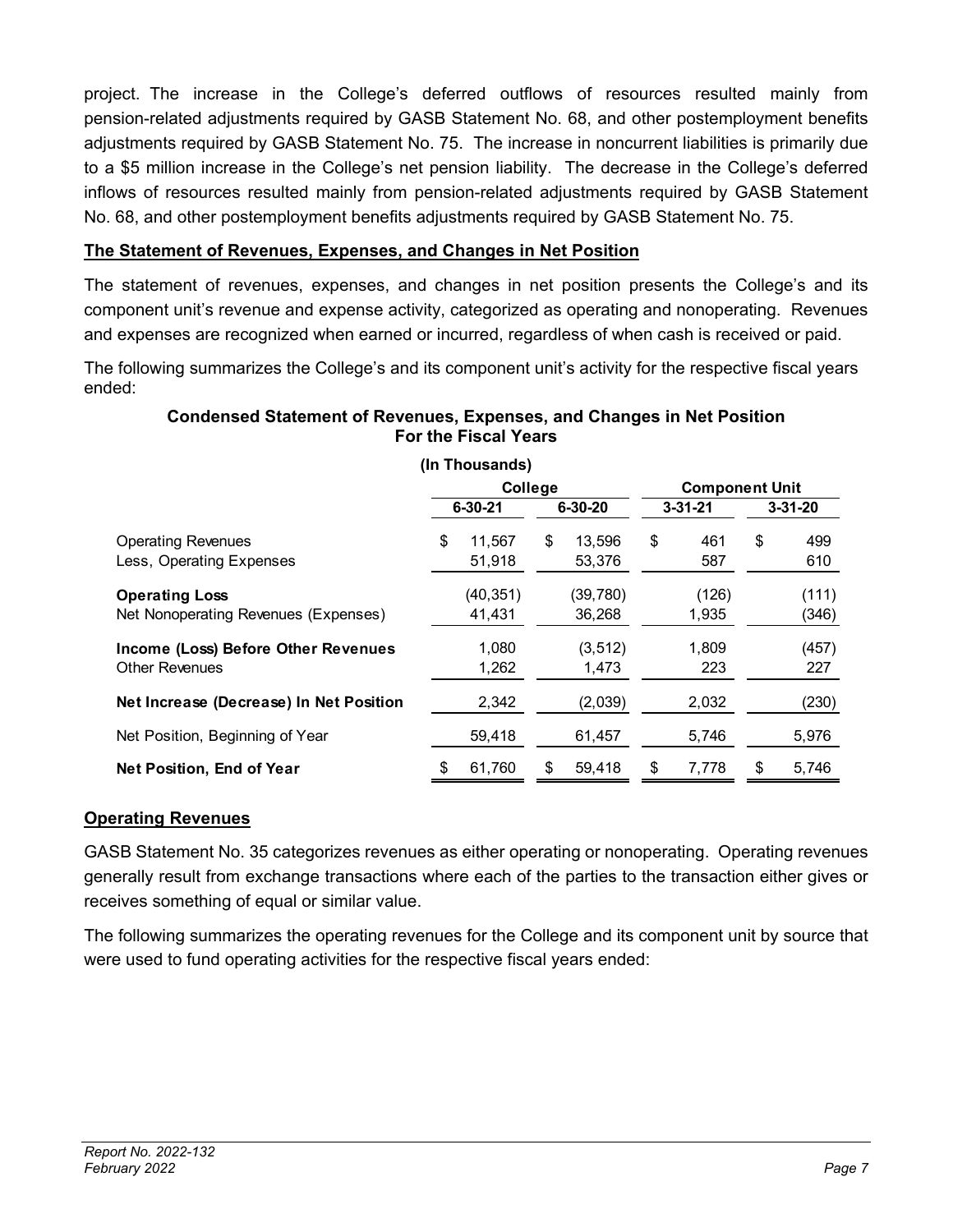## **Operating Revenues For the Fiscal Years**

|                                   | College       |     |         |     | <b>Component Unit</b> |               |
|-----------------------------------|---------------|-----|---------|-----|-----------------------|---------------|
|                                   | $6 - 30 - 21$ |     | 6-30-20 |     | $3 - 31 - 21$         | $3 - 31 - 20$ |
| Student Tuition and Fees, Net     | \$<br>8.229   | \$  | 9.450   | \$. |                       | \$            |
| <b>Grants and Contracts</b>       | 1.321         |     | 1,393   |     |                       |               |
| <b>Auxiliary Enterprises, Net</b> | 1.982         |     | 2.717   |     |                       |               |
| Other                             | 35            |     | 36      |     | 461                   | 499           |
| <b>Total Operating Revenues</b>   | 11.567        | \$. | 13,596  | \$  | 461                   | 499           |
|                                   |               |     |         |     |                       |               |

#### **(In Thousands)**

The following chart presents the College's operating revenues for the 2020-21 and 2019-20 fiscal years:



# **Operating Revenues**

**(In Thousands)** 

College operating revenue changes were the result of decreases in both student tuition and fees, and auxiliary enterprises. Student tuition and fees decreased by \$1.2 million, or 12.9 percent compared to the prior fiscal year due to decreased student enrollment. Auxiliary enterprises decreased by \$0.7 million, or 27.1 percent compared to the prior fiscal year, due primarily to decreased bookstore sales and pandemic-related closures resulting in decreased ticket sales from cultural program sales and meeting room rentals.

# **Operating Expenses**

Expenses are categorized as operating or nonoperating. The majority of the College's expenses are operating expenses as defined by GASB Statement No. 35. GASB gives financial reporting entities the choice of reporting operating expenses in the functional or natural classifications. The College has chosen to report the expenses in their natural classification on the statement of revenues, expenses, and changes in net position and has displayed the functional classification in the notes to financial statements.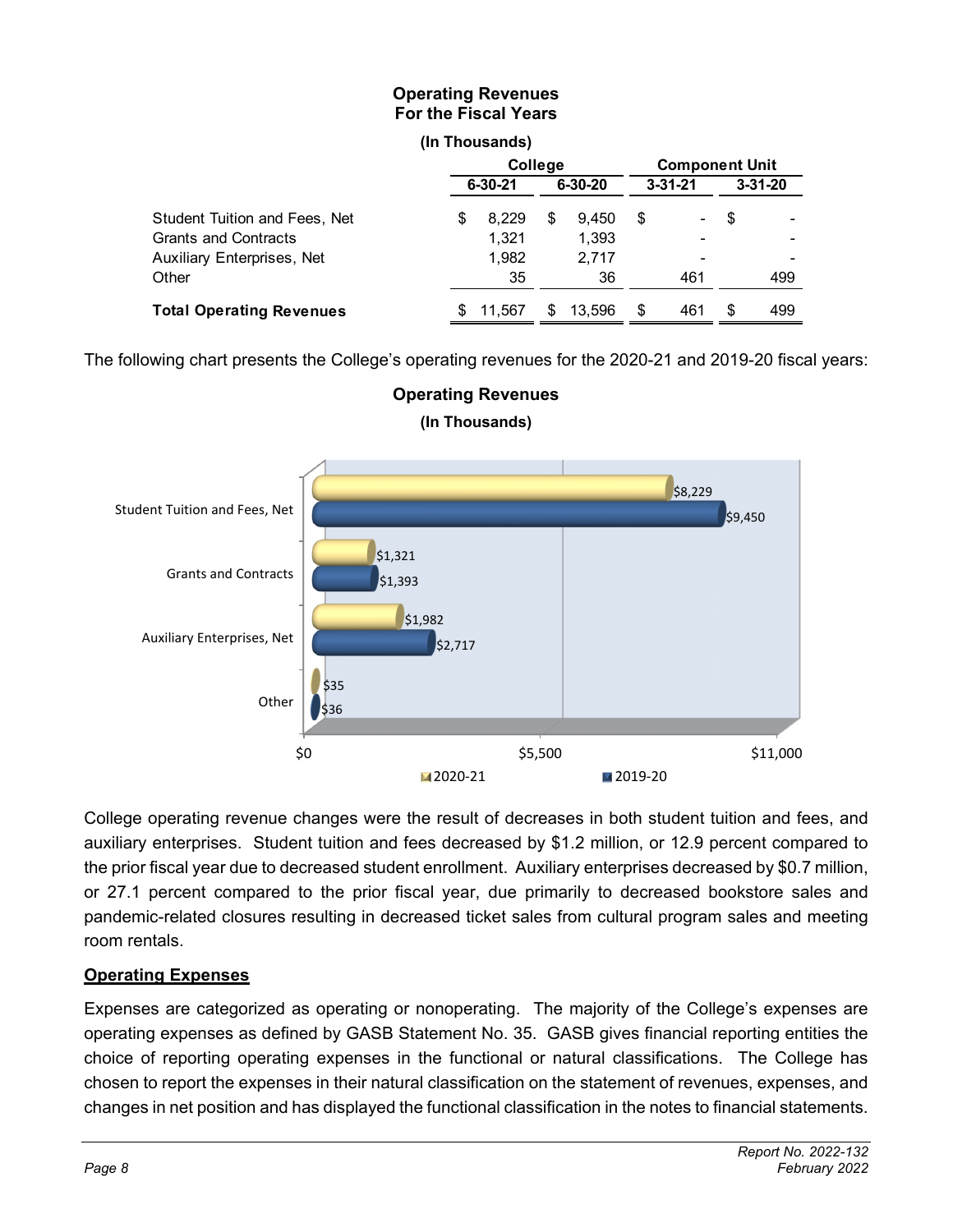The following summarizes operating expenses by natural classification for the College and its component unit for the respective fiscal years ended:

#### **Operating Expenses For the Fiscal Years (In Thousands)**

| (in Thousands)                  |               |               |    |               |                       |               |
|---------------------------------|---------------|---------------|----|---------------|-----------------------|---------------|
|                                 |               | College       |    |               | <b>Component Unit</b> |               |
|                                 | $6 - 30 - 21$ | $6 - 30 - 20$ |    | $3 - 31 - 21$ |                       | $3 - 31 - 20$ |
| Personnel Services              | \$30,499      | \$30,894      | \$ |               | \$                    |               |
| Scholarships and Waivers        | 8,351         | 6,806         |    | 344           |                       | 360           |
| Utilities and Communications    | 1,031         | 953           |    |               |                       |               |
| <b>Contractual Services</b>     | 2,584         | 3.793         |    | 52            |                       | 20            |
| Other Services and Expenses     | 2,009         | 2,196         |    | 191           |                       | 230           |
| <b>Materials and Supplies</b>   | 5,092         | 6,430         |    |               |                       |               |
| Depreciation                    | 2,352         | 2,304         |    |               |                       |               |
| <b>Total Operating Expenses</b> | \$51,918      | \$53,376      | \$ | 587           | S                     | 610           |
|                                 |               |               |    |               |                       |               |

The following chart presents the College's operating expenses for the 2020-21 and 2019-20 fiscal years:



# **Operating Expenses**

**(In Thousands)** 

College operating expense changes were primarily the result of an increase in scholarships and waivers offset by decreases in materials and supplies, contractual services and personnel services. Scholarships and waivers increased by \$1.5 million, or 22.7 percent, due primarily to increases in HEERF for student aid grants of \$1.4 million. Materials and supplies decreased by \$1.3 million, or 20.8 percent, due primarily to decreases in minor equipment purchases of \$0.6 million and noncapitalized repair and maintenance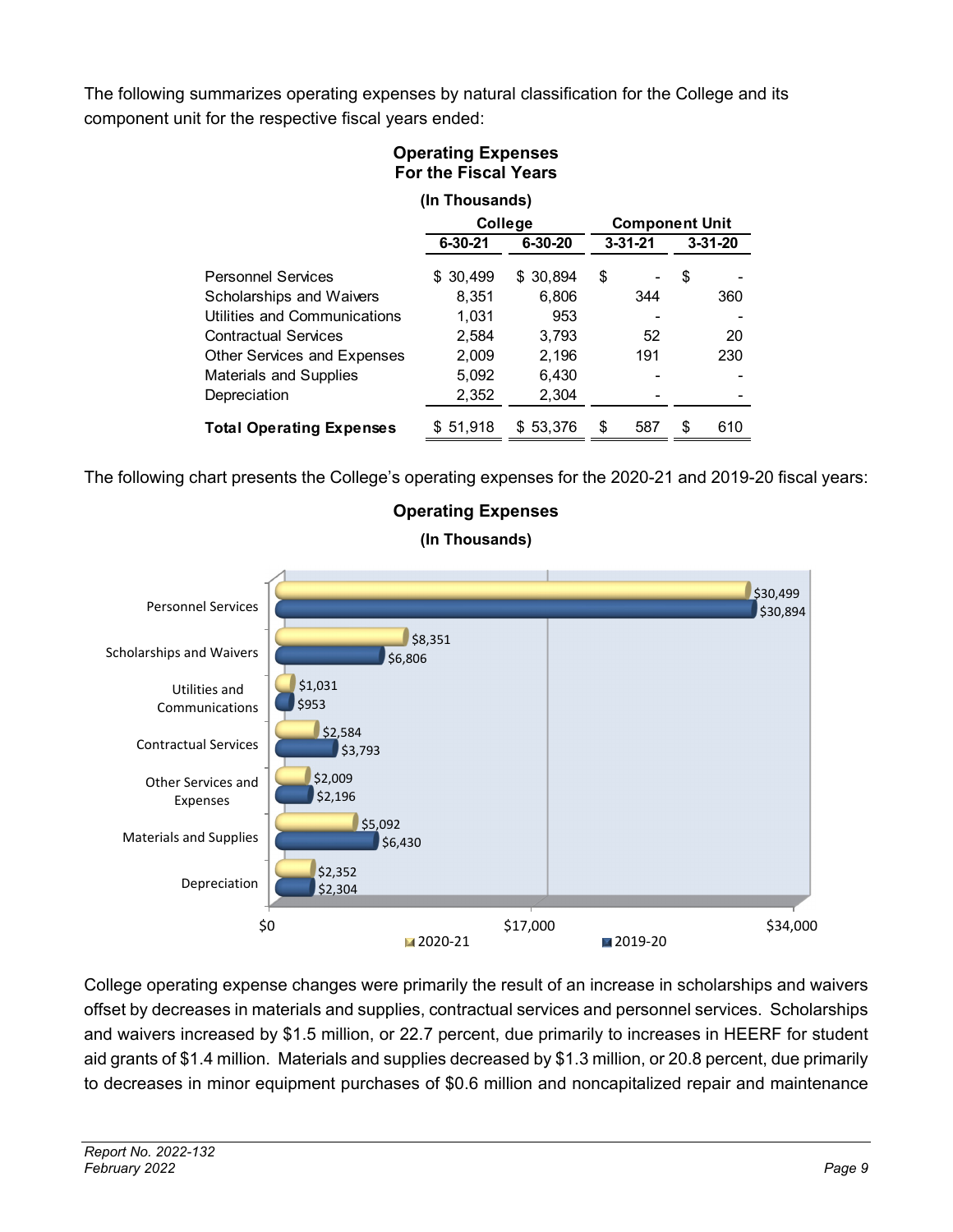costs of \$0.7 million. Personnel services decreased by \$0.4 million, or 1.3 percent, due to reduced spending for part-time staffing during the pandemic.

#### **Nonoperating Revenues**

Certain revenue sources that the College relies on to provide funding for operations, including State noncapital appropriations, Federal and State student financial aid, certain gifts and grants, and investment income are defined by GASB as nonoperating. The following summarizes the College's nonoperating revenues for the 2020-21 and 2019-20 fiscal years:

#### **Nonoperating Revenues For the Fiscal Years**

# **(In Thousands)**

|                                                                                                       | 2020-21                     | 2019-20                     |
|-------------------------------------------------------------------------------------------------------|-----------------------------|-----------------------------|
| <b>State Noncapital Appropriations</b><br>Federal and State Student Financial Aid<br>Gifts and Grants | \$24,943<br>10,469<br>6,733 | \$23,286<br>10,383<br>1,316 |
| Investment Income (Loss)                                                                              | (719)                       | 1,196                       |
| <b>Other Nonoperating Revenues</b>                                                                    |                             | 75                          |
| Gain on Disposal of Capital Assets                                                                    | 5                           | 12                          |
| <b>Net Nonoperating Revenues</b>                                                                      | \$41.431                    | 36.268<br>S                 |

Nonoperating revenues increased by \$5.2 million, or 14.2 percent when compared to the prior fiscal year. State noncapital appropriations increased by \$1.7 million, or 7.1 percent, primarily due to a \$1.3 million increase in the general revenue appropriation from the State of Florida and a \$0.3 million increase in lottery revenue from the State of Florida. Gifts and grants increased by \$5.4 million, or 411.6 percent, primarily due to an increase in HEERF of \$5 million and a \$0.4 million increase in dual enrollment revenue received from county school boards. Investment income decreased by \$1.9 million, or 160.1 percent, primarily due to a \$1.6 million unrealized loss on funds held by the College in the State Treasury Special Purpose Investment Account.

#### **Other Revenues**

This category is composed of State capital appropriations and capital grants, contracts, gifts, and fees. The following summarizes the College's other revenues for the 2020-21 and 2019-20 fiscal years:

# **Other Revenues For the Fiscal Years**

#### **(In Thousands)**

|                                                                                   |     | 2020-21                   | 2019-20 |              |  |
|-----------------------------------------------------------------------------------|-----|---------------------------|---------|--------------|--|
| <b>State Capital Appropriations</b><br>Capital Grants, Contracts, Gifts, and Fees | SS. | 152 <sub>5</sub><br>1.110 |         | 175<br>1.298 |  |
| Total                                                                             |     | $$1,262$ $$1,473$         |         |              |  |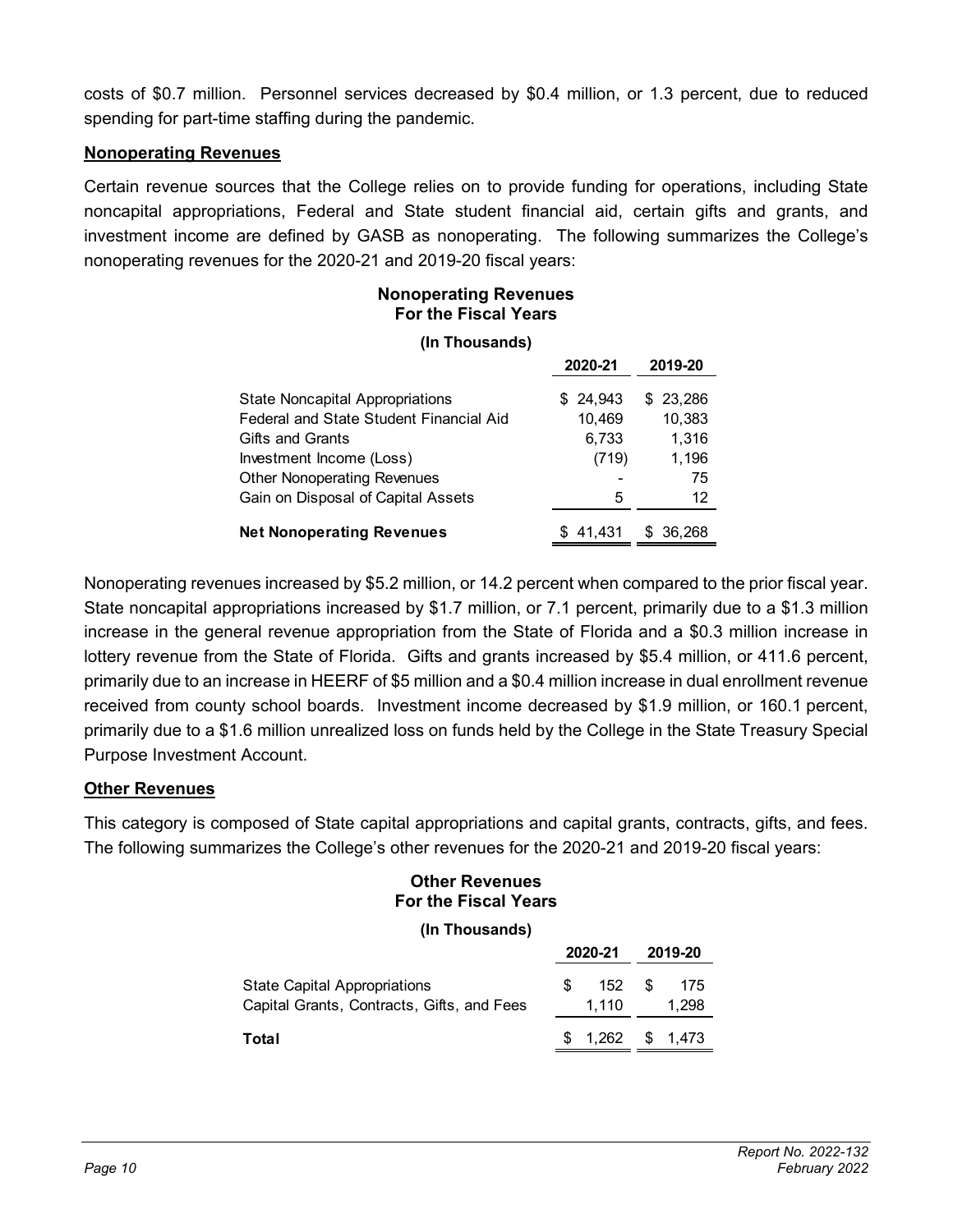# **The Statement of Cash Flows**

The statement of cash flows provides information about the College's financial results by reporting the major sources and uses of cash and cash equivalents. This statement will assist in evaluating the College's ability to generate net cash flows, its ability to meet its financial obligations as they come due, and its need for external financing. Cash flows from operating activities show the net cash used by the operating activities of the College. Cash flows from capital financing activities include all plant funds and related long-term debt activities. Cash flows from investing activities show the net source and use of cash related to purchasing or selling investments, and earning income on those investments. Cash flows from noncapital financing activities include those activities not covered in other sections.

The following summarizes the College's cash flows for the 2020-21 and 2019-20 fiscal years:

|                                              | 2020-21      | 2019-20      |
|----------------------------------------------|--------------|--------------|
| Cash Provided (Used) by:                     |              |              |
| <b>Operating Activities</b>                  | \$ (35,400)  | \$ (34, 335) |
| Noncapital Financing Activities              | 38,549       | 34,988       |
| Capital and Related Financing Activities     | (1, 159)     | 1,637        |
| <b>Investing Activities</b>                  | (696)        | 1,212        |
| Net Increase in Cash and Cash Equivalents    | 1.294        | 3.502        |
| Cash and Cash Equivalents, Beginning of Year | 25,544       | 22,042       |
| Cash and Cash Equivalents, End of Year       | 26.838<br>S. | 25,544<br>\$ |

# **Condensed Statement of Cash Flows For the Fiscal Years**

**(In Thousands)** 

Major sources of funds came from State noncapital appropriations (\$24.9 million), Federal and State student financial aid (\$10.5 million), net student tuition and fees (\$8.3 million), gifts and grants received for other than capital or endowment purposes (\$3.1 million), State capital appropriations (\$4.1 million), Federal Direct Loan program receipts (\$2.7 million), and net auxiliary enterprises (\$1.9 million). Major uses of funds were for payments to employees and for employee benefits (\$28 million), payments to suppliers (\$9.6 million), purchase of capital assets (\$6.4 million), payments for scholarships (\$8.4 million), and disbursements to students for Federal Direct Student Loans (\$2.7 million).

The College's overall cash and cash equivalents increased by \$1.3 million, or 5.1 percent, from the prior fiscal year. Net cash used for operating activities increased by \$1.1 million primarily due to a decrease in tuition and fees received, a decrease in auxiliary enterprises revenue, an increase in payments for scholarships, and a decrease of payments to suppliers. Net cash provided by noncapital financing activities increased by \$3.6 million primarily due to an increase in gifts and grants received for other than capital or endowment purposes largely from the HEERF grant, and an increase in state noncapital appropriations. Net cash provided by capital and related financing activities decreased by \$2.8 million primarily due to a decrease in State capital appropriations and an increase in the purchase of capital assets. Net cash provided by investing activities decreased by \$1.9 million due to a decrease in investment income.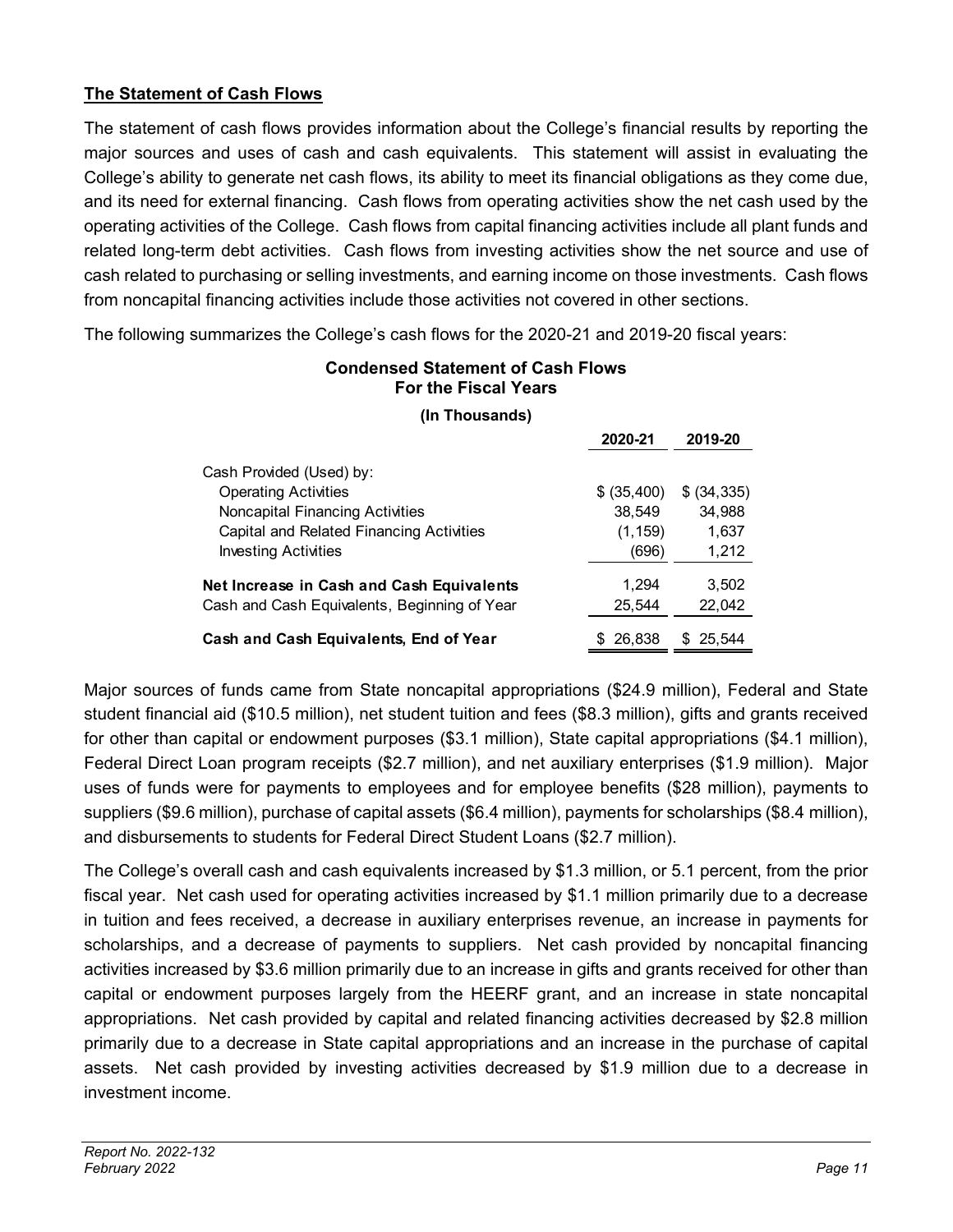#### CAPITAL ASSETS AND CAPITAL EXPENSES AND COMMITMENTS

## **Capital Assets**

At June 30, 2021, the College had \$92.7 million in capital assets, less accumulated depreciation of \$40.1 million, for net capital assets of \$52.6 million. Depreciation charges for the current fiscal year totaled \$2.4 million. The following table summarizes the College's capital assets, net of accumulated depreciation, at June 30:

#### **Capital Assets, Net at June 30**

#### **(In Thousands)**

|                                     | 2021      | 2020 |          |  |
|-------------------------------------|-----------|------|----------|--|
| Land                                | \$<br>687 | S    | 687      |  |
| <b>Construction in Progress</b>     | 6,712     |      | 1,054    |  |
| <b>Buildings</b>                    | 42,932    |      | 44,669   |  |
| Other Structures and Improvements   | 116       |      | 159      |  |
| Furniture, Machinery, and Equipment | 2,178     |      | 1,913    |  |
| <b>Capital Assets, Net</b>          | \$52,625  |      | \$48,482 |  |

Additional information about the College's capital assets is presented in the notes to financial statements.

### **Capital Expenses and Commitments**

Major capital expenses through June 30, 2021, were for a \$5.1 million Orange Park Campus Renovations project and a \$2.4 million St. Augustine Campus Renovations project. The College's construction commitments at June 30, 2021, are as follows:

|                                             |    | Amount<br>(In Thousands) |
|---------------------------------------------|----|--------------------------|
| <b>Total Committed</b><br>Completed to Date | S  | 7,481<br>(6, 712)        |
| <b>Balance Committed</b>                    | \$ |                          |

Additional information about the College's construction commitments is presented in the notes to financial statements.

# ECONOMIC FACTORS THAT WILL AFFECT THE FUTURE

The College's economic condition is closely tied to that of the State of Florida. Based upon the State budget adopted after the 2021 legislative session, the College is expecting a modest increase in State appropriations over the prior fiscal year of \$564,726, or 2.3 percent. The College is also expecting a \$1.1 million fixed capital outlay appropriation from the State to conclude the Orange Park renovation project that began in the 2010-11 fiscal year. Other than State appropriations, the College receives the majority of its other operating funds from student tuition and fees. Due to the Coronavirus pandemic, the College is continuing to experience enrollment declines which will equate to decreases in student tuition and fee revenue. Additional Federal HEERF funds totaling \$5.4 million were awarded toward the end of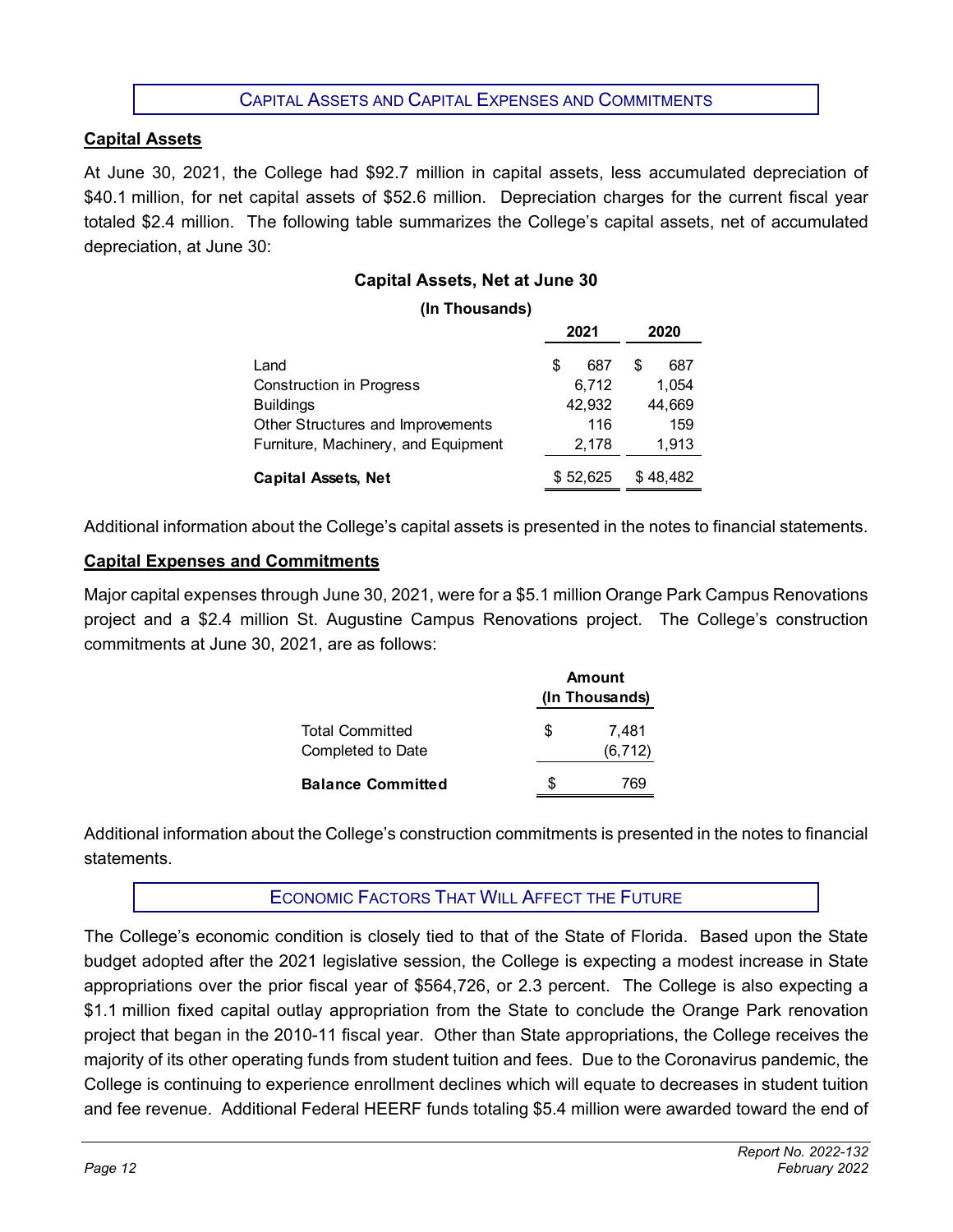the 2020-21 fiscal year to cover pandemic-related institutional costs, this will provide adequate reserves to cover the loss of student tuition and fee revenue for the 2021-22 fiscal year. Additionally, the College was awarded \$5.8 million in HEERF III, American Rescue Plan funds which will continue to assist students with emergency grant aid during the 2021-22 fiscal year.

# REQUESTS FOR INFORMATION

Questions concerning information provided in the MD&A or other required supplementary information, and financial statements and notes thereto, or requests for additional financial information should be addressed to the Vice President for Finance and Administration/CFO, St. Johns River State College, 5001 St. Johns Avenue, Palatka, Florida 32177.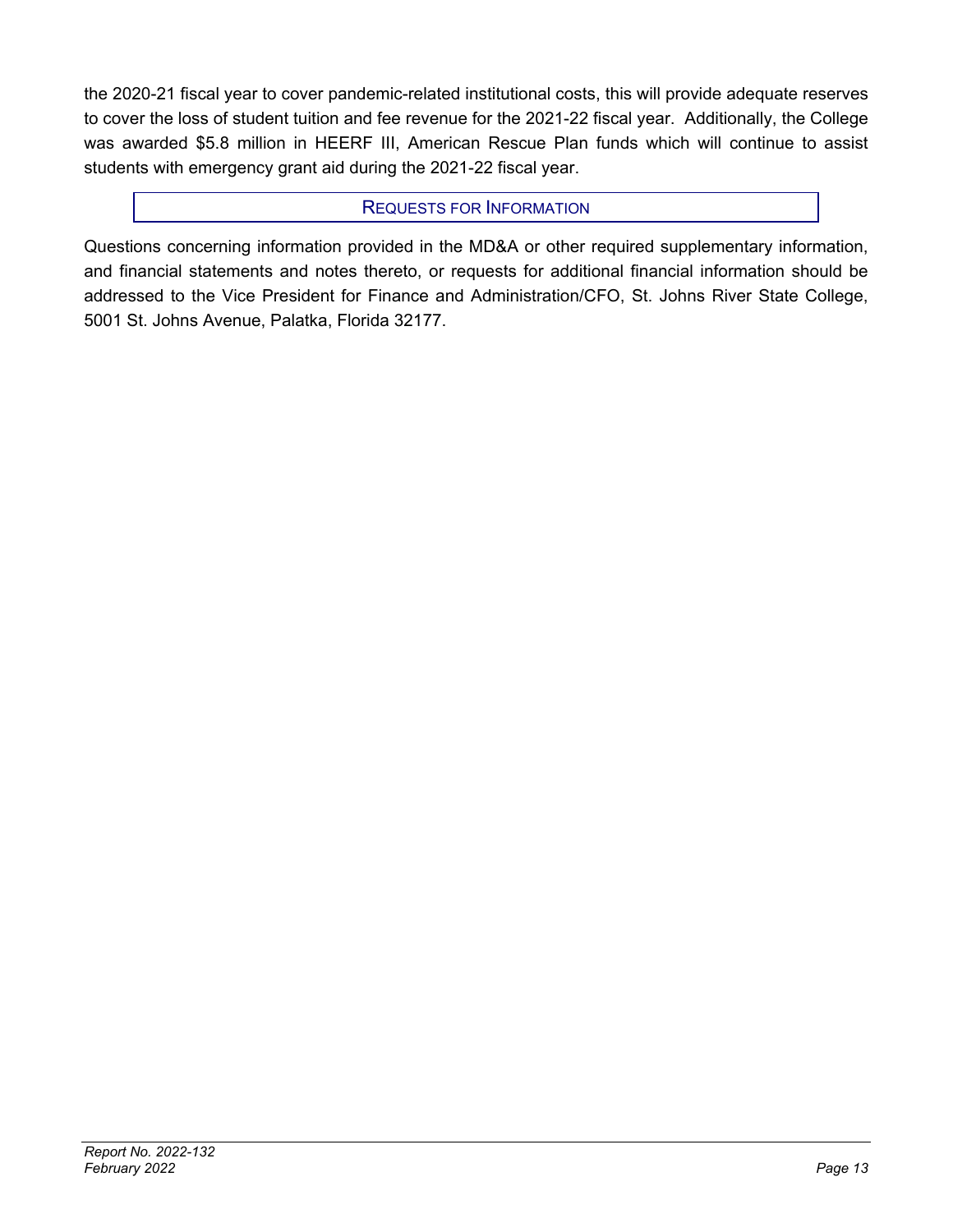# <span id="page-17-0"></span>*BASIC FINANCIAL STATEMENTS*

#### **ST. JOHNS RIVER STATE COLLEGE A Component Unit of the State of Florida Statement of Net Position**

**June 30, 2021** 

|                                                   | College      | Component<br>Unit |
|---------------------------------------------------|--------------|-------------------|
| <b>ASSETS</b>                                     |              |                   |
| <b>Current Assets:</b>                            |              |                   |
| Cash and Cash Equivalents                         | \$18,246,158 | \$<br>1,497,642   |
| Restricted Cash and Cash Equivalents              | 489,243      |                   |
| Investments                                       |              | 2,881,935         |
| Accounts Receivable, Net                          | 919,735      |                   |
| Due from Other Governmental Agencies              | 4,653,967    |                   |
| Due from Component Unit                           | 24,384       |                   |
| Inventories                                       | 582,819      |                   |
| Deposits Receivable                               | 4,441        |                   |
| <b>Total Current Assets</b>                       | 24,920,747   | 4,379,577         |
| <b>Noncurrent Assets:</b>                         |              |                   |
| Restricted Cash and Cash Equivalents              | 8,102,099    |                   |
| <b>Restricted Investments</b>                     |              | 3,506,098         |
| Depreciable Capital Assets, Net                   | 45,225,811   |                   |
| Nondepreciable Capital Assets                     | 7,399,331    |                   |
| Irrevocable Split-Interest Agreement Receivable   |              | 124,394           |
| <b>Total Noncurrent Assets</b>                    | 60,727,241   | 3,630,492         |
| <b>TOTAL ASSETS</b>                               | 85,647,988   | 8,010,069         |
| DEFERRED OUTFLOWS OF RESOURCES                    |              |                   |
| <b>Other Postemployment Benefits</b>              | 603,732      |                   |
| Pensions                                          | 8,767,212    |                   |
| <b>TOTAL DEFERRED OUTFLOWS OF RESOURCES</b>       | 9,370,944    |                   |
|                                                   |              |                   |
| <b>LIABILITIES</b><br><b>Current Liabilities:</b> |              |                   |
| <b>Accounts Payable</b>                           | 74,466       |                   |
| Salary and Payroll Taxes Payable                  | 1,473,038    |                   |
| Retainage Payable                                 | 220,143      |                   |
| <b>Unearned Revenue</b>                           | 126,565      |                   |
| Deposits Held for Others                          | 27,181       |                   |
| Long-Term Liabilities - Current Portion:          |              |                   |
| <b>Compensated Absences Payable</b>               | 216,066      |                   |
| Other Postemployment Benefits Payable             | 51,252       |                   |
| Net Pension Liability                             | 72,365       |                   |
| Irrevocable Split-Interest Agreement Payable      |              | 10,600            |
|                                                   |              |                   |
| <b>Total Current Liabilities</b>                  | 2,261,076    | 10,600            |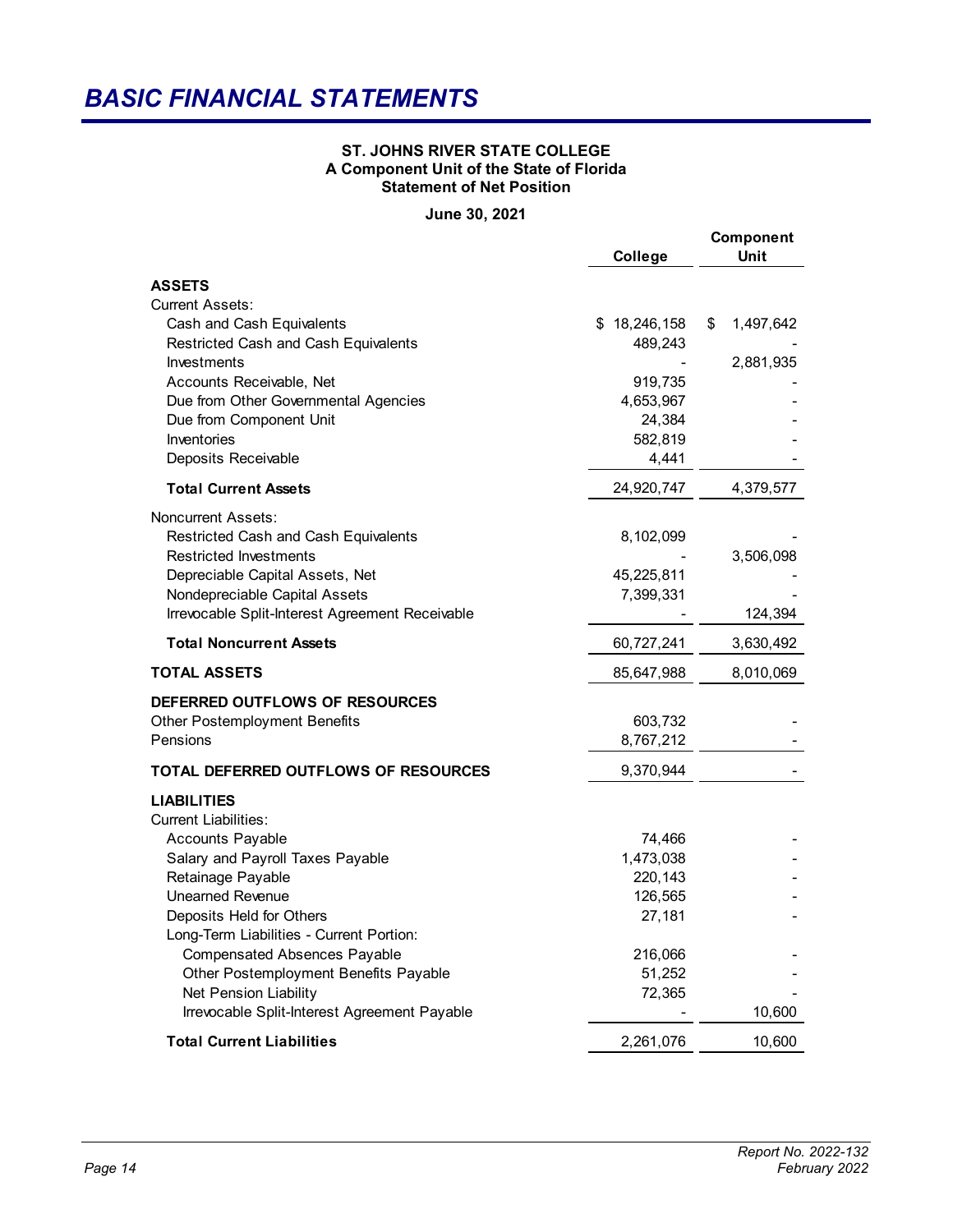|                                                                                                                            | College                              | Component<br>Unit |
|----------------------------------------------------------------------------------------------------------------------------|--------------------------------------|-------------------|
| <b>LIABILITIES (Continued)</b><br>Noncurrent Liabilities:                                                                  |                                      |                   |
| <b>Compensated Absences Payable</b><br>Other Postemployment Benefits Payable<br>Net Pension Liability                      | 2,019,409<br>2,288,395<br>25,649,491 |                   |
| Irrevocable Split-Interest Agreement Payable                                                                               |                                      | 87,257            |
| <b>Total Noncurrent Liabilities</b>                                                                                        | 29,957,295                           | 87,257            |
| <b>TOTAL LIABILITIES</b>                                                                                                   | 32,218,371                           | 97,857            |
| DEFERRED INFLOWS OF RESOURCES<br><b>Other Postemployment Benefits</b><br>Pensions<br>Irrevocable Split-Interest Agreements | 140,425<br>899,781                   | 134,180           |
| TOTAL DEFERRED INFLOWS OF RESOURCES                                                                                        | 1,040,206                            | 134,180           |
| <b>NET POSITION</b><br><b>Investment in Capital Assets</b><br>Restricted:<br>Nonexpendable:                                | 52,625,142                           |                   |
| Endowment<br>Expendable:                                                                                                   |                                      | 3,243,258         |
| <b>Grants and Loans</b><br>Scholarships<br><b>Capital Projects</b>                                                         | 274,592<br>181,367<br>9,454,491      | 2,434,938         |
| Unrestricted                                                                                                               | (775, 237)                           | 2,099,836         |
| <b>TOTAL NET POSITION</b>                                                                                                  | \$ 61,760,355                        | \$<br>7,778,032   |

The accompanying notes to financial statements are an integral part of this statement.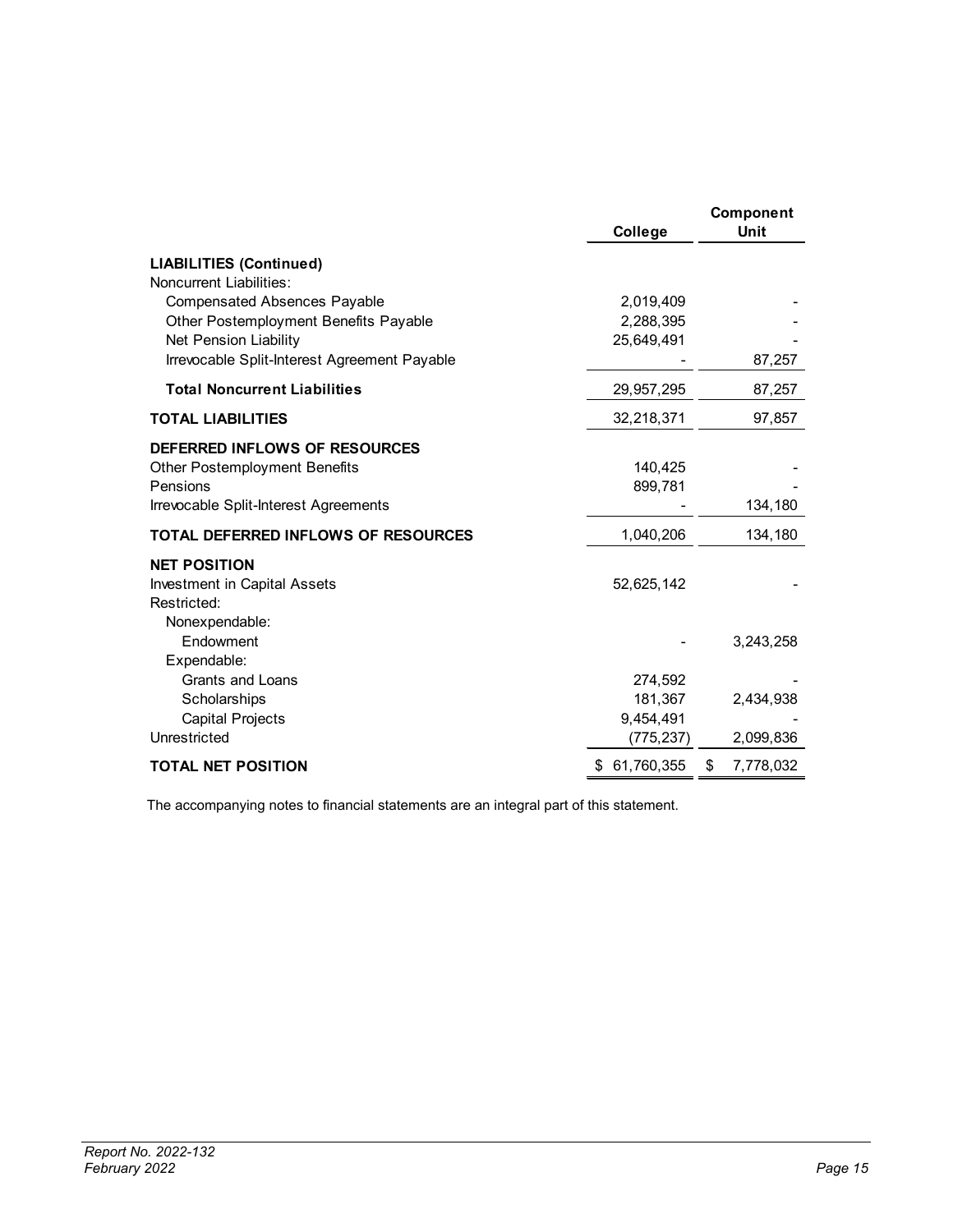THIS PAGE INTENTIONALLY LEFT BLANK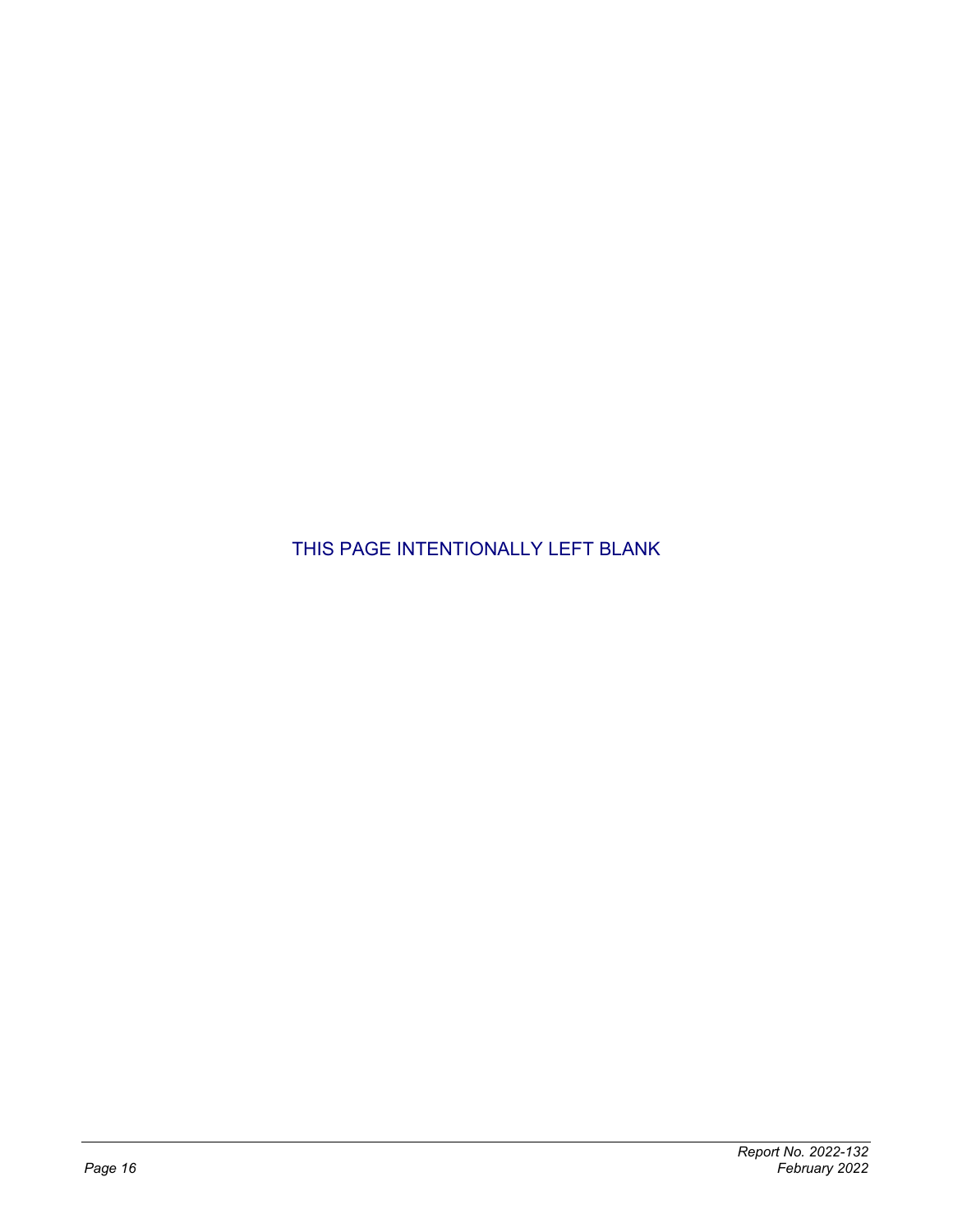#### **ST. JOHNS RIVER STATE COLLEGE A Component Unit of the State of Florida Statement of Revenues, Expenses, and Changes in Net Position**

#### **For the Fiscal Year Ended June 30, 2021**

<span id="page-20-0"></span>

|                                                                        | College        | Component<br><b>Unit</b> |
|------------------------------------------------------------------------|----------------|--------------------------|
| <b>REVENUES</b>                                                        |                |                          |
| <b>Operating Revenues:</b>                                             |                |                          |
| Student Tuition and Fees, Net of Scholarship                           |                |                          |
| Allowances of \$2,911,222                                              | 8,229,146<br>S | \$                       |
| <b>Federal Grants and Contracts</b>                                    | 859,577        |                          |
| State and Local Grants and Contracts                                   | 461,352        |                          |
| Auxiliary Enterprises, Net of Scholarship                              |                |                          |
| Allowances of \$412,558                                                | 1,981,738      |                          |
| <b>Other Operating Revenues</b>                                        | 35,318         | 460,447                  |
| <b>Total Operating Revenues</b>                                        | 11,567,131     | 460,447                  |
| <b>EXPENSES</b>                                                        |                |                          |
| <b>Operating Expenses:</b>                                             |                |                          |
| <b>Personnel Services</b>                                              | 30,498,706     |                          |
| Scholarships and Waivers                                               | 8,351,041      | 344,407                  |
| Utilities and Communications                                           | 1,031,020      |                          |
| <b>Contractual Services</b>                                            | 2,583,825      | 51,875                   |
| <b>Other Services and Expenses</b>                                     | 2,008,633      | 190,560                  |
| <b>Materials and Supplies</b>                                          | 5,092,216      |                          |
| Depreciation                                                           | 2,352,008      |                          |
| <b>Total Operating Expenses</b>                                        | 51,917,449     | 586,842                  |
| <b>Operating Loss</b>                                                  | (40, 350, 318) | (126, 395)               |
| <b>NONOPERATING REVENUES (EXPENSES)</b>                                |                |                          |
| <b>State Noncapital Appropriations</b>                                 | 24,943,342     |                          |
| Federal and State Student Financial Aid                                | 10,469,150     |                          |
| Gifts and Grants Received for Other Than Capital or Endowment Purposes | 6,732,721      |                          |
| Investment Income (Loss)                                               | (719, 228)     | 1,935,331                |
| Gain on Disposal of Capital Assets                                     | 4,963          |                          |
| <b>Net Nonoperating Revenues</b>                                       | 41,430,948     | 1,935,331                |
| <b>Income Before Other Revenues</b>                                    | 1,080,630      | 1,808,936                |
| <b>State Capital Appropriations</b>                                    | 152,000        |                          |
| Capital Grants, Contracts, Gifts, and Fees                             | 1,109,755      |                          |
| <b>Endowment Contributions</b>                                         |                | 223,336                  |
| <b>Total Other Revenues</b>                                            | 1,261,755      | 223,336                  |
| <b>Increase in Net Position</b>                                        | 2,342,385      | 2,032,272                |
| Net Position, Beginning of Year                                        | 59,417,970     | 5,745,760                |
| Net Position, End of Year                                              | \$61,760,355   | \$<br>7,778,032          |

The accompanying notes to financial statements are an integral part of this statement.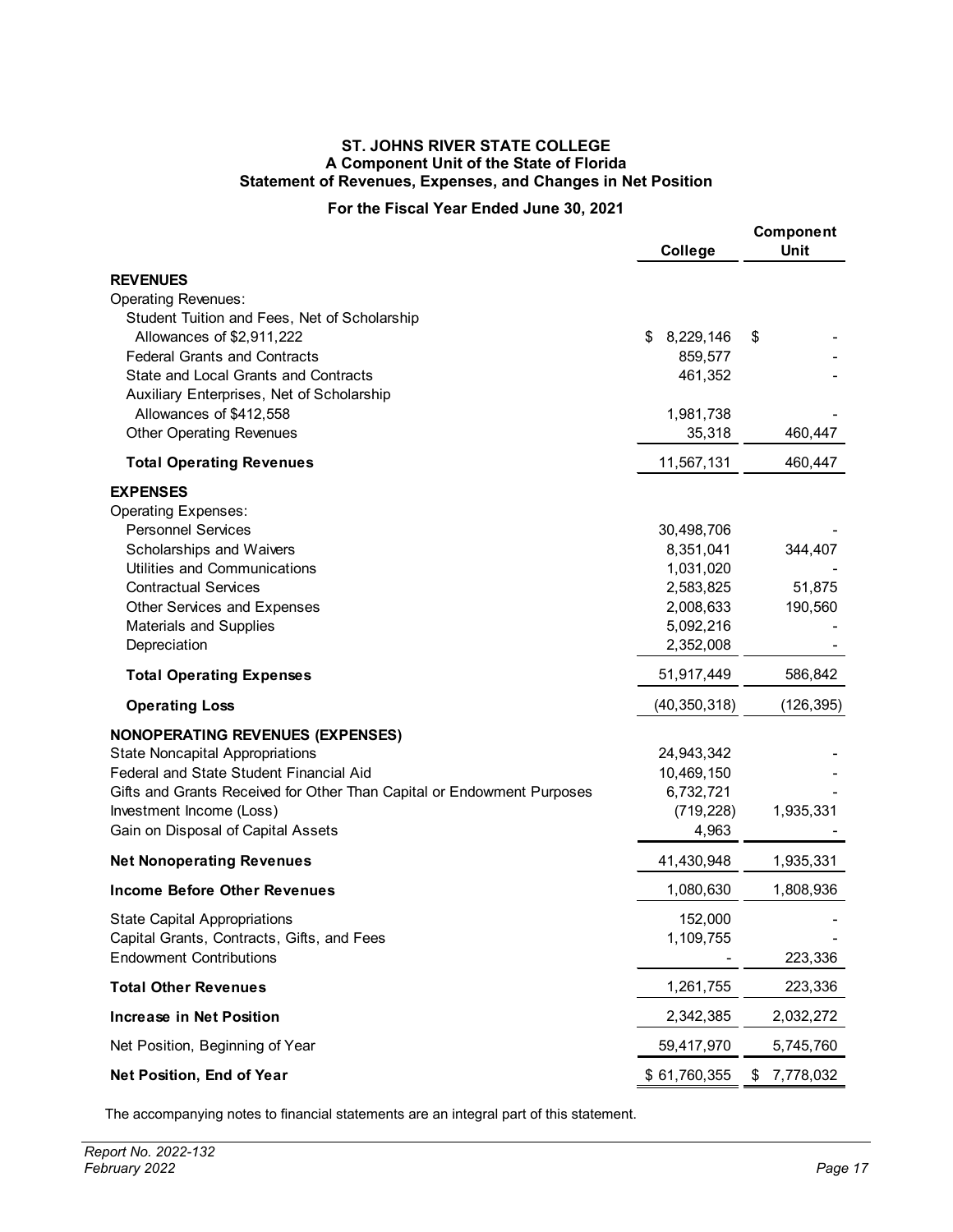#### **ST. JOHNS RIVER STATE COLLEGE A Component Unit of the State of Florida Statement of Cash Flows**

**For the Fiscal Year Ended June 30, 2021** 

<span id="page-21-0"></span>

|                                                                        | College         |
|------------------------------------------------------------------------|-----------------|
| <b>CASH FLOWS FROM OPERATING ACTIVITIES</b>                            |                 |
| Student Tuition and Fees, Net                                          | 8,269,990<br>\$ |
| <b>Grants and Contracts</b>                                            | 1,331,172       |
| Payments to Suppliers                                                  | (9,590,253)     |
| Payments for Utilities and Communications                              | (1,031,020)     |
| Payments to Employees                                                  | (21, 224, 798)  |
| Payments for Employee Benefits                                         | (6,737,104)     |
| Payments for Scholarships                                              | (8, 351, 041)   |
| Auxiliary Enterprises, Net                                             | 1,893,615       |
| <b>Other Receipts</b>                                                  | 39,584          |
| <b>Net Cash Used by Operating Activities</b>                           | (35, 399, 855)  |
| <b>CASH FLOWS FROM NONCAPITAL FINANCING ACTIVITIES</b>                 |                 |
| <b>State Noncapital Appropriations</b>                                 | 24,943,342      |
| <b>Federal and State Student Financial Aid</b>                         | 10,469,150      |
| Federal Direct Loan Program Receipts                                   | 2,677,009       |
| Federal Direct Loan Program Disbursements                              | (2,677,009)     |
| Gifts and Grants Received for Other Than Capital or Endowment Purposes | 3,136,796       |
| Net Cash Provided by Noncapital Financing Activities                   | 38,549,288      |
| <b>CASH FLOWS FROM CAPITAL AND RELATED FINANCING ACTIVITIES</b>        |                 |
| <b>State Capital Appropriations</b>                                    | 4,089,967       |
| <b>Capital Grants and Gifts</b>                                        | 1,109,754       |
| Proceeds from Sale of Capital Assets                                   | 4,963           |
| Purchases of Capital Assets                                            | (6, 364, 334)   |
| Net Cash Used by Capital and Related Financing Activities              | (1, 159, 650)   |
| <b>CASH FLOWS FROM INVESTING ACTIVITIES</b>                            |                 |
| <b>Investment Loss</b>                                                 | (696, 047)      |
| Net Increase in Cash and Cash Equivalents                              | 1,293,736       |
| Cash and Cash Equivalents, Beginning of Year                           | 25,543,764      |
| Cash and Cash Equivalents, End of Year                                 | \$ 26,837,500   |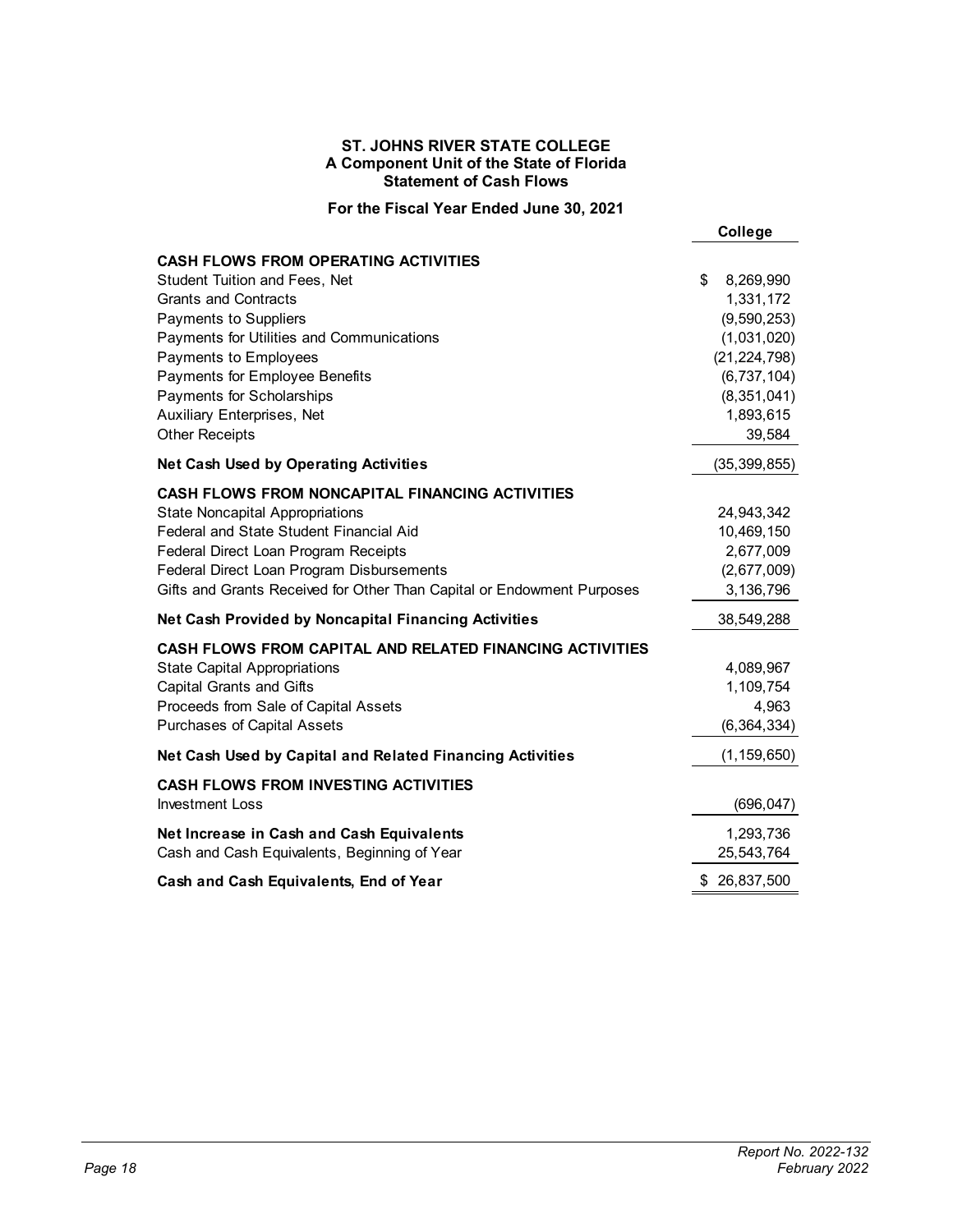|                                                                         | College          |
|-------------------------------------------------------------------------|------------------|
| <b>RECONCILIATION OF OPERATING LOSS</b>                                 |                  |
| TO NET CASH USED BY OPERATING ACTIVITIES                                |                  |
| <b>Operating Loss</b>                                                   | \$ (40,350,318)  |
| Adjustments to Reconcile Operating Loss                                 |                  |
| to Net Cash Used by Operating Activities:                               |                  |
| <b>Depreciation Expense</b>                                             | 2,352,008        |
| Changes in Assets, Liabilities, Deferred Outflows of Resources,         |                  |
| and Deferred Inflows of Resources:                                      |                  |
| Receivables, Net                                                        | (4,602)          |
| Due from Government Agencies                                            | 8,324            |
| Inventories                                                             | 95.799           |
| <b>Prepaid Expenses</b>                                                 | 8.494            |
| Deposits Receivable                                                     | 2,801            |
| <b>Accounts Payable</b>                                                 | (43, 987)        |
| Salary and Payroll Taxes Payable                                        | 25.539           |
| Unearned Revenue                                                        | 9,742            |
| Deposits Held for Others                                                | 1,465            |
| Due from Component Unit                                                 | 1,918            |
| <b>Compensated Absences Payable</b>                                     | (8,010)          |
| Other Postemployment Benefits Payable                                   | 337,450          |
| Net Pension Liability                                                   | 4,964,347        |
| Deferred Outflows of Resources Related to Other Postemployment Benefits | (165,966)        |
| Deferred Inflows of Resources Related to Other Postemployment Benefits  | (24, 742)        |
| Deferred Outflows of Resources Related to Pensions                      | (1,516,949)      |
| Deferred Inflows of Resources Related to Pensions                       | (1,093,168)      |
| <b>NET CASH USED BY OPERATING ACTIVITIES</b>                            | $$$ (35,399,855) |

The accompanying notes to financial statements are an integral part of this statement.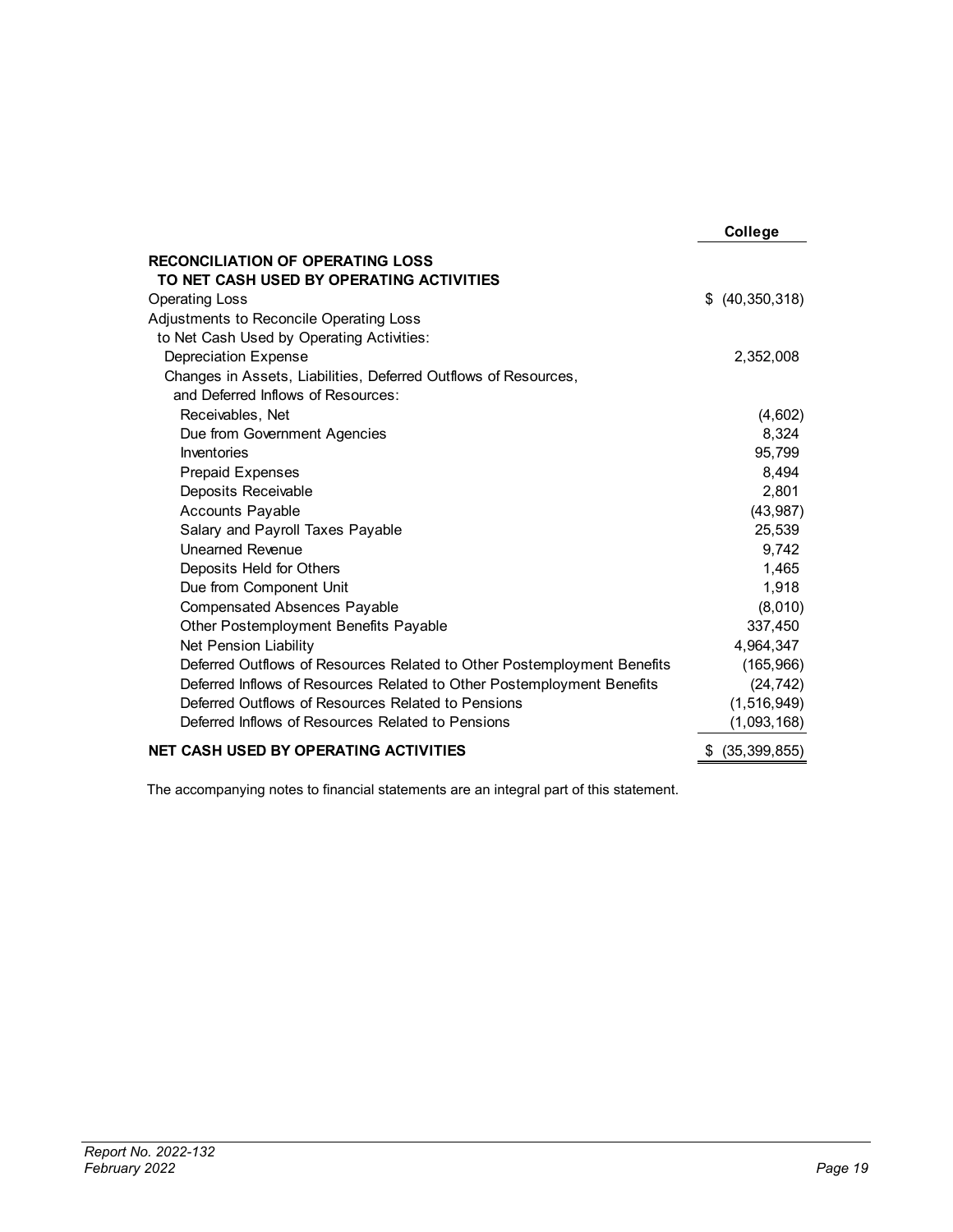# <span id="page-23-0"></span>*NOTES TO FINANCIAL STATEMENTS*

# **1. Summary of Significant Accounting Policies**

**Reporting Entity**. The governing body of St. Johns River State College, a component unit of the State of Florida, is the College Board of Trustees. The Board of Trustees constitutes a corporation and is composed of seven members appointed by the Governor and confirmed by the Senate. The Board of Trustees is under the general direction and control of the Florida Department of Education, Division of Florida Colleges, and is governed by State law and State Board of Education (SBE) rules. However, the Board of Trustees is directly responsible for the day-to-day operations and control of the College within the framework of applicable State laws and SBE rules. The College serves Clay, Putnam, and St. Johns Counties.

Criteria for defining the reporting entity are identified and described in the Governmental Accounting Standards Board's (GASB) *Codification of Governmental Accounting and Financial Reporting Standards*, Sections 2100 and 2600. These criteria were used to evaluate potential component units for which the Board of Trustees is financially accountable and other organizations for which the nature and significance of their relationship with the Board of Trustees are such that exclusion would cause the College's financial statements to be misleading. Based on the application of these criteria, the College is a component unit of the State of Florida, and its financial balances and activities are reported in the State's Annual Comprehensive Financial Report by discrete presentation.

**Discretely Presented Component Unit**. Based on the application of the criteria for determining component units, the St. Johns River State College Foundation, Inc. (Foundation), a legally separate entity, is included within the College's reporting entity as a discretely presented component unit and is governed by a separate board.

The Foundation is also a direct-support organization, as defined in Section 1004.70, Florida Statutes, and although legally separate from the College, is financially accountable to the College. The Foundation is managed independently, outside the College's budgeting process, and its powers generally are vested in a governing board pursuant to various State statutes. The Foundation receives, holds, invests, and administers property, and makes expenditures to or for the benefit of the College.

The Foundation is audited by other auditors pursuant to Section 1004.70(6), Florida Statutes. The Foundation's audited financial statements are available to the public and can be obtained from the Vice President for Development and External Affairs, St. Johns River State College, 5001 St. Johns Avenue, Palatka, Florida 32177. The financial data reported on the accompanying financial statements was derived from the Foundation's audited financial statements for the fiscal year ended March 31, 2021.

**Basis of Presentation**. The College's accounting policies conform with accounting principles generally accepted in the United States of America applicable to public colleges and universities as prescribed by GASB. The National Association of College and University Business Officers (NACUBO) also provides the College with recommendations prescribed in accordance with generally accepted accounting principles promulgated by GASB and the Financial Accounting Standards Board (FASB). GASB allows public colleges various reporting options. The College has elected to report as an entity engaged in only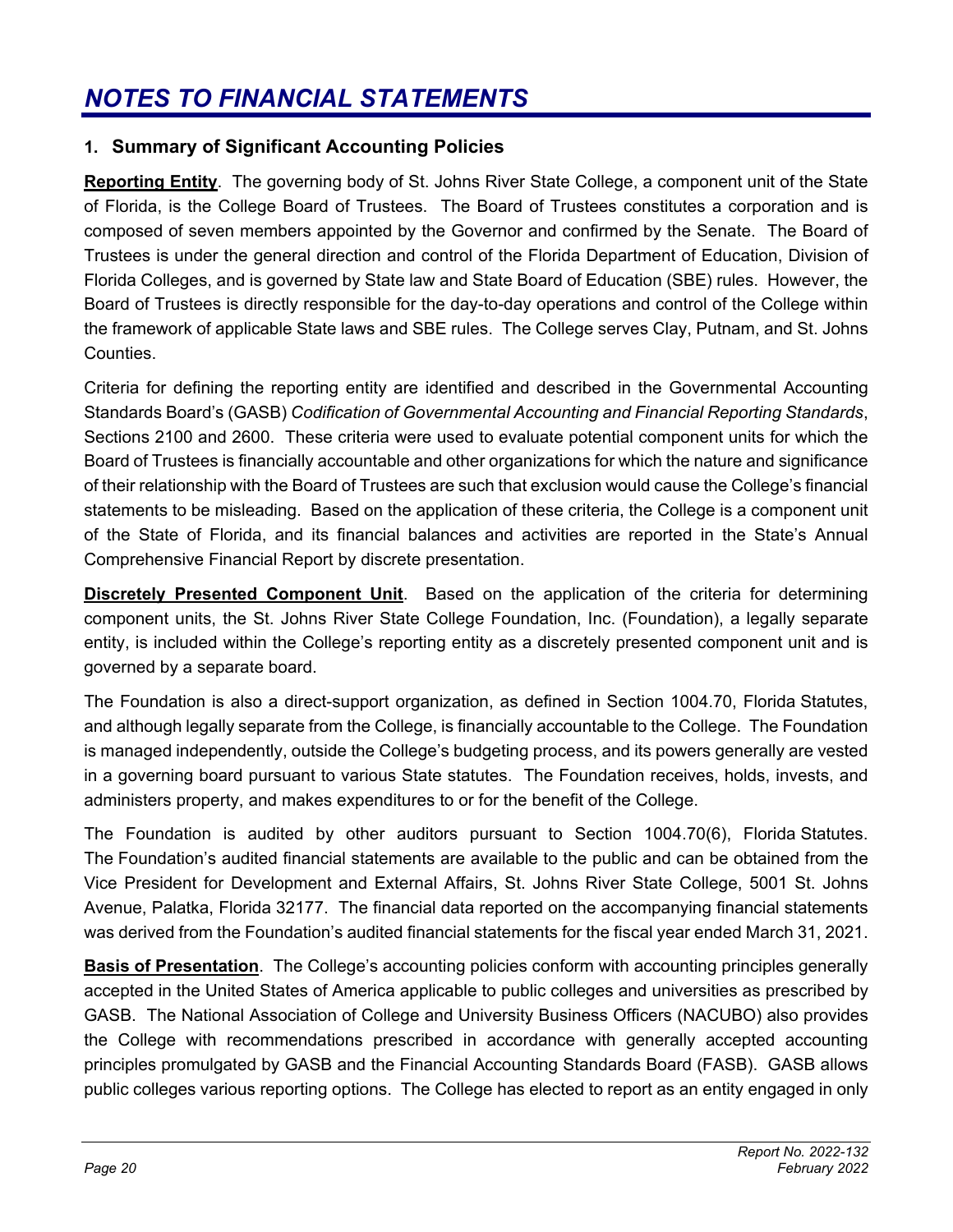business-type activities. This election requires the adoption of the accrual basis of accounting and entitywide reporting including the following components:

- Management's Discussion and Analysis
- Basic Financial Statements:
	- o Statement of Net Position
	- o Statement of Revenues, Expenses, and Changes in Net Position
	- o Statement of Cash Flows
	- o Notes to Financial Statements
- Other Required Supplementary Information

**Measurement Focus and Basis of Accounting**. Basis of accounting refers to when revenues, expenses, assets, deferred outflows of resources, liabilities, and deferred inflows of resources are recognized in the accounts and reported in the financial statements. Specifically, it relates to the timing of the measurements made, regardless of the measurement focus applied. The College's financial statements are presented using the economic resources measurement focus and the accrual basis of accounting. Revenues, expenses, gains, losses, assets, deferred outflows of resources, liabilities, and deferred inflows of resources resulting from exchange and exchange-like transactions are recognized when the exchange takes place. Revenues, expenses, gains, losses, assets, deferred outflows of resources, liabilities, and deferred inflows of resources resulting from nonexchange activities are generally recognized when all applicable eligibility requirements, including time requirements, are met. The College follows GASB standards of accounting and financial reporting.

The College's component unit uses the economic resources measurement focus and accrual basis of accounting whereby revenues are recognized when earned and expenses are recognized when incurred, and follows GASB standards of accounting and financial reporting.

Significant interdepartmental sales between auxiliary service departments and other institutional departments have been accounted for as reductions of expenses and not revenues of those departments.

The College's principal operating activity is instruction. Operating revenues and expenses generally include all fiscal transactions directly related to instruction as well as administration, academic support, student services, physical plant operations, and depreciation of capital assets. Nonoperating revenues include State noncapital appropriations, Federal and State student financial aid, and investment income (net of unrealized gains or losses on investments). Other revenues generally include revenues for capital construction projects.

The statement of net position is presented in a classified format to distinguish between current and noncurrent assets and liabilities. When both restricted and unrestricted resources are available to fund certain programs, it is the College's policy to first apply the restricted resources to such programs followed by the use of the unrestricted resources.

The statement of revenues, expenses, and changes in net position is presented by major sources and is reported net of tuition and book scholarship allowances. Tuition and book scholarship allowances are the difference between the stated charge for goods and services provided by the College and the amount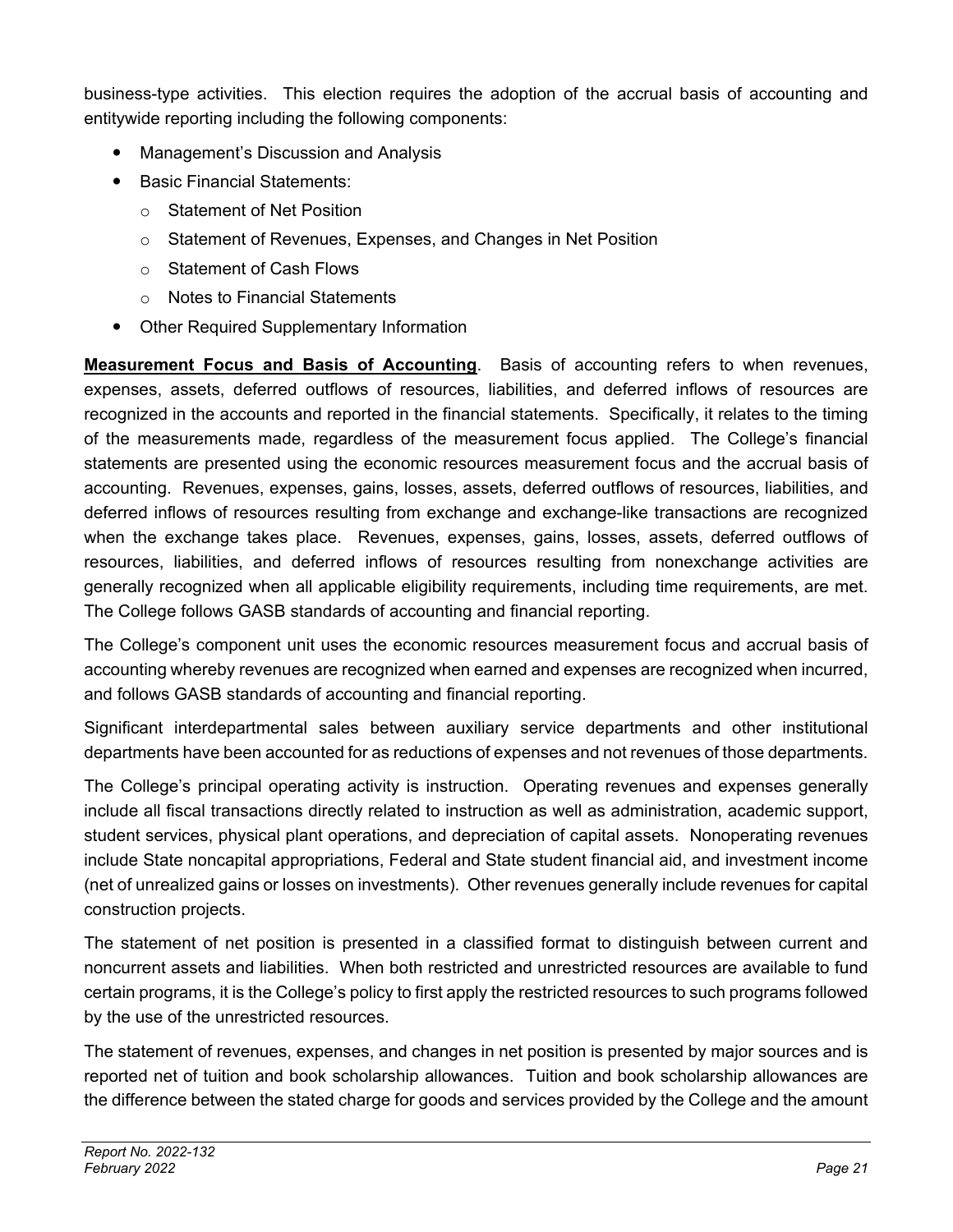that is actually paid by the student or the third-party making payment on behalf of the student. The College is able to identify, within its accounting system, amounts paid for tuition, fees, and book charges by financial aid. To the extent that these resources are used to pay student charges, the College records a scholarship allowance against tuition and fee revenues and auxiliary enterprise revenues.

The statement of cash flows is presented using the direct method in compliance with GASB Statement No. 9, *Reporting Cash Flows of Proprietary and Nonexpendable Trust Funds and Governmental Entities That Use Proprietary Fund Accounting*.

**Cash and Cash Equivalents**. The amount reported as cash and cash equivalents consists of cash on hand, cash in demand accounts, and cash with the State Treasury Special Purpose Investment Account (SPIA) investment pool. For reporting cash flows, the College considers all highly liquid investments with original maturities of 3 months or less, that are not held solely for income or profit, to be cash equivalents. Under this definition, the College considers amounts invested in the State Treasury SPIA investment pool to be cash equivalents.

College cash deposits are held in banks qualified as public depositories under Florida law. All such deposits are insured by Federal depository insurance, up to specified limits, or collateralized with securities held in Florida's multiple financial institution collateral pool required by Chapter 280, Florida Statutes. Cash and cash equivalents that are externally restricted to make debt service payments, maintain sinking or reserve funds, or to purchase or construct capital or other restricted assets are classified as restricted.

At June 30, 2021, the College reported as cash equivalents at fair value \$25,890,162 in the State Treasury SPIA investment pool representing ownership of a share of the pool, not the underlying securities. The College categorizes the fair value within the fair value hierarchy established by generally accepted accounting principles. The hierarchy is based on the valuation of inputs used to measure the fair value of the assets. Level 1 inputs are quoted prices in active markets for identical assets. Level 2 inputs are significant other observable inputs, and Level 3 inputs are significant unobservable inputs. The State Treasury SPIA investment pool is valued using Level 3 inputs. Pooled investments with the State Treasury are not registered with the Securities and Exchange Commission. Oversight of the pooled investments with the State Treasury is provided by the Treasury Investment Committee per Section 17.575, Florida Statutes. The authorized investment types are set forth in Section 17.57, Florida Statutes. The State Treasury SPIA investment pool carried a credit rating of AA-f by Standard & Poor's, had an effective duration of 2.60 years and fair value factor of 0.984 at June 30, 2021. Participants contribute to the State Treasury SPIA investment pool on a dollar basis. These funds are commingled and a fair value of the pool is determined from the individual values of the securities. The fair value of the securities is summed and a total pool fair value is determined. A fair value factor is calculated by dividing the pool's total fair value by the pool participant's total cash balance. The fair value factor is the ratio used to determine the fair value of an individual participant's pool balance. The College relies on policies developed by the State Treasury for managing interest rate risk or credit risk for this investment pool. Disclosures for the State Treasury SPIA investment pool are included in the notes to financial statements of the State's Annual Comprehensive Financial Report.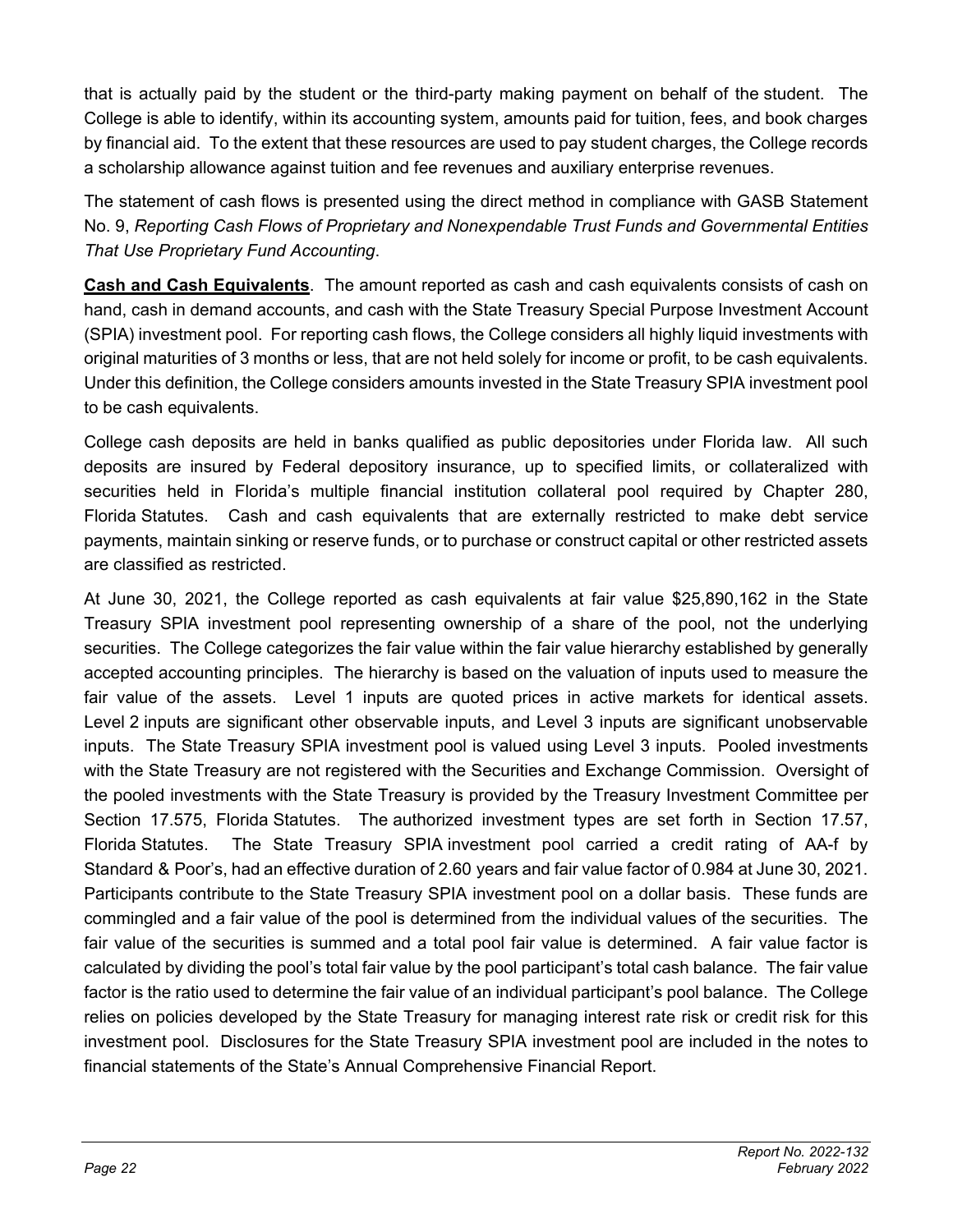The Foundation, for reporting cash flows, considers all highly liquid investments with original maturities of 3 months or less to be cash equivalents. At March 31, 2021, the component unit had \$77,186 in demand accounts, \$620,055 in money market accounts, \$287,478 in investment management accounts, and \$512,923 in its separate State Treasury SPIA account.

**Inventories**. Inventories consist of items for resale by the campus bookstore, and are valued using the moving average inventory method of valuation. Consumable laboratory supplies, teaching materials, and office supplies on hand in College departments are expensed when purchased, and are not considered material. Accordingly, these items are not included in the reported inventory.

**Capital Assets**. College capital assets consist of land, construction in progress, buildings, other structures and improvements, and furniture, machinery, and equipment. These assets are capitalized and recorded at cost at the date of acquisition or at acquisition value at the date received in the case of gifts and purchases of State surplus property. Additions, improvements, and other outlays that significantly extend the useful life of an asset are capitalized. Other costs incurred for repairs and maintenance are expensed as incurred. The College has a capitalization threshold of \$5,000 for tangible personal property and \$25,000 for buildings and other structures and improvements. Depreciation is computed on the straight-line basis over the following estimated useful lives:

- $\bullet$  Buildings 40 years
- Other Structures and Improvements 10 years
- Furniture, Machinery, and Equipment:
	- $\circ$  Computer Equipment 3 years
	- $\circ$  Vehicles, Office Machines, and Educational Equipment  $-5$ , 7, and 10 years
	- $\circ$  Furniture 7 years

**Noncurrent Liabilities**. Noncurrent liabilities include compensated absences payable, other postemployment benefits payable, and net pension liabilities that are not scheduled to be paid within the next fiscal year.

**Pensions**. For purposes of measuring the net pension liability, deferred outflows of resources and deferred inflows of resources related to pensions, and pension expense, information about the fiduciary net positions of the Florida Retirement System (FRS) defined benefit plan and the Health Insurance Subsidy (HIS) defined benefit plan and additions to/deductions from the FRS and HIS fiduciary net positions have been determined on the same basis as they are reported by the FRS and the HIS plans. Benefit payments (including refunds of employee contributions) are recognized when due and payable in accordance with benefit terms. Investments are reported at fair value.

# **2. Deficit Net Position in Individual Funds**

The College reported an unrestricted net position which included a deficit in the current funds - unrestricted, as shown below. This deficit can be attributed to the full recognition of long-term liabilities (i.e., compensated absences payable, OPEB payable, and net pension liabilities) in the current unrestricted funds.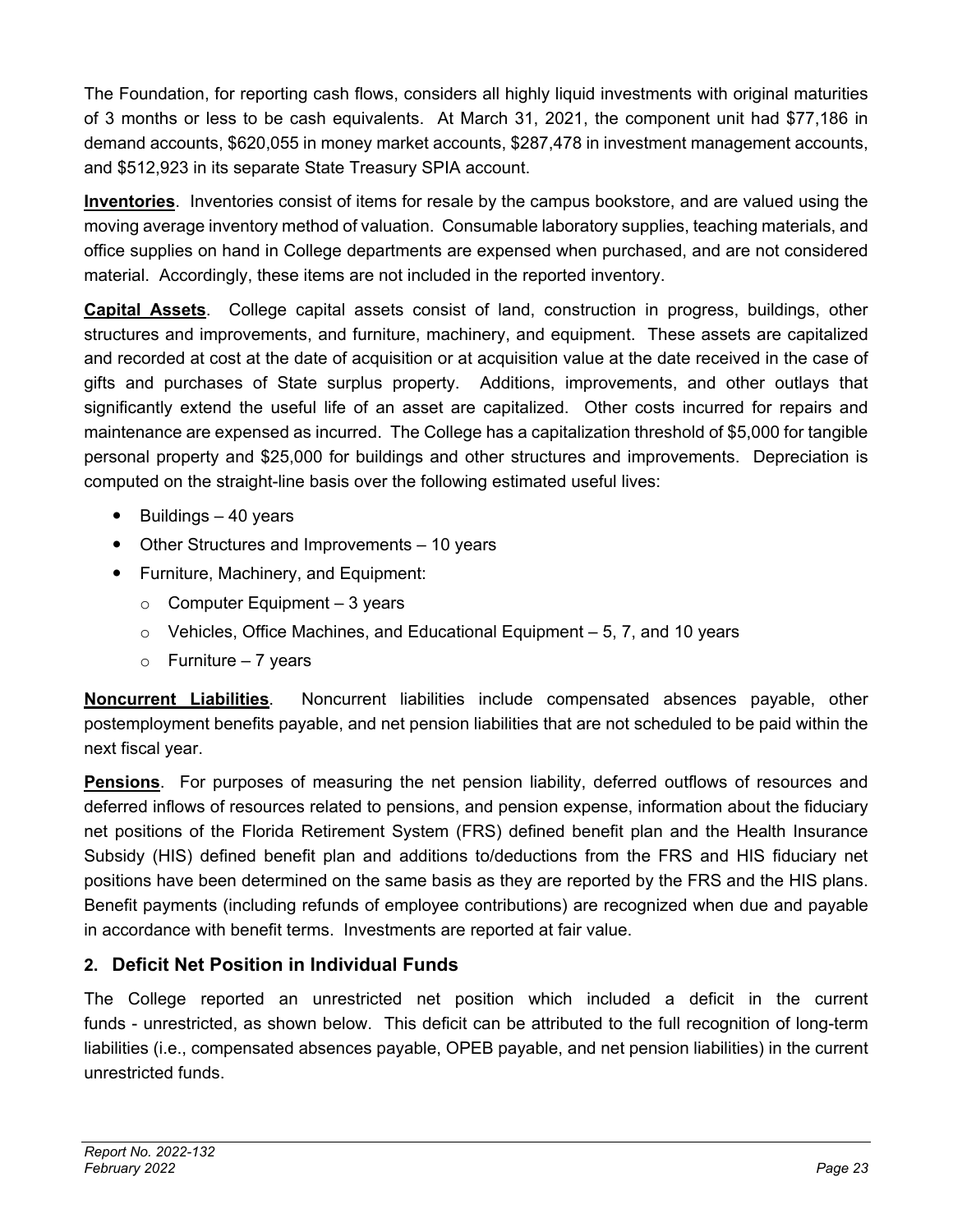| Fund                                                          |   | <b>Net Position</b>      |
|---------------------------------------------------------------|---|--------------------------|
| <b>Current Funds - Unrestricted</b><br><b>Auxiliary Funds</b> |   | (7,048,018)<br>6,272,781 |
| Total                                                         | S | (775.237)                |

# **3. Investments – Discretely Presented Component Unit**

**Fair Value Measurement**. The Foundation categorizes its fair value measurements within the fair value hierarchy established by generally accepted accounting principles. The hierarchy is based on the valuation inputs used to measure the fair value of the asset. Level 1 inputs are quoted prices in active markets for identical assets, Level 2 inputs are significant other observable inputs, and Level 3 inputs are significant unobservable inputs.

Investments held by the Foundation as of March 31, 2021, are reported at fair value using quoted market prices in active markets for identical assets (Level 1 inputs) with the following maturities:

|                                         | Fair            | <b>Maturity in Years</b> |             |   |         |   |          |
|-----------------------------------------|-----------------|--------------------------|-------------|---|---------|---|----------|
| Investments by fair value level         | Value           |                          | Less than 1 |   | 1-5     |   | $6 - 10$ |
| <b>Bonds and Notes</b>                  | \$<br>978,828   | \$                       | 707.860     | S | 100.320 | S | 170,648  |
| <b>Equity Investments</b>               |                 |                          |             |   |         |   |          |
| Common Stock                            | 3,083,637       |                          |             |   |         |   |          |
| <b>Exchange Traded Funds</b>            | 77.087          |                          |             |   |         |   |          |
| Real Estate Mutual Fund                 | 374.921         |                          |             |   |         |   |          |
| <b>Equities Mutual Fund</b>             | 1,617,221       |                          |             |   |         |   |          |
| Fixed Income Exchange Traded Fund       | 256,339         |                          |             |   |         |   |          |
| <b>Total Component Unit Investments</b> | \$<br>6,388,033 |                          |             |   |         |   |          |

The Foundation invested in various debt and equity securities. The following risks apply to the Foundation's investments:

*Interest Rate Risk*: Interest rate risk is the risk that changes in interest rates will adversely affect the fair value of an investment. The Foundation investment policies include asset allocation guidelines and investment management structure to ensure adequate diversification to reduce the volatility of investment returns.

*Credit Risk*: Credit risk is the risk that an insurer or other counterparty to an investment will not fulfill its obligations. The Foundation's investment policy requires that debt securities be rated "Baa" or "BBB" or better by Moody's or Standard & Poor's rating services, respectively. The Foundation's investment policy also sets allowable ranges for allocation of assets as follows: domestic equities  $(50 - 70$  percent); international equities (10 – 20 percent); fixed income securities (10 – 20 percent); and cash equivalents  $(2 - 10$  percent); and limits charitable gift annuity investments to no more than 50 percent equities (including mutual funds) and no more than 10 percent in any one stock or fund.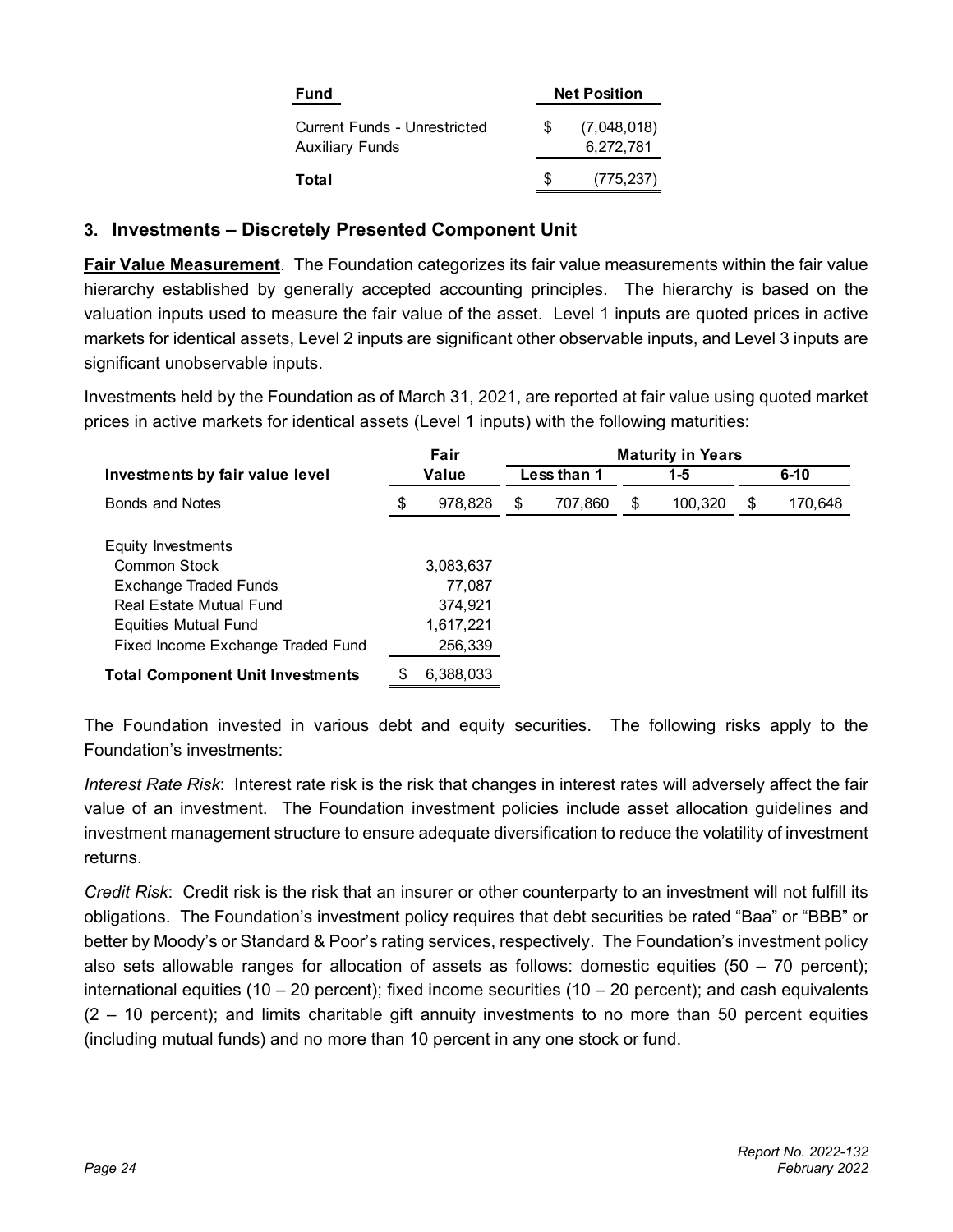*Custodial Credit Risk*: Custodial credit risk is the risk that in the event of failure of the counterparty, the value of investments or collateral securities in the possession of an outside party will not be recoverable. The Foundation does not have a formal investment policy that addresses custodial credit risk.

*Concentration of Credit Risk*: Concentration of credit risk is the risk of loss attributed to the magnitude of investment in a single issuer. The Foundation's investment policy limits investments with a single issuer to not more than 5 percent of the market value of the portfolio.

# **4. Accounts Receivable**

Accounts receivable represent amounts for student fee deferments, various student services provided by the College, interest receivable, and contract and grant reimbursements due from third parties. The accounts receivable are reported net of a \$144,825 allowance for doubtful accounts.

# **5. Due From Other Governmental Agencies**

The amount due from other governmental agencies consists of \$3,595,925 of HEERF due from the U.S. Department of Education for recognition of lost revenue and \$1,058,042 of Public Education Capital Outlay allocations due from the State for maintenance and renovation of College facilities.

# **6. Due From Component Unit**

The amount reported as due from component unit consists of \$24,384 owed to the College as of June 30, 2021, for reimbursement of scholarships and student aid. The College's financial statements are reported for the fiscal year ended June 30, 2021, and the component unit's financial statements are reported for the fiscal year ended March 31, 2021. Accordingly, there was no corresponding amount reported as due to the College by the component unit as of March 31, 2021.

# **7. Capital Assets**

Capital assets activity for the fiscal year ended June 30, 2021, is shown in the following table: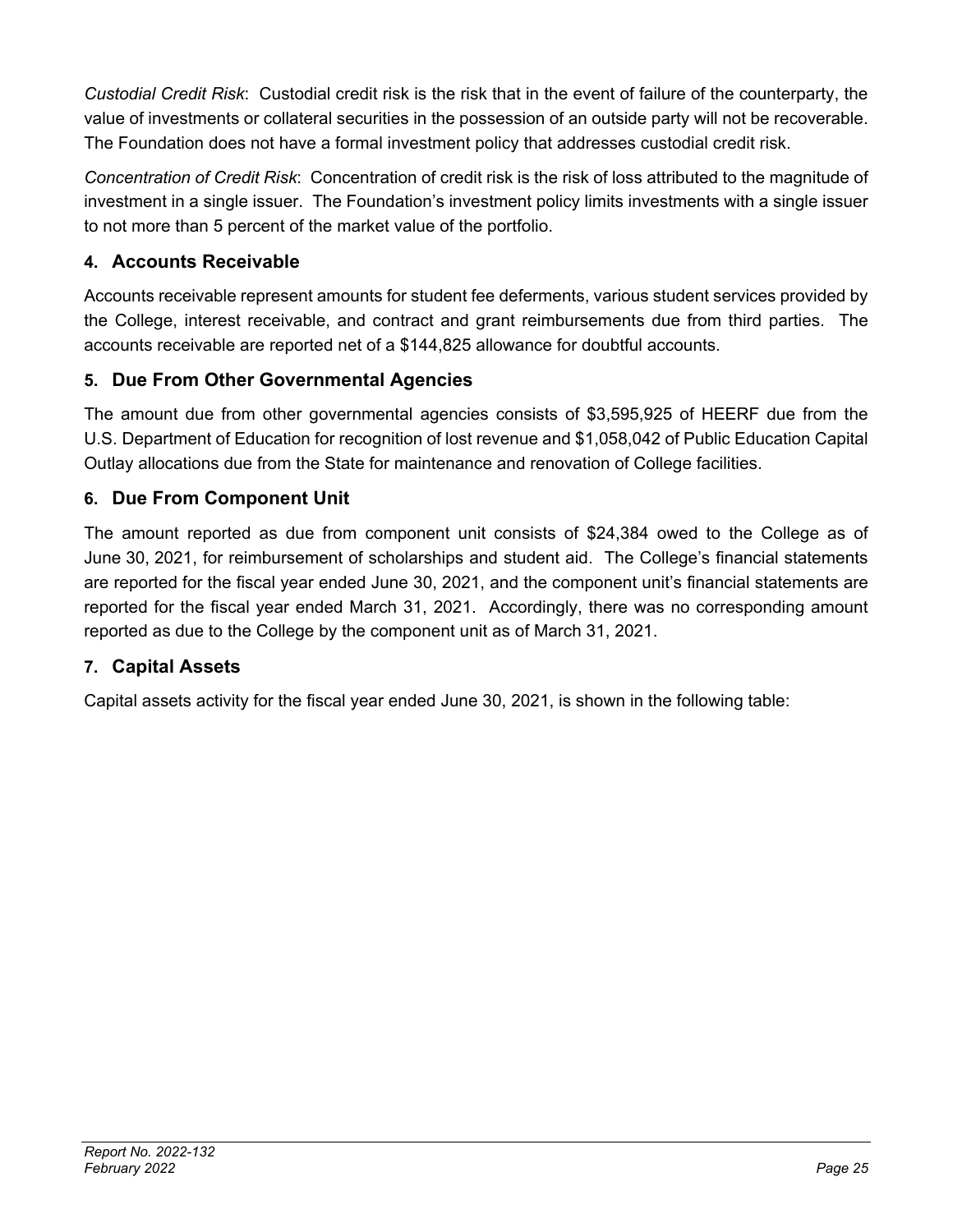|                                              |                | <b>Beginning</b> |                  |               |                   |         |                | Ending     |
|----------------------------------------------|----------------|------------------|------------------|---------------|-------------------|---------|----------------|------------|
| <b>Description</b>                           | <b>Balance</b> |                  | <b>Additions</b> |               | <b>Reductions</b> |         | <b>Balance</b> |            |
| Nondepreciable Capital Assets:               |                |                  |                  |               |                   |         |                |            |
| Land                                         | \$             | 687,582          | \$               |               | \$                |         | \$             | 687,582    |
| <b>Construction in Progress</b>              |                | 1,053,491        |                  | 5,658,258     |                   |         |                | 6,711,749  |
| <b>Total Nondepreciable Capital Assets</b>   | - \$           | 1,741,073        | \$               | 5,658,258     | \$                |         | \$             | 7,399,331  |
| Depreciable Capital Assets:                  |                |                  |                  |               |                   |         |                |            |
| <b>Buildings</b>                             | \$             | 73,724,073       | \$               |               | \$                |         | \$             | 73,724,073 |
| Other Structures and Improvements            |                | 4,586,101        |                  |               |                   |         |                | 4,586,101  |
| Furniture, Machinery, and Equipment          |                | 6,507,211        |                  | 837,255       |                   | 367,007 |                | 6,977,459  |
| <b>Total Depreciable Capital Assets</b>      |                | 84,817,385       |                  | 837,255       |                   | 367,007 |                | 85,287,633 |
| Less, Accumulated Depreciation:              |                |                  |                  |               |                   |         |                |            |
| <b>Buildings</b>                             |                | 29,054,908       |                  | 1,737,097     |                   |         |                | 30,792,005 |
| Other Structures and Improvements            |                | 4,426,986        |                  | 43,473        |                   |         |                | 4,470,459  |
| Furniture, Machinery, and Equipment          |                | 4,594,927        |                  | 571,438       |                   | 367,007 |                | 4,799,358  |
| <b>Total Accumulated Depreciation</b>        |                | 38,076,821       |                  | 2,352,008     |                   | 367,007 |                | 40,061,822 |
| <b>Total Depreciable Capital Assets, Net</b> | S.             | 46,740,564       | \$               | (1, 514, 753) | \$                |         |                | 45,225,811 |

# **8. Unearned Revenue**

Unearned revenue at June 30, 2021, includes prepayments of Thrasher-Horne Center cultural program sales and meeting room rentals for which expenses have yet to be incurred. As of June 30, 2021, the College reported \$126,565 of unearned revenue.

# **9. Long-Term Liabilities**

Long-term liabilities activity for the fiscal year ended June 30, 2021, is shown in the following table:

| <b>Description</b>                                                 | <b>Beginning</b><br><b>Balance</b> | <b>Additions</b>     |     | <b>Reductions</b>   | <b>Ending</b><br><b>Balance</b> |    | <b>Current</b><br><b>Portion</b> |
|--------------------------------------------------------------------|------------------------------------|----------------------|-----|---------------------|---------------------------------|----|----------------------------------|
| <b>Compensated Absences Payable</b><br><b>Other Postemployment</b> | 2.243.485<br>S.                    | \$<br>219.190        | \$  | 227.200             | \$<br>2.235.475                 | S  | 216,066                          |
| <b>Benefits Payable</b><br>Net Pension Liability                   | 2,002,197<br>20,757,509            | 397.094<br>6,732,060 |     | 59.644<br>1,767,713 | 2,339,647<br>25,721,856         |    | 51,252<br>72,365                 |
| <b>Total Long-Term Liabilities</b>                                 | \$25,003,191                       | \$<br>7,348,344      | \$. | 2.054.557           | \$30,296,978                    | \$ | 339,683                          |

**Compensated Absences Payable**. College employees may accrue annual and sick leave based on length of service, subject to certain limitations regarding the amount that will be paid upon termination. The College reports a liability for the accrued leave; however, State noncapital appropriations fund only the portion of accrued leave that is used or paid in the current fiscal year. Although the College expects the liability to be funded primarily from future appropriations, generally accepted accounting principles do not permit the recording of a receivable in anticipation of future appropriations. At June 30, 2021, the estimated liability for compensated absences, which includes the College's share of the Florida Retirement System and FICA contributions, totaled \$2,235,475. The current portion of the compensated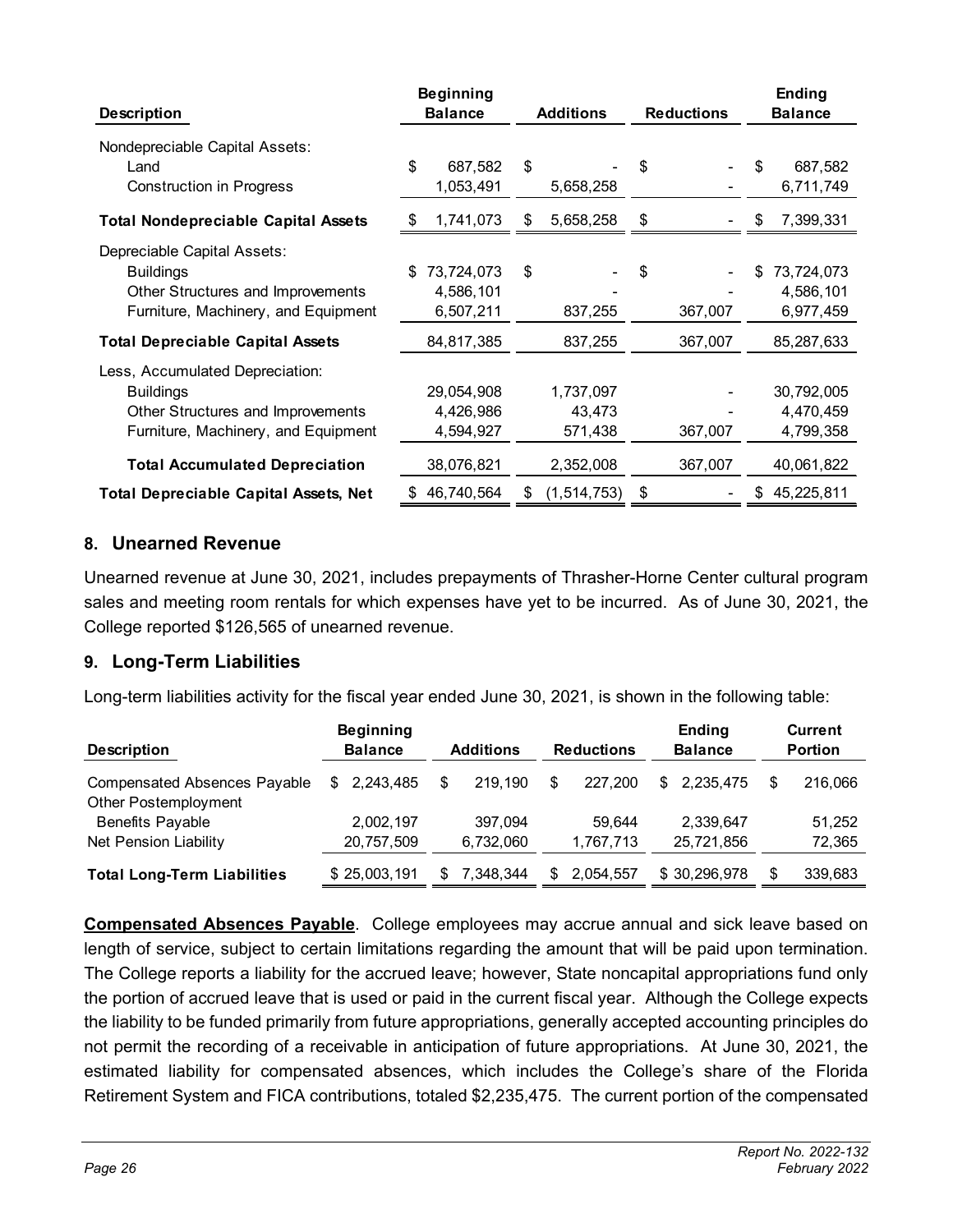absences liability, \$216,066, is the amount expected to be paid in the coming fiscal year and represents an average of the reductions over the past 3 years.

**Other Postemployment Benefits Payable**. The College follows GASB Statement No. 75, *Accounting and Financial Reporting for Postemployment Benefits Other Than Pensions*, for other postemployment benefits administered by the Florida College System Risk Management Consortium (Consortium).

# *General Information about the OPEB Plan*

*Plan Description*. The Other Postemployment Benefits Plan (OPEB Plan) is a single-employer defined benefit plan administered by the Consortium that provides OPEB for all employees who satisfy the College's retirement eligibility provisions. Pursuant to the provisions of Section 112.0801, Florida Statutes, former employees who retire from the College are eligible to participate in the College's healthcare benefits. The College subsidizes the premium rates paid by retirees by allowing them to participate in the OPEB Plan at reduced or blended group (implicitly subsidized) premium rates for both active and retired employees. These rates provide an implicit subsidy for retirees because, on an actuarial basis, their current and future claims are expected to result in higher costs to the OPEB Plan on average than those of active employees. The College does not offer any explicit subsidies for retiree coverage. Retirees are required to enroll in the Federal Medicare (Medicare) program for their primary coverage as soon as they are eligible. The OPEB Plan contribution requirements and benefit terms of the College and the OPEB Plan members are established and may be amended by action from the Board. No assets are accumulated in a trust that meet the criteria in paragraph 4 of GASB Statement No. 75.

*Benefits Provided*. The OPEB Plan provides healthcare benefits for retirees and their dependents. The OPEB Plan only provides an implicit subsidy as described above.

*Employees Covered by Benefit Terms*. At June 30, 2019, the following employees were covered by the benefit terms:

| Inactive Employees or Beneficiaries Currently Receiving Benefits | 24  |  |
|------------------------------------------------------------------|-----|--|
| <b>DROP Members</b>                                              | 20  |  |
| Active Employees                                                 | 323 |  |
| Total                                                            | 367 |  |

# *Total OPEB Liability*

The College's total OPEB liability of \$2,339,647 was measured as of June 30, 2020, and was determined by an actuarial valuation roll forward as of June 30, 2019.

*Actuarial Assumptions and Other Inputs*. The total OPEB liability in the June 30, 2019, actuarial valuation was determined using the following actuarial assumptions and other inputs, applied to all periods included in the measurement, unless otherwise specified: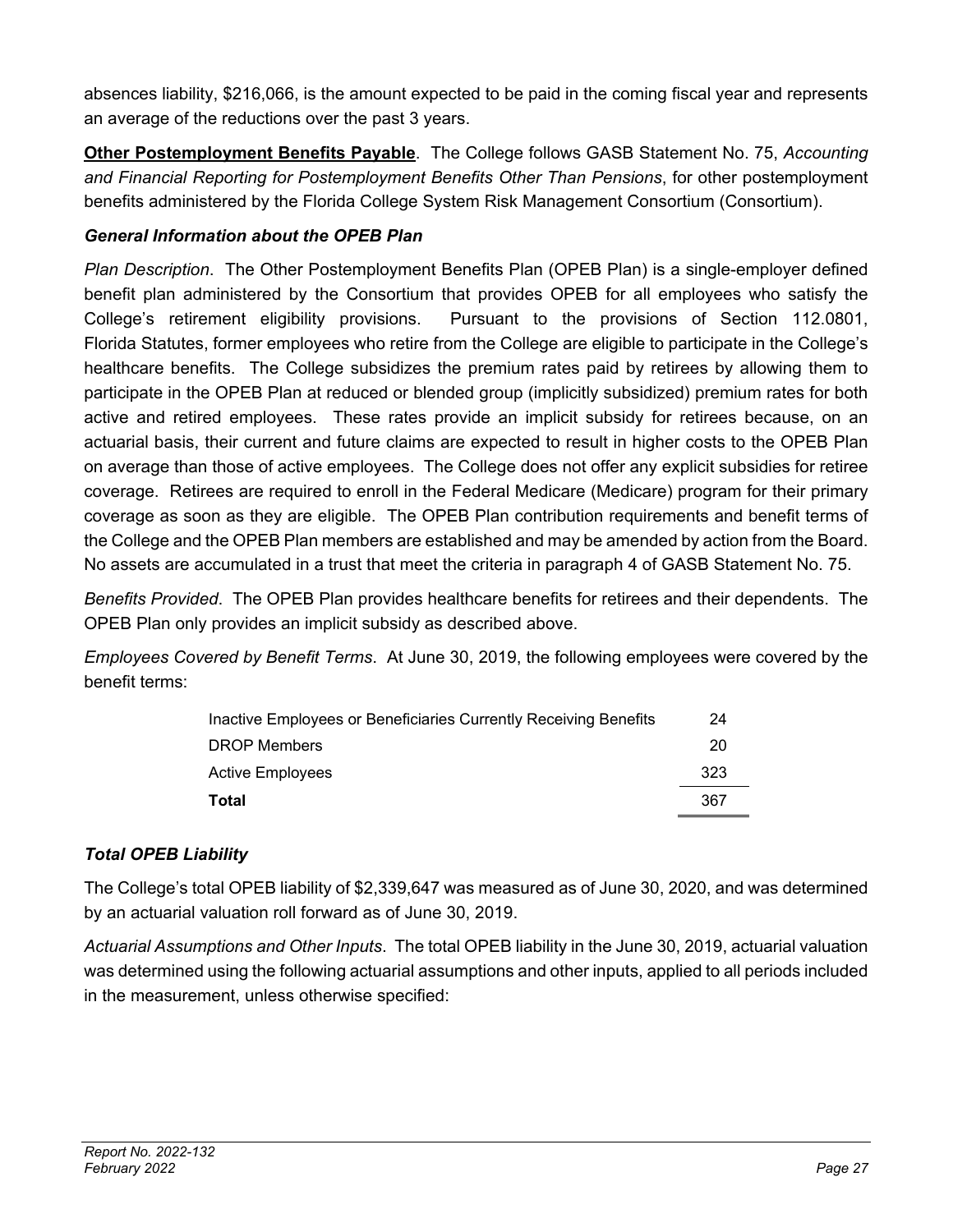| Inflation                                                                             | 2.40 percent                                                                    |
|---------------------------------------------------------------------------------------|---------------------------------------------------------------------------------|
| Real Wage Growth                                                                      | 0.85 percent                                                                    |
| Wage Inflation                                                                        | 3.25 percent                                                                    |
| Salary increases<br><b>Regular Employees</b><br><b>Senior Management</b>              | $3.40 - 7.80$ percent<br>$4.10 - 8.20$ percent                                  |
| Municipal Bond Index Rate<br><b>Prior Measurement Date</b><br><b>Measurement Date</b> | 3.50 percent<br>2.21 percent                                                    |
| Healthcare cost trend rates<br>Pre-Medicare                                           | 7.00 percent for 2019 decreasing to an<br>ultimate rate of 4.50 percent by 2026 |
| Medicare                                                                              | 5.00 percent for 2019 decreasing to an<br>ultimate rate of 4.60 percent by 2026 |

The discount rate was based on the Bond Buyer General Obligation 20-year Municipal Bond Index.

Mortality rates were based on the PUB-2010 mortality tables, with adjustments for FRS experience and generational mortality improvements using Scale MP-2018.

The demographic actuarial assumptions for retirement, disability incidence, withdrawal, and salary increases used in the June 30, 2019, valuation were based on the results of an actuarial experience study for the period July 1, 2013, through June 30, 2018, adopted by the FRS.

The remaining actuarial assumptions (e.g., initial per capita costs, health care cost trends, rate of plan participation, rates of plan election, etc.) used in the June 30, 2019, valuation were based on a review of recent plan experience done concurrently with the June 30, 2019, valuation.

# *Changes in the Total OPEB Liability*

|                                        | <b>Amount</b>    |
|----------------------------------------|------------------|
| Balance at 6/30/20                     | 2,002,197<br>\$. |
| Changes for the year:                  |                  |
| Service Cost                           | 79,831           |
| Interest                               | 71,836           |
| Changes in Assumptions or Other Inputs | 245,427          |
| <b>Benefit Payments</b>                | (59,644)         |
| <b>Net Changes</b>                     | 337,450          |
| Balance at 6/30/21                     | 2.339.647<br>S   |

Changes of assumptions and other inputs since the prior measurement date are as follows:

- The discount rate changed from 3.50 percent in 2019 to 2.21 percent in 2020.
- The mortality rates changed from the RP-2014 mortality table with adjustments for FRS experience and generational mortality improvements using Scale MP-2014 in 2019, to the PUB-2010 mortality table with adjustments for FRS experience and generation mortality improvements using Scale MP-2018 in 2020.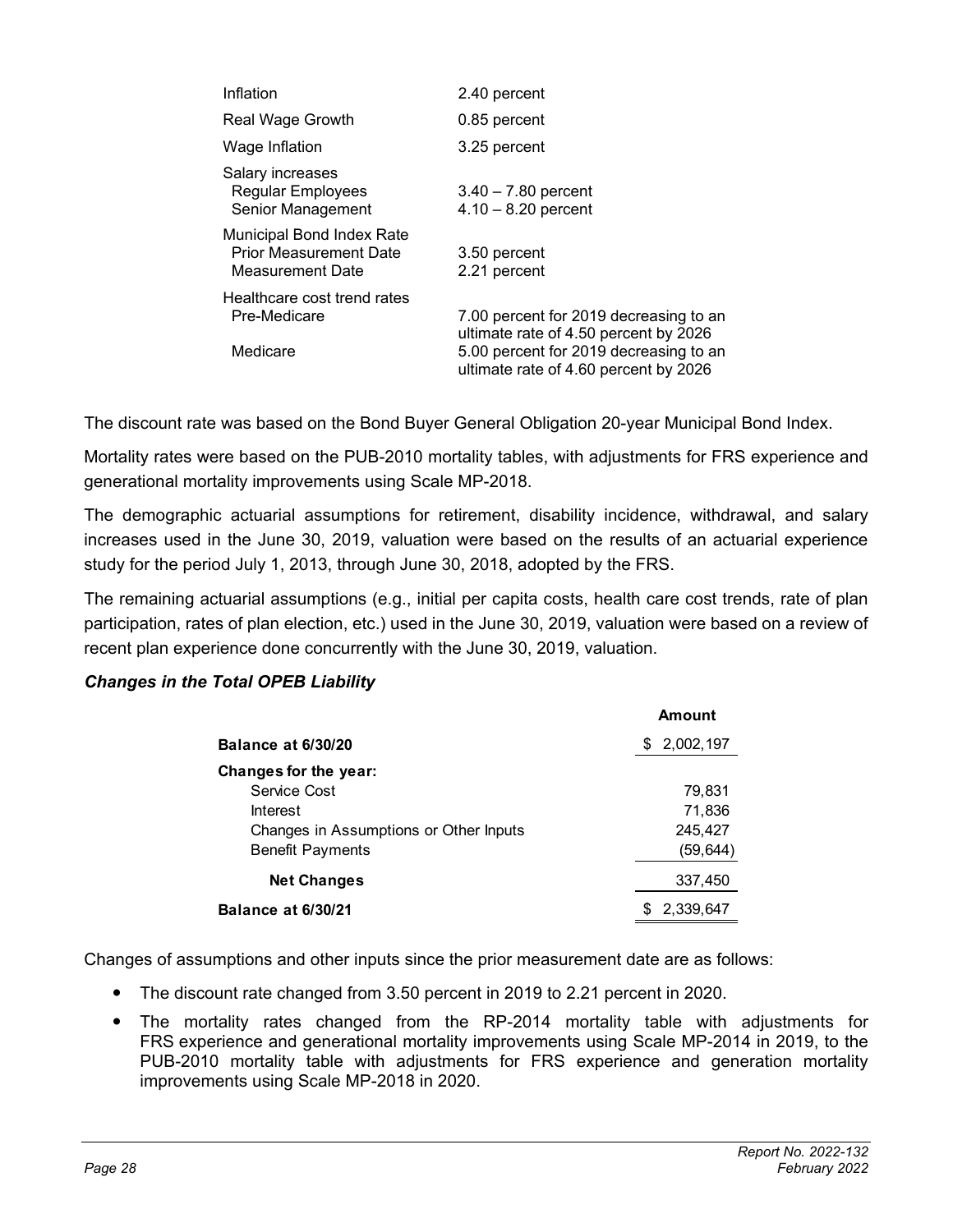The range of salary increases changed for Regular Employees (4.00 percent – 7.80 percent) and Senior Management (4.70 percent – 7.10 percent) in 2019, to Regular Employees (3.40 percent – 7.80 percent) and Senior Management (4.10 percent – 8.20 percent) in 2020.

*Sensitivity of the Total OPEB Liability to Changes in the Discount Rate*. The following table presents the total OPEB liability of the College, as well as what the College's total OPEB liability would be if it were calculated using a discount rate that is 1 percentage point lower (1.21 percent) or 1 percentage point higher (3.21 percent) than the current rate:

|                      | 1%              | Current              | $1\%$           |
|----------------------|-----------------|----------------------|-----------------|
|                      | <b>Decrease</b> | <b>Discount Rate</b> | <b>Increase</b> |
|                      | $(1.21\%)$      | $(2.21\%)$           | $(3.21\%)$      |
| Total OPEB liability | \$2,804.465     | \$2,339,647          | \$1,973,984     |

*Sensitivity of the Total OPEB Liability to Changes in the Healthcare Cost Trend Rates*. The following table presents the total OPEB liability of the College, as well as what the College's total OPEB liability would be if it were calculated using healthcare cost trend rates that are 1 percentage point lower or 1 percentage point higher than the current healthcare cost trend rates:

|                      |             | <b>Healthcare</b><br><b>Cost Trend</b> |             |
|----------------------|-------------|----------------------------------------|-------------|
|                      | 1% Decrease | Rates                                  | 1% Increase |
| Total OPEB liability | \$1.912.450 | \$2,339,647                            | \$2,906,677 |

# *OPEB Expense and Deferred Outflows of Resources and Deferred Inflows of Resources Related to OPEB*

For the fiscal year ended June 30, 2021, the College recognized OPEB expense of \$197,993. At June 30, 2021, the College reported deferred outflows of resources and deferred inflows of resources related to OPEB from the following sources:

| <b>Description</b>                                                    | <b>Deferred Outflows</b><br>of Resources |         | <b>Deferred Inflows</b><br>of Resources |         |
|-----------------------------------------------------------------------|------------------------------------------|---------|-----------------------------------------|---------|
| Change of assumptions or other inputs<br>Differences between expected | \$                                       | 349,703 | \$                                      | 140,425 |
| and actual experience                                                 |                                          | 202,777 |                                         |         |
| Transactions subsequent to the<br>measurement date                    |                                          | 51,252  |                                         |         |
| Total                                                                 | \$                                       | 603,732 | S                                       | 140,425 |

Of the total amount reported as deferred outflows of resources related to OPEB, \$51,252 resulting from transactions subsequent to the measurement date and before the end of the fiscal year will be included as a reduction of the total OPEB liability in the year ended June 30, 2022. Other amounts reported as deferred outflows of resources and deferred inflows of resources related to OPEB will be recognized in OPEB expense as follows: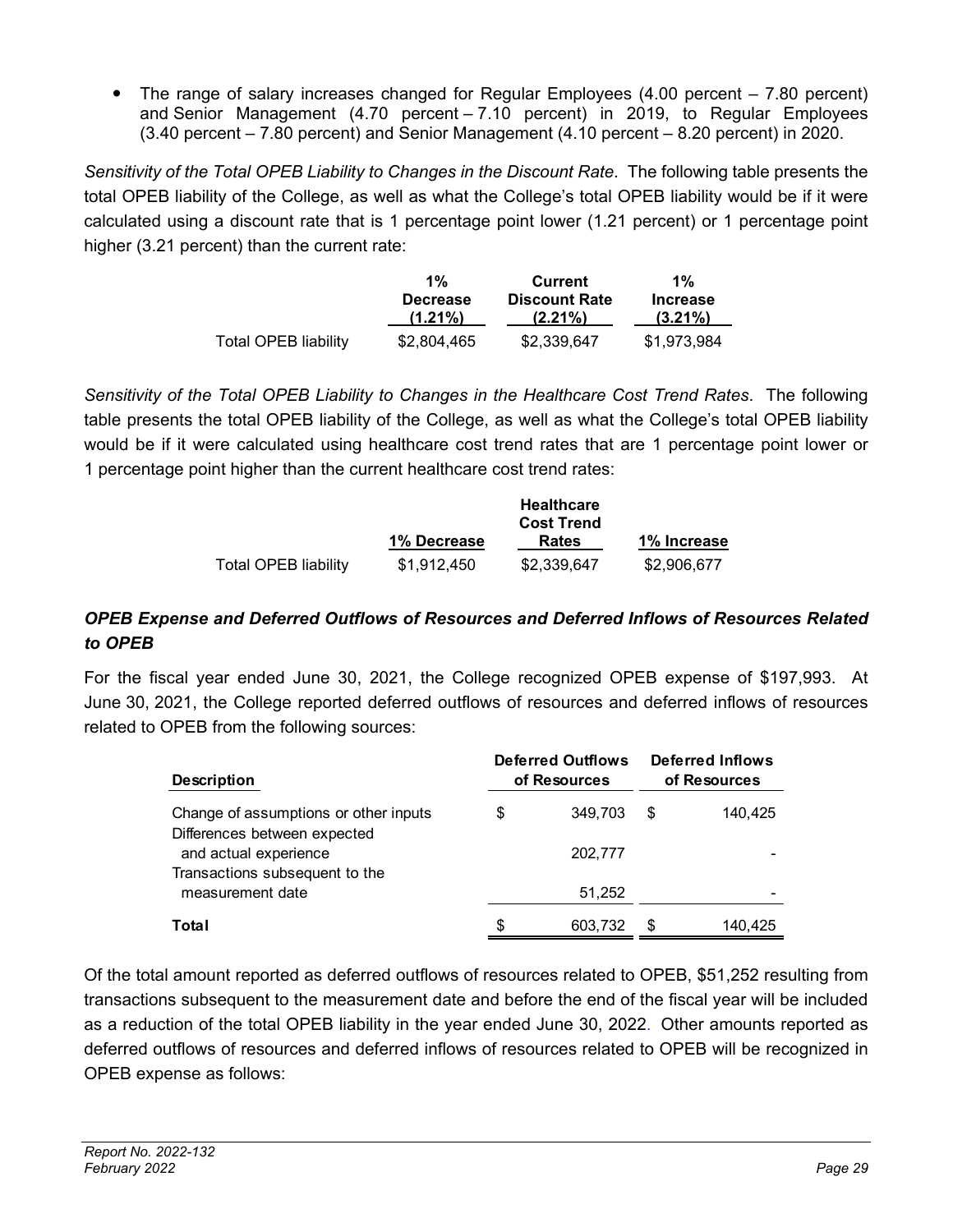| <b>Fiscal Year Ending June 30</b> |    | <b>Amount</b> |  |  |
|-----------------------------------|----|---------------|--|--|
| 2022                              | \$ | 46,327        |  |  |
| 2023                              |    | 46,327        |  |  |
| 2024                              |    | 46,327        |  |  |
| 2025                              |    | 46,327        |  |  |
| 2026                              |    | 46,327        |  |  |
| Thereafter                        |    | 180,420       |  |  |
| Total                             |    | 412,055       |  |  |

**Net Pension Liability**. As a participating employer in the Florida Retirement System (FRS), the College recognizes its proportionate share of the collective net pension liabilities of the FRS cost-sharing multiple-employer defined benefit plans. As of June 30, 2021, the College's proportionate share of the net pension liabilities totaled \$25,721,856. Note 10. includes a complete discussion of defined benefit pension plans.

# **10. Retirement Plans – Defined Benefit Pension Plans**

# *General Information about the Florida Retirement System (FRS)*

The FRS was created in Chapter 121, Florida Statutes, to provide a defined benefit pension plan for participating public employees. The FRS was amended in 1998 to add the Deferred Retirement Option Program (DROP) under the defined benefit plan and amended in 2000 to provide a defined contribution plan alternative to the defined benefit plan for FRS members effective July 1, 2002. This integrated defined contribution pension plan is the FRS Investment Plan. Chapter 112, Florida Statutes, established the HIS Program, a cost-sharing multiple-employer defined benefit pension plan to assist retired members of any State-administered retirement system in paying the costs of health insurance.

Essentially all regular employees of the College are eligible to enroll as members of the State-administered FRS. Provisions relating to the FRS are established by Chapters 121 and 122, Florida Statutes; Chapter 112, Part IV, Florida Statutes; Chapter 238, Florida Statutes; and FRS Rules, Chapter 60S, Florida Administrative Code; wherein eligibility, contributions, and benefits are defined and described in detail. Such provisions may be amended at any time by further action from the Florida Legislature. The FRS is a single retirement system administered by the Florida Department of Management Services, Division of Retirement, and consists of two cost-sharing multiple-employer defined benefit plans and other nonintegrated programs. An annual comprehensive financial report of the FRS, which includes its financial statements, required supplementary information, actuarial report, and other relevant information, is available from the Florida Department of Management Services Web site (www.dms.myflorida.com).

The College's FRS and HIS pension expense totaled \$4,546,362 for the fiscal year ended June 30, 2021.

# **FRS Pension Plan**

*Plan Description*. The FRS Pension Plan (Plan) is a cost-sharing multiple-employer defined benefit pension plan, with a DROP for eligible employees. The general classes of membership are as follows: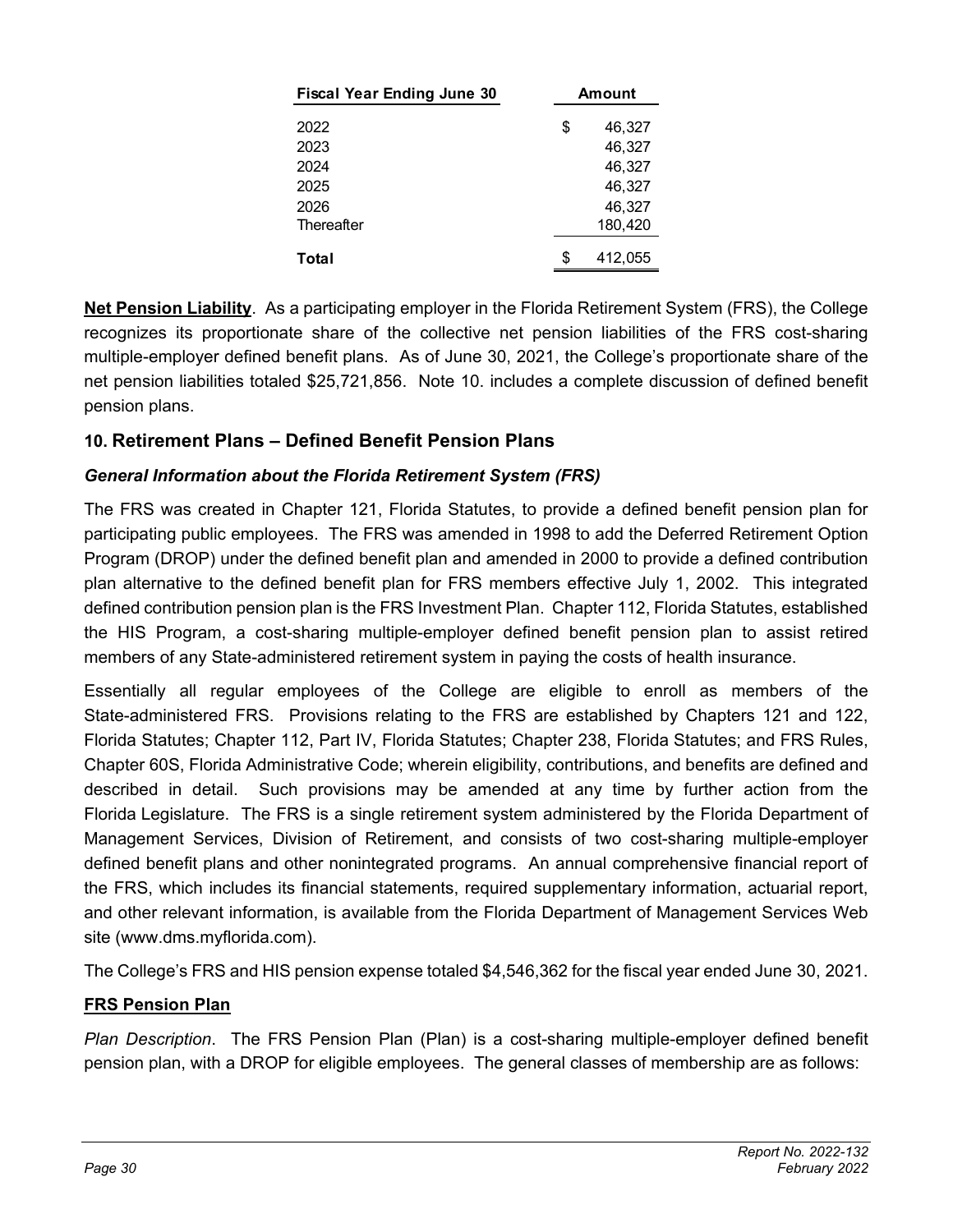- *Regular Class* Members of the FRS who do not qualify for membership in the other classes.
- *Senior Management Service Class* Members in senior management level positions.

Employees enrolled in the Plan prior to July 1, 2011, vest at 6 years of creditable service and employees enrolled in the Plan on or after July 1, 2011, vest at 8 years of creditable service. All vested members, enrolled prior to July 1, 2011, are eligible for normal retirement benefits at age 62 or at any age after 30 years of creditable service. All members enrolled in the Plan on or after July 1, 2011, once vested, are eligible for normal retirement benefits at age 65 or any time after 33 years of creditable service. Employees enrolled in the Plan may include up to 4 years of credit for military service toward creditable service. The Plan also includes an early retirement provision; however, there is a benefit reduction for each year a member retires before his or her normal retirement date. The Plan provides retirement, disability, death benefits, and annual cost-of-living adjustments to eligible participants.

The DROP, subject to provisions of Section 121.091, Florida Statutes, permits employees eligible for normal retirement under the Plan to defer receipt of monthly benefit payments while continuing employment with an FRS-participating employer. An employee may participate in DROP for a period not to exceed 60 months after electing to participate. During the period of DROP participation, deferred monthly benefits are held in the FRS Trust Fund and accrue interest. The net pension liability does not include amounts for DROP participants, as these members are considered retired and are not accruing additional pension benefits.

*Benefits Provided*. Benefits under the Plan are computed on the basis of age and/or years of service, average final compensation, and service credit. Credit for each year of service is expressed as a percentage of the average final compensation. For members initially enrolled before July 1, 2011, the average final compensation is the average of the 5 highest fiscal years' earnings; for members initially enrolled on or after July 1, 2011, the average final compensation is the average of the 8 highest fiscal years' earnings. The total percentage value of the benefit received is determined by calculating the total value of all service, which is based on retirement plan and/or the class to which the member belonged when the service credit was earned. Members are eligible for in-line-of-duty or regular disability and survivors' benefits. The following table shows the percentage value for each year of service credit earned: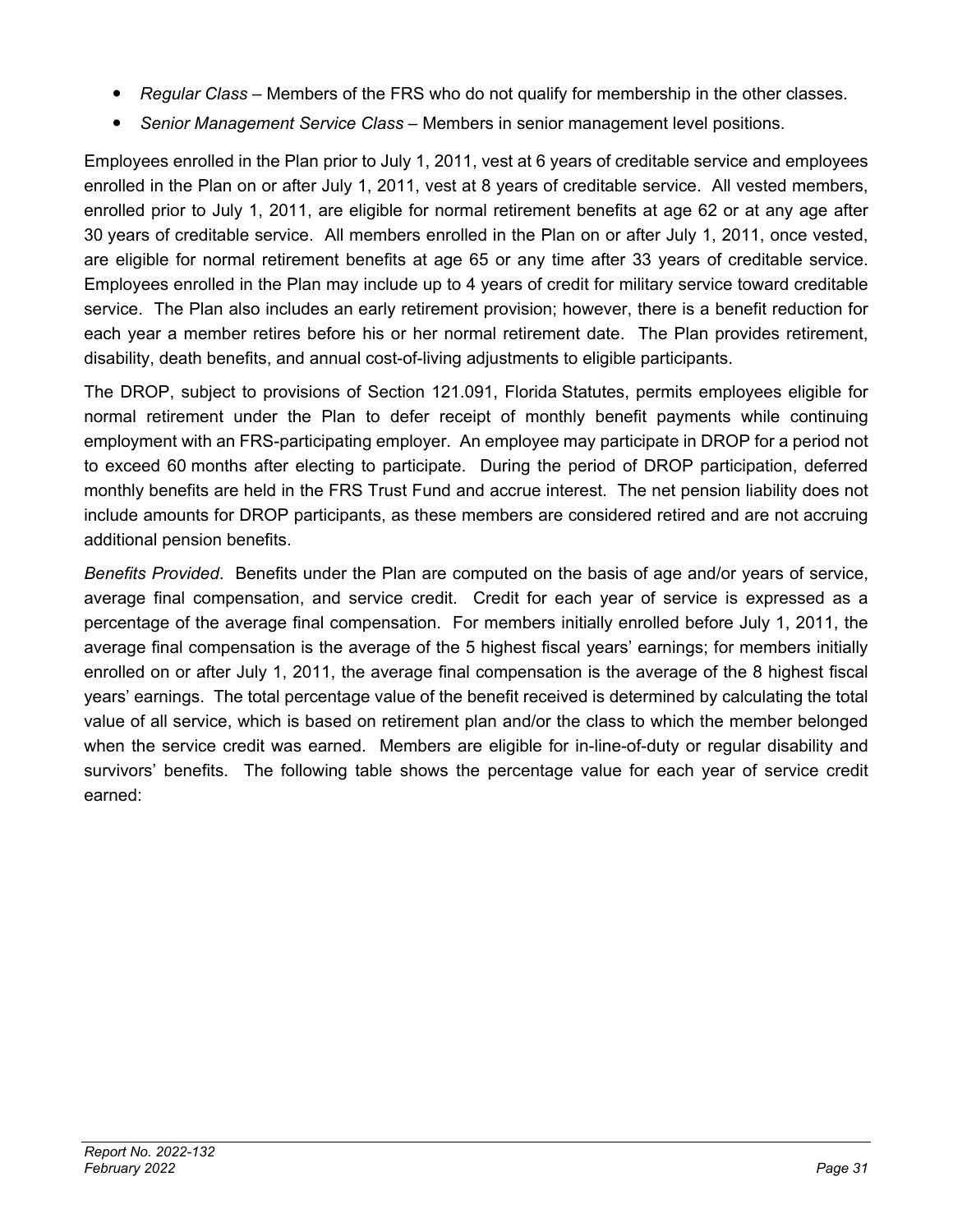| Class, Initial Enrollment, and Retirement Age/Years of Service    | % Value |
|-------------------------------------------------------------------|---------|
| Regular Class members initially enrolled before July 1, 2011      |         |
| Retirement up to age 62 or up to 30 years of service              | 1.60    |
| Retirement at age 63 or with 31 years of service                  | 1.63    |
| Retirement at age 64 or with 32 years of service                  | 1.65    |
| Retirement at age 65 or with 33 or more years of service          | 1.68    |
| Regular Class members initially enrolled on or after July 1, 2011 |         |
| Retirement up to age 65 or up to 33 years of service              | 1.60    |
| Retirement at age 66 or with 34 years of service                  | 1.63    |
| Retirement at age 67 or with 35 years of service                  | 1.65    |
| Retirement at age 68 or with 36 or more years of service          | 1.68    |
| <b>Senior Management Service Class</b>                            | 2.00    |

As provided in Section 121.101, Florida Statutes, if the member was initially enrolled in the Plan before July 1, 2011, and all service credit was accrued before July 1, 2011, the annual cost-of-living adjustment is 3 percent per year. If the member was initially enrolled before July 1, 2011, and has service credit on or after July 1, 2011, there is an individually calculated cost-of-living adjustment. The annual cost-of-living adjustment is a proportion of 3 percent determined by dividing the sum of the pre-July 2011 service credit by the total service credit at retirement multiplied by 3 percent. Plan members initially enrolled on or after July 1, 2011, will not have a cost-of-living adjustment after retirement.

*Contributions*. The Florida Legislature establishes contribution rates for participating employers and employees. Contribution rates during the 2020-21 fiscal year were:

|                                                                                             | <b>Percent of Gross Salary</b> |                |  |
|---------------------------------------------------------------------------------------------|--------------------------------|----------------|--|
| <b>Class</b>                                                                                | <b>Employee</b>                | Employer $(1)$ |  |
| FRS, Regular                                                                                | 3.00                           | 10.00          |  |
| <b>FRS, Senior Management Service</b>                                                       | 3.00                           | 27.29          |  |
| Deferred Retirement Option Program (applicable to<br>members from all of the above classes) | 0.00                           | 16.98          |  |
| FRS, Reemployed Retiree                                                                     | (2)                            | (2)            |  |

(1) Employer rates include 1.66 percent for the postemployment health insurance subsidy. Also, employer rates, other than for DROP participants, include 0.06 percent for administrative costs of the Investment Plan.

(2) Contribution rates are dependent upon retirement class in which reemployed.

The College's contributions to the Plan totaled \$1,718,320 for the fiscal year ended June 30, 2021.

*Pension Liabilities, Pension Expense, and Deferred Outflows of Resources and Deferred Inflows of Resources Related to Pensions*. At June 30, 2021, the College reported a liability of \$18,780,414 for its proportionate share of the net pension liability. The net pension liability was measured as of June 30, 2020, and the total pension liability used to calculate the net pension liability was determined by an actuarial valuation as of July 1, 2020. The College's proportionate share of the net pension liability was based on the College's 2019-20 fiscal year contributions relative to the total 2019-20 fiscal year contributions of all participating members. At June 30, 2020, the College's proportionate share was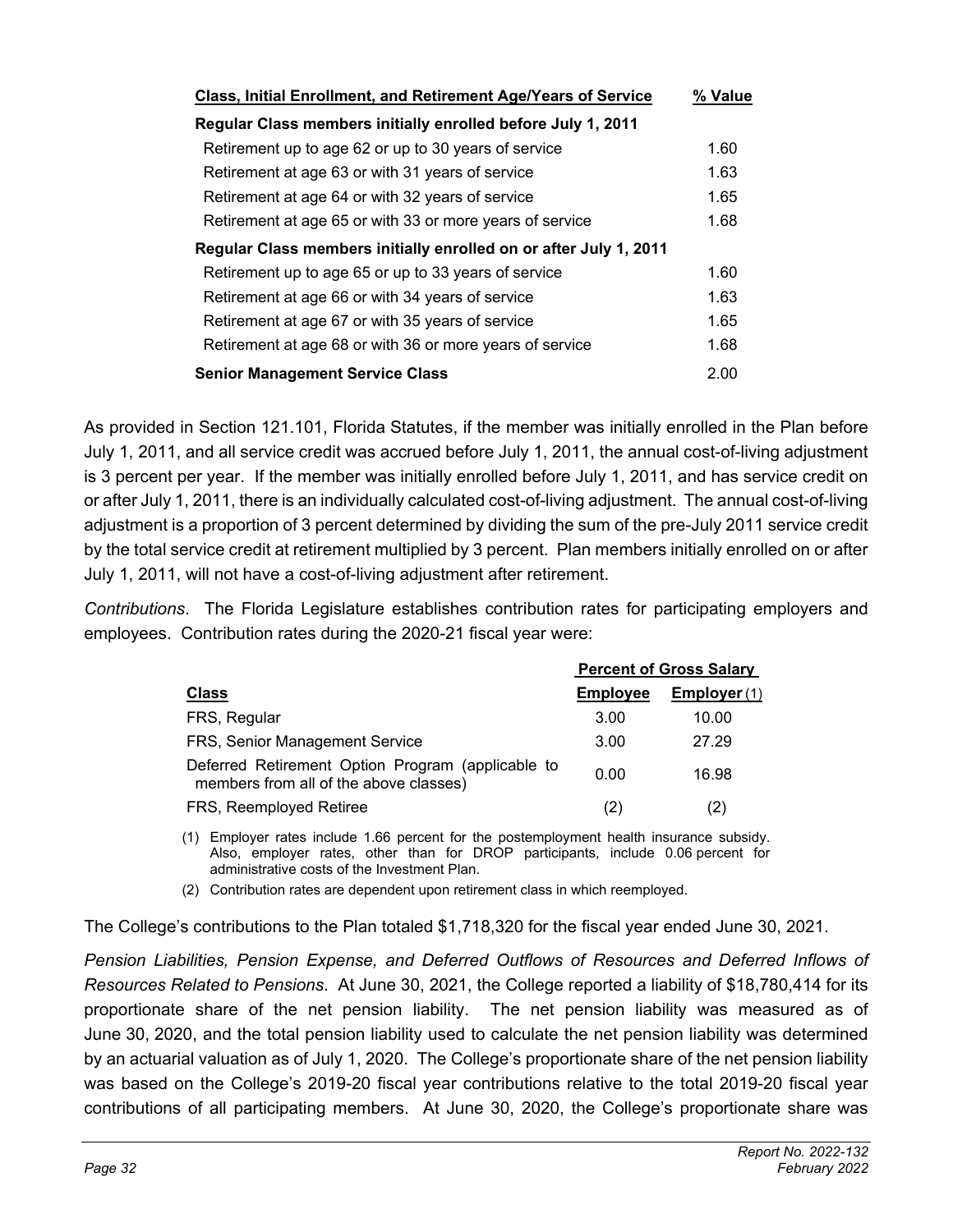0.043331278 percent, which was an increase of 0.001053598 from its proportionate share measured as of June 30, 2019.

For the fiscal year ended June 30, 2021, the College recognized pension expense of \$3,991,569. In addition, the College reported deferred outflows of resources and deferred inflows of resources related to pensions from the following sources:

| <b>Description</b>                            | <b>Deferred Outflows</b><br>of Resources |           | <b>Deferred Inflows</b><br>of Resources |         |
|-----------------------------------------------|------------------------------------------|-----------|-----------------------------------------|---------|
| Differences between expected and              |                                          |           |                                         |         |
| actual experience                             | \$                                       | 718,765   | \$                                      |         |
| Change of assumptions                         |                                          | 3,399,853 |                                         |         |
| Net difference between projected and actual   |                                          |           |                                         |         |
| earnings on FRS Plan investments              |                                          | 1,118,204 |                                         |         |
| Changes in proportion and differences between |                                          |           |                                         |         |
| College FRS contributions and proportionate   |                                          |           |                                         |         |
| share of contributions                        |                                          | 312.537   |                                         | 258,366 |
| College FRS contributions subsequent to       |                                          |           |                                         |         |
| the measurement date                          |                                          | 1,718,320 |                                         |         |
| <b>Total</b>                                  |                                          | 7,267,679 |                                         | 258,366 |

The deferred outflows of resources totaling \$1,718,320, resulting from College contributions subsequent to the measurement date will be recognized as a reduction of the net pension liability in the fiscal year ending June 30, 2022. Other amounts reported as deferred outflows of resources and deferred inflows of resources related to pensions will be recognized in pension expense as follows:

| <b>Fiscal Year Ending June 30</b> | Amount         |
|-----------------------------------|----------------|
| 2022                              | 1,050,241<br>S |
| 2023                              | 1,679,260      |
| 2024                              | 1,459,441      |
| 2025                              | 879,251        |
| 2026                              | 222,800        |
| Total                             | 5,290,993      |

*Actuarial Assumptions*. The total pension liability in the July 1, 2020, actuarial valuation was determined using the following actuarial assumptions, applied to all periods included in the measurement:

| Inflation                 | 2.40 percent                                                                 |
|---------------------------|------------------------------------------------------------------------------|
| Salary increases          | 3.25 percent, average, including inflation                                   |
| Investment rate of return | 6.80 percent, net of pension plan investment<br>expense, including inflation |

Mortality rates were based on the PUB-2010 base table, projected generationally with Scale MP-2018.

The actuarial assumptions used in the July 1, 2020, valuation were based on the results of an actuarial experience study for the period July 1, 2013, through June 30, 2018.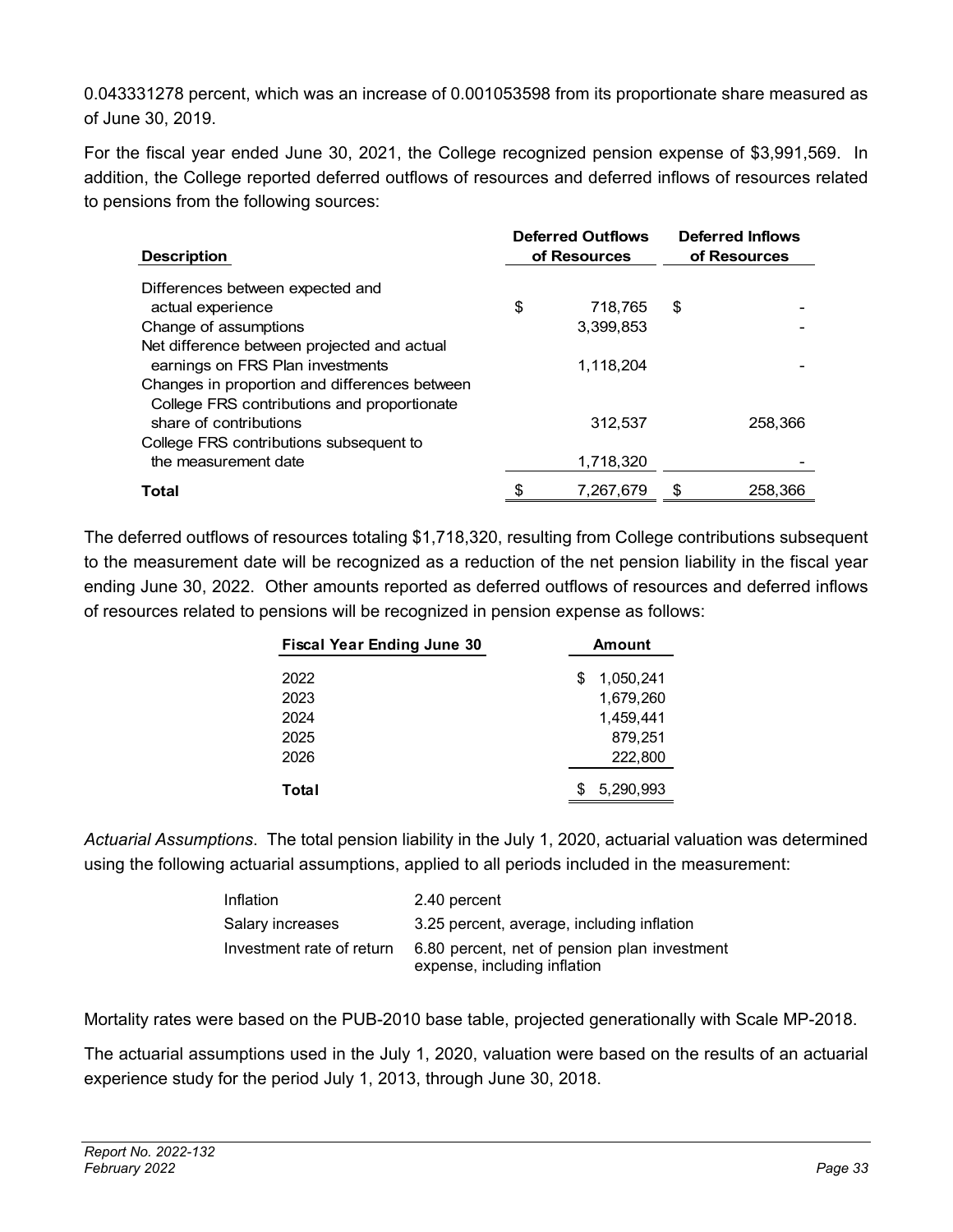The long-term expected rate of return on pension plan investments was not based on historical returns, but instead is based on a forward-looking capital market economic model. The allocation policy's description of each asset class was used to map the target allocation to the asset classes shown below. Each asset class assumption is based on a consistent set of underlying assumptions, and includes an adjustment for the inflation assumption. The target allocation and best estimates of arithmetic and geometric real rates of return for each major asset class are summarized in the following table:

| Asset Class              | <b>Target</b><br>Allocation (1) | Annual<br><b>Arithmetic</b><br><b>Return</b> | Compound<br>Annual<br>(Geometric)<br>Return | <b>Standard</b><br><b>Deviation</b> |
|--------------------------|---------------------------------|----------------------------------------------|---------------------------------------------|-------------------------------------|
| Cash                     | 1.0%                            | 2.2%                                         | $2.2\%$                                     | 1.2%                                |
| Fixed Income             | 19.0%                           | 3.0%                                         | 2.9%                                        | 3.5%                                |
| <b>Global Equity</b>     | 54.2%                           | 8.0%                                         | 6.7%                                        | 17.1%                               |
| Real Estate (Property)   | 10.3%                           | 6.4%                                         | 5.8%                                        | 11.7%                               |
| <b>Private Equity</b>    | 11.1%                           | 10.8%                                        | 8.1%                                        | 25.7%                               |
| Strategic Investments    | 4.4%                            | 5.5%                                         | 5.3%                                        | 6.9%                                |
| Total                    | 100.0%                          |                                              |                                             |                                     |
| Assumed inflation - Mean |                                 |                                              | 2.4%                                        | 1.7%                                |
|                          |                                 |                                              |                                             |                                     |

(1) As outlined in the Plan's investment policy.

*Discount Rate*. The discount rate used to measure the total pension liability was 6.80 percent. The Plan's fiduciary net position was projected to be available to make all projected future benefit payments of current active and inactive employees. Therefore, the discount rate for calculating the total pension liability is equal to the long-term expected rate of return. The discount rate used in the 2020 valuation was updated from 6.90 percent to 6.80 percent.

*Sensitivity of the College's Proportionate Share of the Net Pension Liability to Changes in the Discount Rate*. The following presents the College's proportionate share of the net pension liability calculated using the discount rate of 6.80 percent, as well as what the College's proportionate share of the net pension liability would be if it were calculated using a discount rate that is 1 percentage point lower (5.80 percent) or 1 percentage point higher (7.80 percent) than the current rate:

|                                                               | $1\%$           | Current              | $1\%$           |
|---------------------------------------------------------------|-----------------|----------------------|-----------------|
|                                                               | <b>Decrease</b> | <b>Discount Rate</b> | <b>Increase</b> |
|                                                               | $(5.80\%)$      | $(6.80\%)$           | $(7.80\%)$      |
| College's proportionate share<br>of the net pension liability | \$29,989,166    | \$18,780,414         | \$9,418,817     |

*Pension Plan Fiduciary Net Position*. Detailed information about the Plan's fiduciary net position is available in the separately issued FRS Pension Plan and Other State Administered Systems Annual Comprehensive Financial Report.

*Payables to the Pension Plan*. At June 30, 2021, the College reported a payable of \$179,779 for the outstanding amount of contributions to the Plan required for the fiscal year ended June 30, 2021.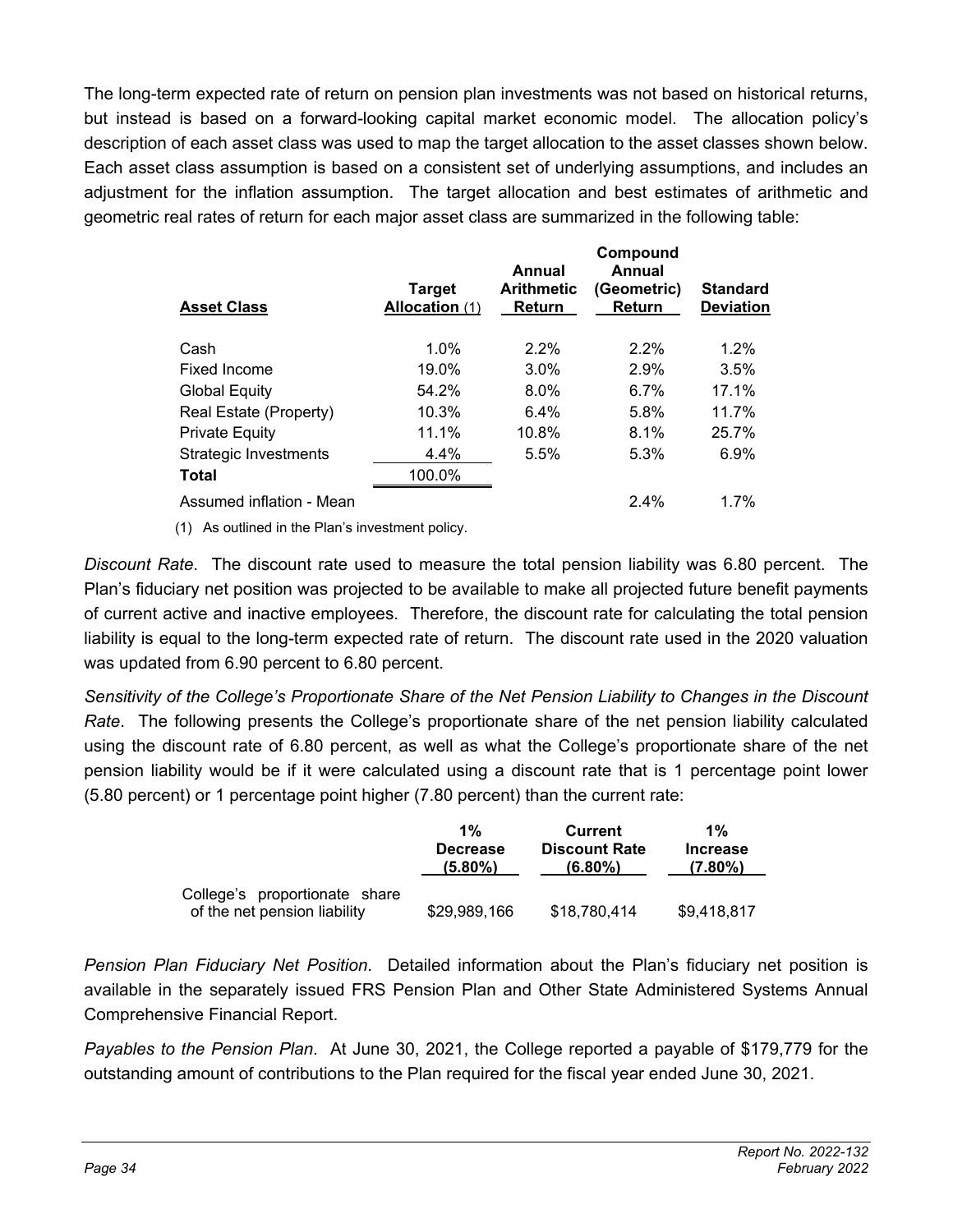# **HIS Pension Plan**

*Plan Description*. The HIS Pension Plan (HIS Plan) is a cost-sharing multiple-employer defined benefit pension plan established under Section 112.363, Florida Statutes and may be amended by the Florida Legislature at any time. The benefit is a monthly payment to assist retirees of State-administered retirement systems in paying their health insurance costs and is administered by the Florida Department of Management Services, Division of Retirement.

*Benefits Provided*. For the fiscal year ended June 30, 2021, eligible retirees and beneficiaries received a monthly HIS payment of \$5 for each year of creditable service completed at the time of retirement with a minimum HIS payment of \$30 and a maximum HIS payment of \$150 per month, pursuant to Section 112.363, Florida Statutes. To be eligible to receive a HIS benefit, a retiree under a State-administered retirement system must provide proof of health insurance coverage, which can include Medicare.

*Contributions*. The HIS Plan is funded by required contributions from FRS participating employers as set by the Florida Legislature. Employer contributions are a percentage of gross compensation for all active FRS members. For the fiscal year ended June 30, 2021, the contribution rate was 1.66 percent of payroll pursuant to Section 112.363, Florida Statutes. The College contributed 100 percent of its statutorily required contributions for the current and preceding 3 years. HIS Plan contributions are deposited in a separate trust fund from which HIS payments are authorized. HIS Plan benefits are not guaranteed and are subject to annual legislative appropriation. In the event the legislative appropriation or available funds fail to provide full subsidy benefits to all participants, benefits may be reduced or canceled.

The College's contributions to the HIS Plan totaled \$323,360 for the fiscal year ended June 30, 2021.

*Pension Liabilities, Pension Expense, and Deferred Outflows of Resources and Deferred Inflows of Resources Related to Pensions*. At June 30, 2021, the College reported a net pension liability of \$6,941,442 for its proportionate share of the net pension liability. The current portion of the net pension liability is the College's proportionate share of benefit payments expected to be paid within 1 year, net of the College's proportionate share of the HIS Plan's fiduciary net position available to pay that amount. The net pension liability was measured as of June 30, 2020, and the total pension liability used to calculate the net pension liability was determined by an actuarial valuation as of July 1, 2020. The College's proportionate share of the net pension liability was based on the College's 2019-20 fiscal year contributions relative to the total 2019-20 fiscal year contributions of all participating members. At June 30, 2020, the College's proportionate share was 0.056851222 percent, which was an increase of 0.001460532 from its proportionate share measured as of June 30, 2019.

For the fiscal year ended June 30, 2021, the College recognized pension expense of \$554,793. In addition, the College reported deferred outflows of resources and deferred inflows of resources related to pensions from the following sources: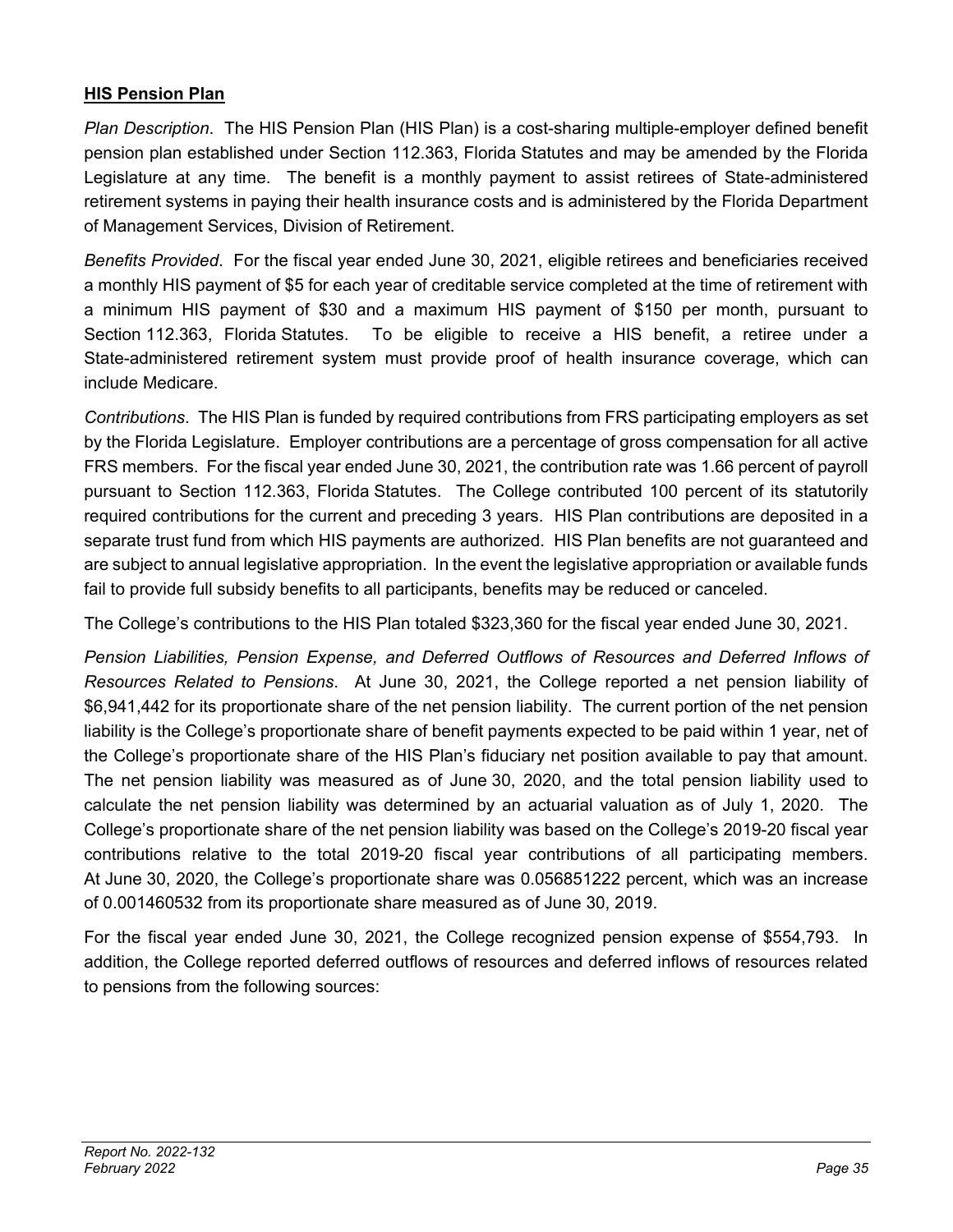| <b>Description</b>                            | <b>Deferred Outflows</b><br>of Resources |           | Deferred Inflows<br>of Resources |         |
|-----------------------------------------------|------------------------------------------|-----------|----------------------------------|---------|
| Net difference between projected and          |                                          |           |                                  |         |
| actual experience                             | \$                                       | 283,947   | S                                | 5,355   |
| Change of assumptions                         |                                          | 746,403   |                                  | 403,618 |
| Net difference between projected and actual   |                                          |           |                                  |         |
| earnings on HIS Plan investments              |                                          | 5,542     |                                  |         |
| Changes in proportion and differences between |                                          |           |                                  |         |
| College HIS contributions and proportionate   |                                          |           |                                  |         |
| share of HIS contributions                    |                                          | 140.281   |                                  | 232.442 |
| College contributions subsequent to the       |                                          |           |                                  |         |
| measurement date                              |                                          | 323,360   |                                  |         |
| Total                                         | \$                                       | 1,499,533 | S                                | 641.415 |

The deferred outflows of resources totaling \$323,360, resulting from College contributions subsequent to the measurement date will be recognized as a reduction of the net pension liability in the fiscal year ending June 30, 2022. Other amounts reported as deferred outflows of resources and deferred inflows of resources related to pensions will be recognized in pension expense as follows:

| <b>Fiscal Year Ending June 30</b> | <b>Amount</b> |
|-----------------------------------|---------------|
| 2022                              | \$<br>133,103 |
| 2023                              | 89,840        |
| 2024                              | 3,667         |
| 2025                              | 74,306        |
| 2026                              | 114,572       |
| Thereafter                        | 119,270       |
| Total                             | \$<br>534,758 |

*Actuarial Assumptions.* The total pension liability at July 1, 2020, actuarial valuation was determined using the following actuarial assumptions, applied to all periods included in the measurement:

| Inflation           | 2.40 percent                               |
|---------------------|--------------------------------------------|
| Salary increases    | 3.25 percent, average, including inflation |
| Municipal bond rate | 2.21 percent                               |

Mortality rates were based on the PUB-2010 base table, projected generationally with Scale MP-2018. This is a change from the prior year mortality assumption which was based on the Generational RP-2000 with Projection Scale BB tables.

While an experience study had not been completed for the HIS Plan, the actuarial assumptions that determined the total pension liability for the HIS Plan were based on certain results of the most recent experience study for the FRS Plan.

*Discount Rate*. The discount rate used to measure the total pension liability was 2.21 percent. In general, the discount rate for calculating the total pension liability is equal to the single rate equivalent to discounting at the long-term expected rate of return for benefit payments prior to the projected depletion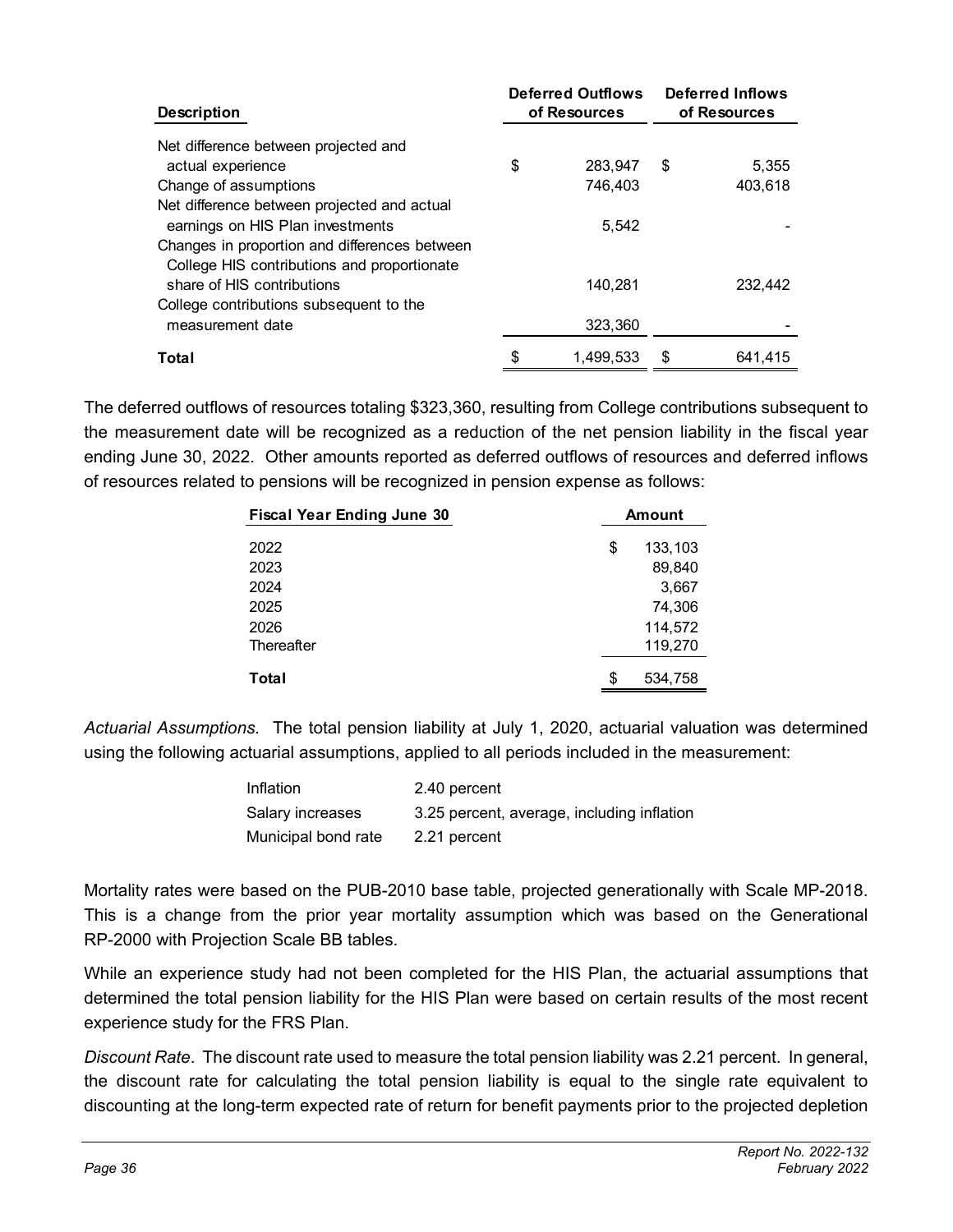date. Because the HIS benefit is essentially funded on a pay-as-you-go basis, the depletion date is considered to be immediate, and the single equivalent discount rate is equal to the municipal bond rate selected by the plan sponsor. The Bond Buyer General Obligation 20-Bond Municipal Bond Index was adopted as the applicable municipal bond index. The discount rate used in the 2020 valuation was updated from 3.50 percent to 2.21 percent.

*Sensitivity of the College's Proportionate Share of the Net Pension Liability to Changes in the Discount Rate*. The following presents the College's proportionate share of the net pension liability calculated using the discount rate of 2.21 percent, as well as what the College's proportionate share of the net pension liability would be if it were calculated using a discount rate that is 1 percentage point lower (1.21 percent) or 1 percentage point higher (3.21 percent) than the current rate:

|                                                               | 1%              | Current              | 1%              |
|---------------------------------------------------------------|-----------------|----------------------|-----------------|
|                                                               | <b>Decrease</b> | <b>Discount Rate</b> | <b>Increase</b> |
|                                                               | $(1.21\%)$      | $(2.21\%)$           | $(3.21\%)$      |
| College's proportionate share<br>of the net pension liability | \$8,023,997     | \$6,941,442          | \$6,055,373     |

*Pension Plan Fiduciary Net Position*. Detailed information about the HIS Plan's fiduciary net position is available in the separately issued FRS Pension Plan and Other State Administered Systems Annual Comprehensive Financial Report.

*Payables to the Pension Plan*. At June 30, 2021, the College reported a payable of \$34,892 for the outstanding amount of contributions to the HIS Plan required for the fiscal year ended June 30, 2021.

# **11. Retirement Plans – Defined Contribution Pension Plans**

**FRS Investment Plan**. The SBA administers the defined contribution plan officially titled the FRS Investment Plan (Investment Plan). The Investment Plan is reported in the SBA's annual financial statements and in the State's Annual Comprehensive Financial Report.

As provided in Section 121.4501, Florida Statutes, eligible FRS members may elect to participate in the Investment Plan in lieu of the FRS defined benefit plan. College employees already participating in the State College System Optional Retirement Program or DROP are not eligible to participate in the Investment Plan. Employer and employee contributions are defined by law, but the ultimate benefit depends in part on the performance of investment funds. Service retirement benefits are based upon the value of the member's account upon retirement. Benefit terms, including contribution requirements, are established and may be amended by the Florida Legislature. The Investment Plan is funded with the same employer and employee contributions rates, that are based on salary and membership class (Regular Class, Senior Management Service Class, etc.), as the FRS defined benefit plan. Contributions are directed to individual member accounts and the individual members allocate contributions and account balances among various approved investment choices. Costs of administering the Investment Plan, including the FRS Financial Guidance Program, are funded through an employer contribution of 0.06 percent of payroll and by forfeited benefits of Investment Plan members. Allocations to the Investment Plan member accounts during the 2020-21 fiscal year were as follows: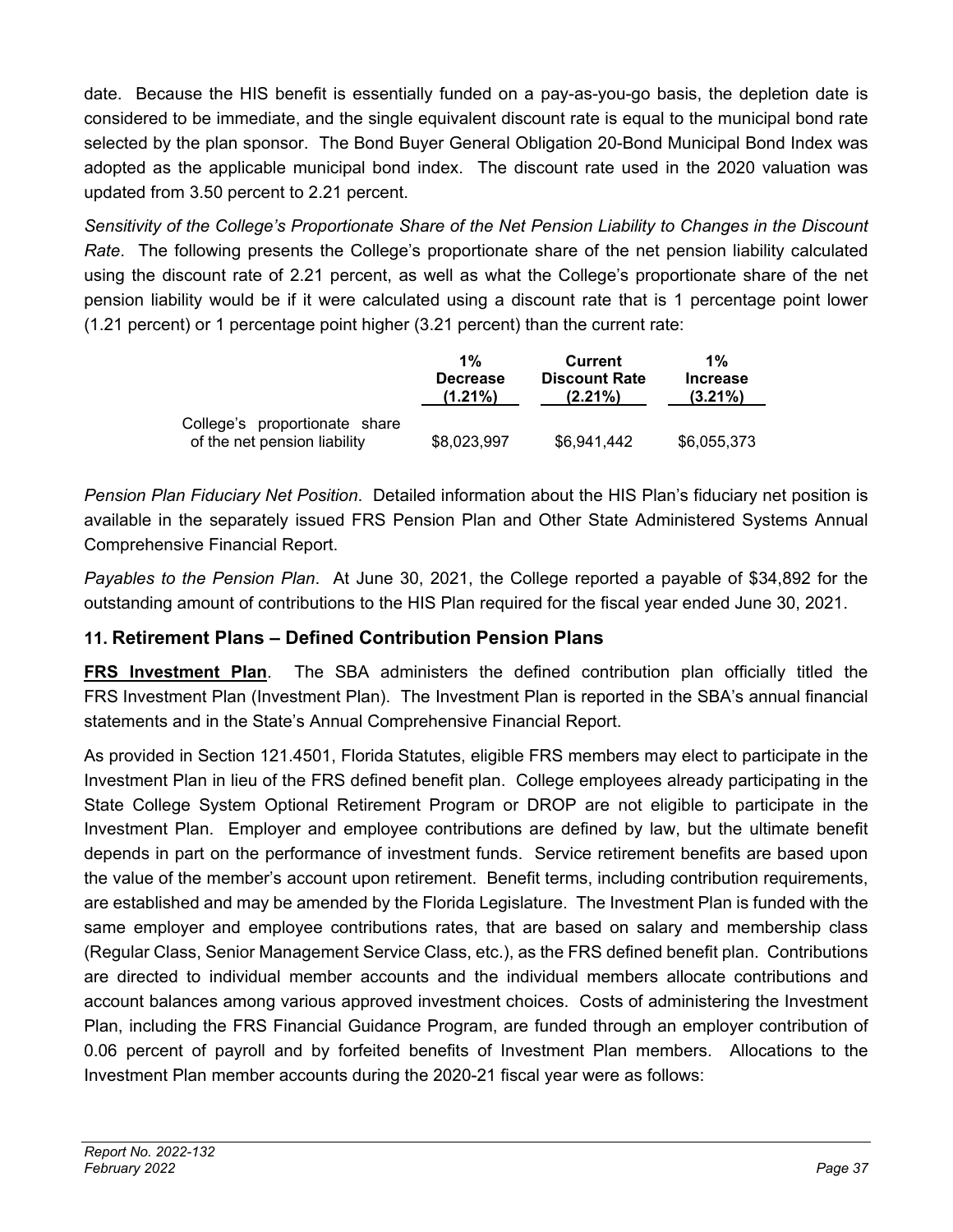|                                | Percent of   |
|--------------------------------|--------------|
|                                | Gross        |
| Class                          | Compensation |
| FRS, Regular                   | 6.30         |
| FRS, Senior Management Service | 7.67         |

For all membership classes, employees are immediately vested in their own contributions and are vested after 1 year of service for employer contributions and investment earnings regardless of membership class. If an accumulated benefit obligation for service credit originally earned under the FRS Pension Plan is transferred to the Investment Plan, the member must have the years of service required for FRS Pension Plan vesting (including the service credit represented by the transferred funds) to be vested for these funds and the earnings on the funds. Nonvested employer contributions are placed in a suspense account for up to 5 years. If the employee returns to FRS-covered employment within the 5-year period, the employee will regain control over their account. If the employee does not return within the 5-year period, the employee will forfeit the accumulated account balance. For the fiscal year ended June 30, 2021, the information for the amount of forfeitures was unavailable from the SBA; however, management believes that these amounts, if any, would be immaterial to the College.

After termination and applying to receive benefits, the member may roll over vested funds to another qualified plan, structure a periodic payment under the Investment Plan, receive a lump-sum distribution, leave the funds invested for future distribution, or any combination of these options. Disability coverage is provided in which the member may either transfer the account balance to the FRS Pension Plan when approved for disability retirement to receive guaranteed lifetime monthly benefits under the FRS Pension Plan, or remain in the Investment Plan and rely upon that account balance for retirement income.

The College's Investment Plan pension expense totaled \$587,358 for the fiscal year ended June 30, 2021.

*Payables to the Investment Plan.* At June 30, 2021, the College reported a payable of \$82,156 for the outstanding amount of contributions to the Plan required for fiscal year ended June 30, 2021.

# **12. Construction Commitments**

The College's construction commitments at June 30, 2021, were as follows:

| <b>Project Description</b>                                                                   | Total                  | <b>Completed</b>         | <b>Balance</b>        |  |  |
|----------------------------------------------------------------------------------------------|------------------------|--------------------------|-----------------------|--|--|
|                                                                                              | <b>Commitment</b>      | to Date                  | Committed             |  |  |
| Orange Park Campus Renovations - Building L<br>St. Augustine Campus Renovations - Building V | 5.082.085<br>2,398,694 | \$4.318.838<br>2.392.911 | 763.247<br>S<br>5,783 |  |  |
| Total                                                                                        | 7,480,779              | 6,711,749                | \$                    |  |  |
|                                                                                              | SБ.                    | \$                       | 769,030               |  |  |

# **13. Risk Management Programs**

The College is exposed to various risks of loss related to torts; theft of, damage to, and destruction of assets; errors and omissions; injuries to employees; and natural disasters. The College provided coverage for these risks primarily through the Florida College System Risk Management Consortium (Consortium), which was created under authority of Section 1001.64(27), Florida Statutes, by the boards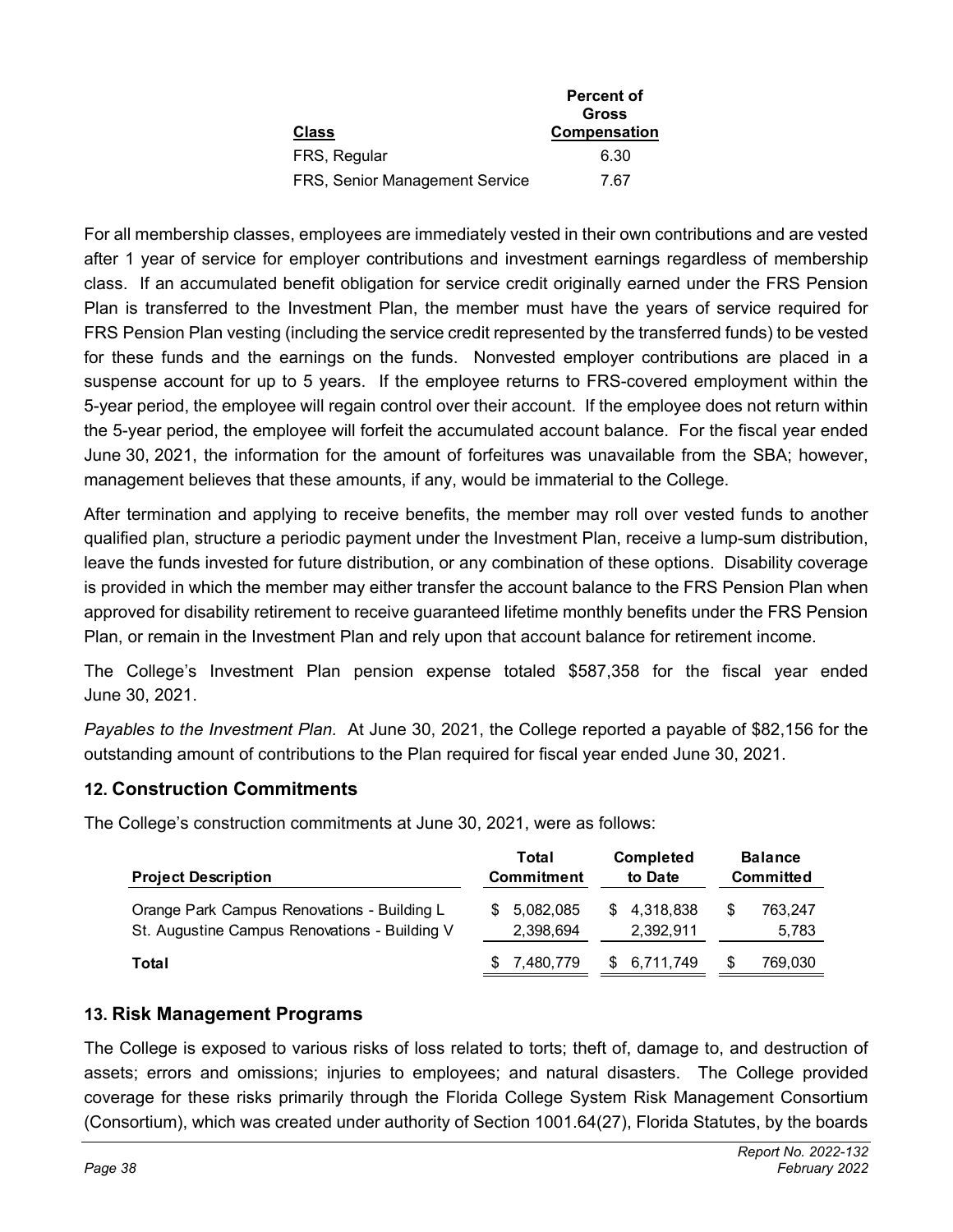of trustees of the Florida public colleges for the purpose of joining a cooperative effort to develop, implement, and participate in a coordinated Statewide college risk management program. The Consortium is self-sustaining through member assessments (premiums) and purchases excess insurance through commercial companies for claims in excess of specified amounts. Excess insurance from commercial companies provided coverage of up to \$110 million to February 28, 2021, and up to \$100 million from March 1, 2021, for property insurance. Insurance coverage obtained through the Consortium included fire and extended property, general and automobile liability, workers' compensation, health, life, and other liability coverage. Settled claims resulting from these risks have not exceeded commercial coverage in any of the past 3 fiscal years.

# **14. Functional Distribution of Operating Expenses**

The functional classification of an operating expense (instruction, academic support, etc.) is assigned to a department based on the nature of the activity, which represents the material portion of the activity attributable to the department. For example, activities of an academic department for which the primary departmental function is instruction may include some activities other than direct instruction such as public service. However, when the primary mission of the department consists of instructional program elements, all expenses of the department are reported under the instruction classification. The operating expenses on the statement of revenues, expenses, and changes in net position are presented by natural classifications. The following are those same expenses presented in functional classifications as recommended by NACUBO:

| <b>Functional Classification</b>   | Amount           |
|------------------------------------|------------------|
| Instruction                        | 16,654,717<br>S. |
| <b>Public Services</b>             | 453.307          |
| Academic Support                   | 3,858,456        |
| <b>Student Services</b>            | 3,994,624        |
| Institutional Support              | 7,981,223        |
| Operation and Maintenance of Plant | 5,685,925        |
| Scholarships and Waivers           | 8,296,439        |
| Depreciation                       | 2,352,008        |
| <b>Auxiliary Enterprises</b>       | 2,640,750        |
| <b>Total Operating Expenses</b>    | \$51,917,449     |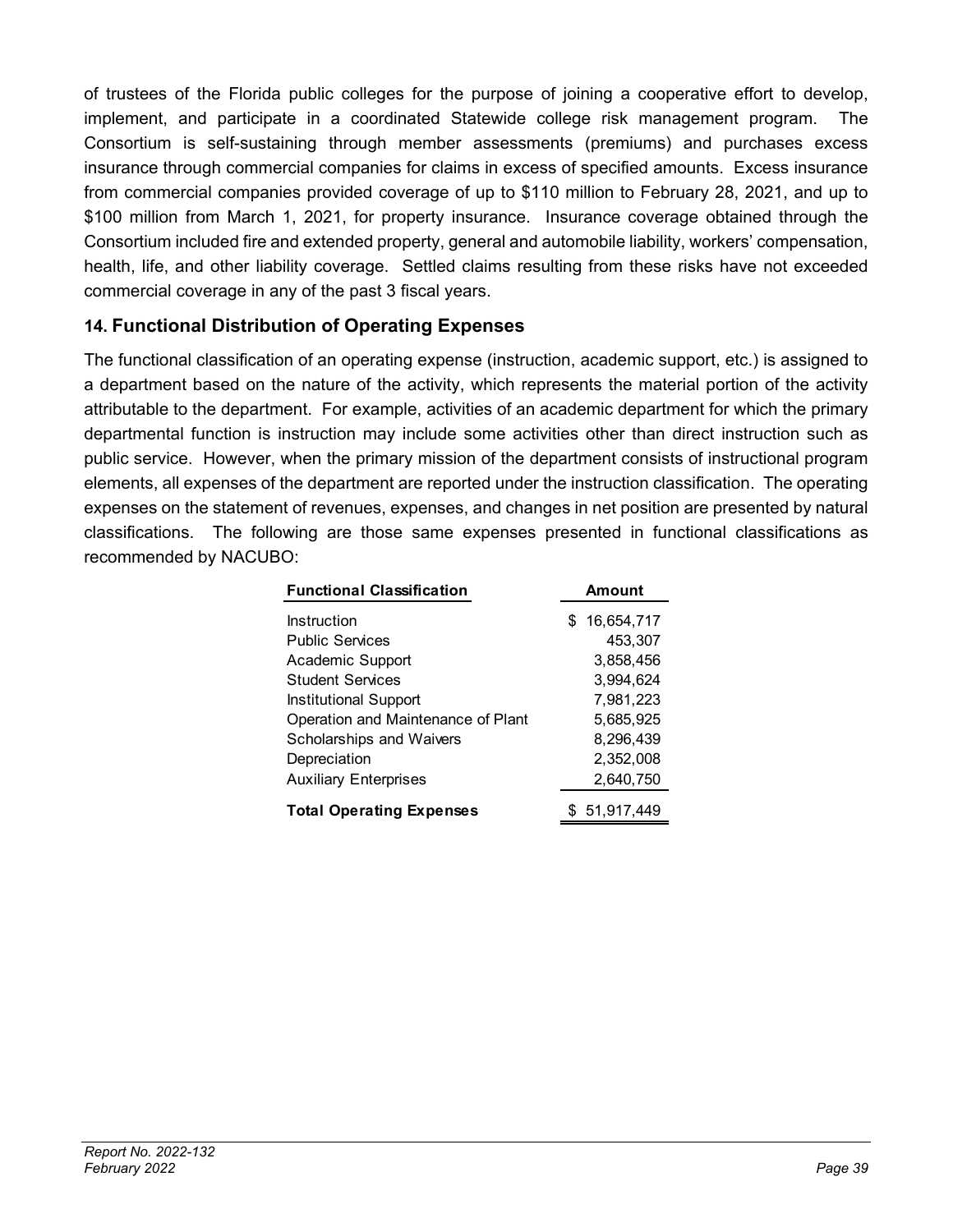# <span id="page-43-0"></span>*OTHER REQUIRED SUPPLEMENTARY INFORMATION*

|                                                                            | 2020         | 2019         | 2018         | 2017            |
|----------------------------------------------------------------------------|--------------|--------------|--------------|-----------------|
| <b>Total OPEB Liability</b>                                                |              |              |              |                 |
| Service cost                                                               | \$<br>79,831 | \$<br>62,459 | \$<br>65,386 | \$<br>72,927    |
| <b>Interest</b>                                                            | 71,836       | 57,630       | 53,825       | 48,219          |
| Difference between expected and                                            |              |              |              |                 |
| actual experience                                                          |              | 260,385      |              |                 |
| Changes of assumptions or other inputs                                     | 245,427      | 164,768      | (79, 760)    | (151, 084)      |
| <b>Benefit Payments</b>                                                    | (59, 644)    | (63, 778)    | (60, 765)    | (59, 519)       |
| Net change in total OPEB liability                                         | 337,450      | 481.464      | (21, 314)    | (89, 457)       |
| Total OPEB Liability - beginning                                           | 2,002,197    | 1,520,733    | 1,542,047    | 1,631,504       |
| <b>Total OPEB Liability - ending</b>                                       | \$2,339,647  | \$2,002,197  | \$1,520,733  | \$<br>1,542,047 |
| Covered-Employee Payroll                                                   | \$15,660,287 | \$15,660,287 | \$15,896,035 | \$15,896,035    |
| <b>Total OPEB Liability as a percentage</b><br>of covered-employee payroll | 14.94%       | 12.79%       | 9.57%        | 9.70%           |

### **Schedule of Changes in the College's Total Other Postemployment Benefits Liability and Related Ratios**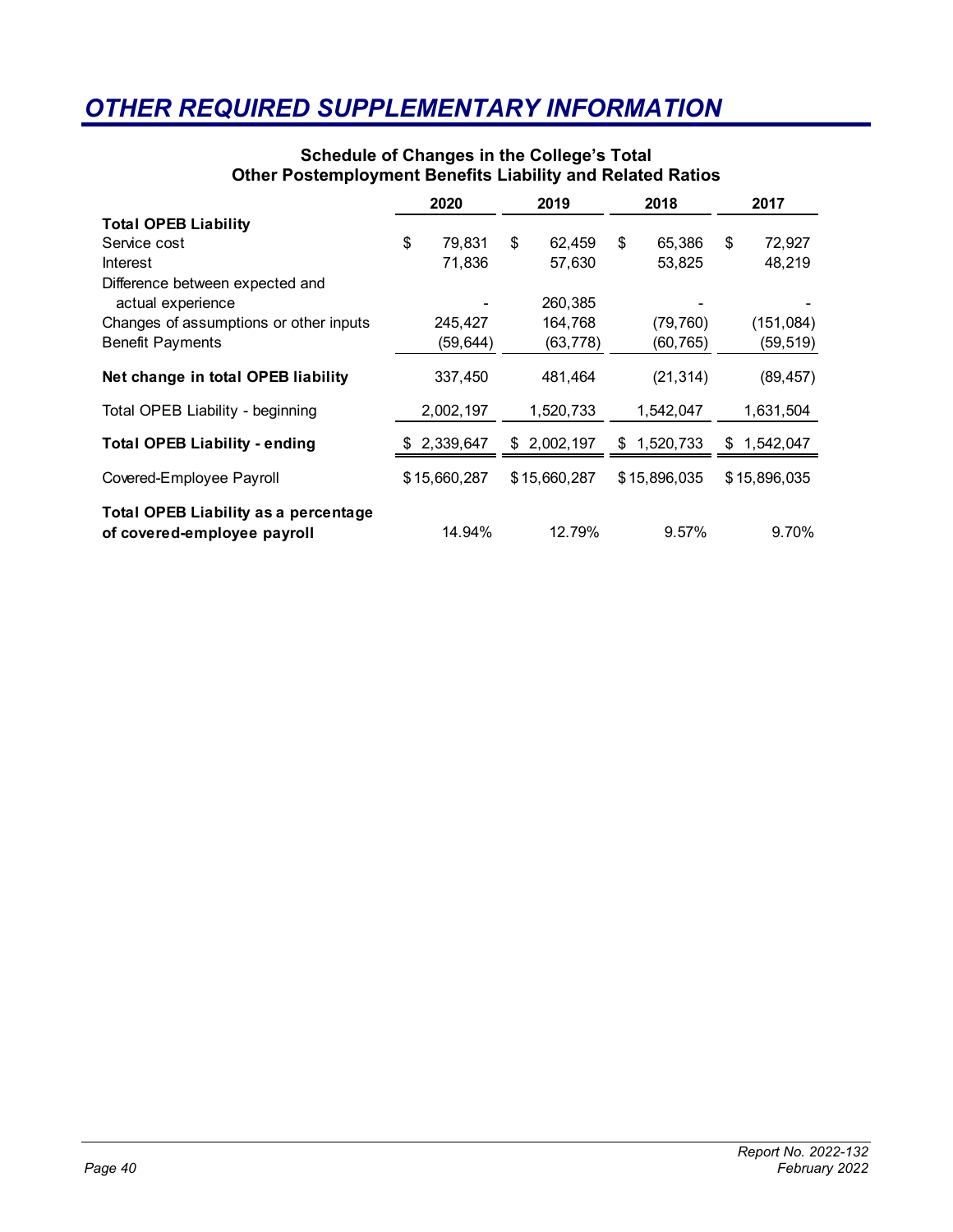THIS PAGE INTENTIONALLY LEFT BLANK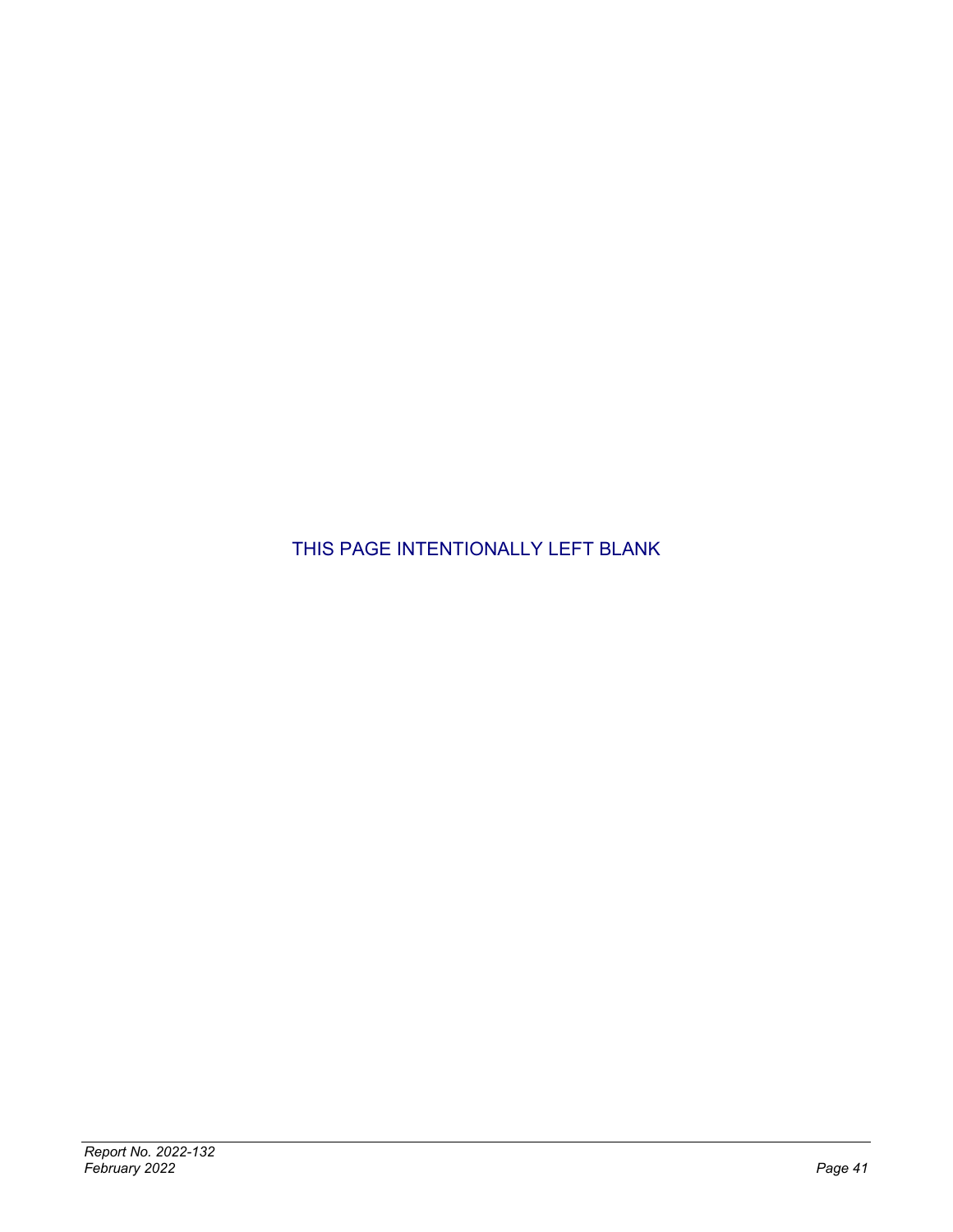#### **Schedule of the College's Proportionate Share of the Net Pension Liability – Florida Retirement System Pension Plan**

<span id="page-45-0"></span>

|                                                                                                             | 2020(1)             | 2019(1)       | 2018(1)       | 2017(1)      |
|-------------------------------------------------------------------------------------------------------------|---------------------|---------------|---------------|--------------|
| College's proportion of the FRS<br>net pension liability<br>College's proportionate share of                | 0.043331278%        | 0.042277680%  | 0.043257206%  | 0.042311196% |
| the FRS net pension liability                                                                               | \$<br>18,780,414 \$ | 14,559,845 \$ | 13,029,295 \$ | 12,515,368   |
| College's covered payroll (2)                                                                               | \$<br>19,698,124 \$ | 18,513,474 \$ | 18,489,074 \$ | 18,174,849   |
| College's proportionate share of<br>the FRS net pension liability as a<br>percentage of its covered payroll | 95.34%              | 78.64%        | 70.47%        | 68.86%       |
| FRS Plan fiduciary net position as<br>a percentage of the FRS total<br>pension liability                    | 78.85%              | 82.61%        | 84.26%        | 83.89%       |

(1) The amounts presented for each fiscal year were determined as of June 30.

(2) Covered payroll includes defined benefit plan actives, investment plan members and members in DROP because total employer contributions are determined on a uniform basis (blended rate) as required by Part III of Chapter 121, Florida Statutes.

#### **Schedule of College Contributions – Florida Retirement System Pension Plan**

|                                                                             | 2021(1)             | 2020(1)                  | 2019(1)      |     | 2018(1)       |
|-----------------------------------------------------------------------------|---------------------|--------------------------|--------------|-----|---------------|
| <b>Contractually required FRS</b><br>contribution                           | \$<br>1,718,320 \$  | 1,289,149 \$             | 1,341,816 \$ |     | 1,260,976     |
| FRS contributions in relation to the<br>contractually required contribution | (1,718,320)         | (1, 289, 149)            | (1,341,816)  |     | (1, 260, 976) |
| FRS contribution deficiency<br>(excess)                                     |                     | $\overline{\phantom{0}}$ |              |     |               |
| College's covered payroll (2)                                               | \$<br>19,463,011 \$ | 19,698,124 \$            | 18,513,474   | -\$ | 18,489,074    |
| FRS contributions as a percentage<br>of covered payroll                     | 8.83%               | 6.54%                    | 7.25%        |     | 6.82%         |

(1) The amounts presented for each fiscal year were determined as of June 30.

(2) Covered payroll includes defined benefit plan actives, investment plan members and members in DROP because total employer contributions are determined on a uniform basis (blended rate) as required by Part III of Chapter 121, Florida Statutes.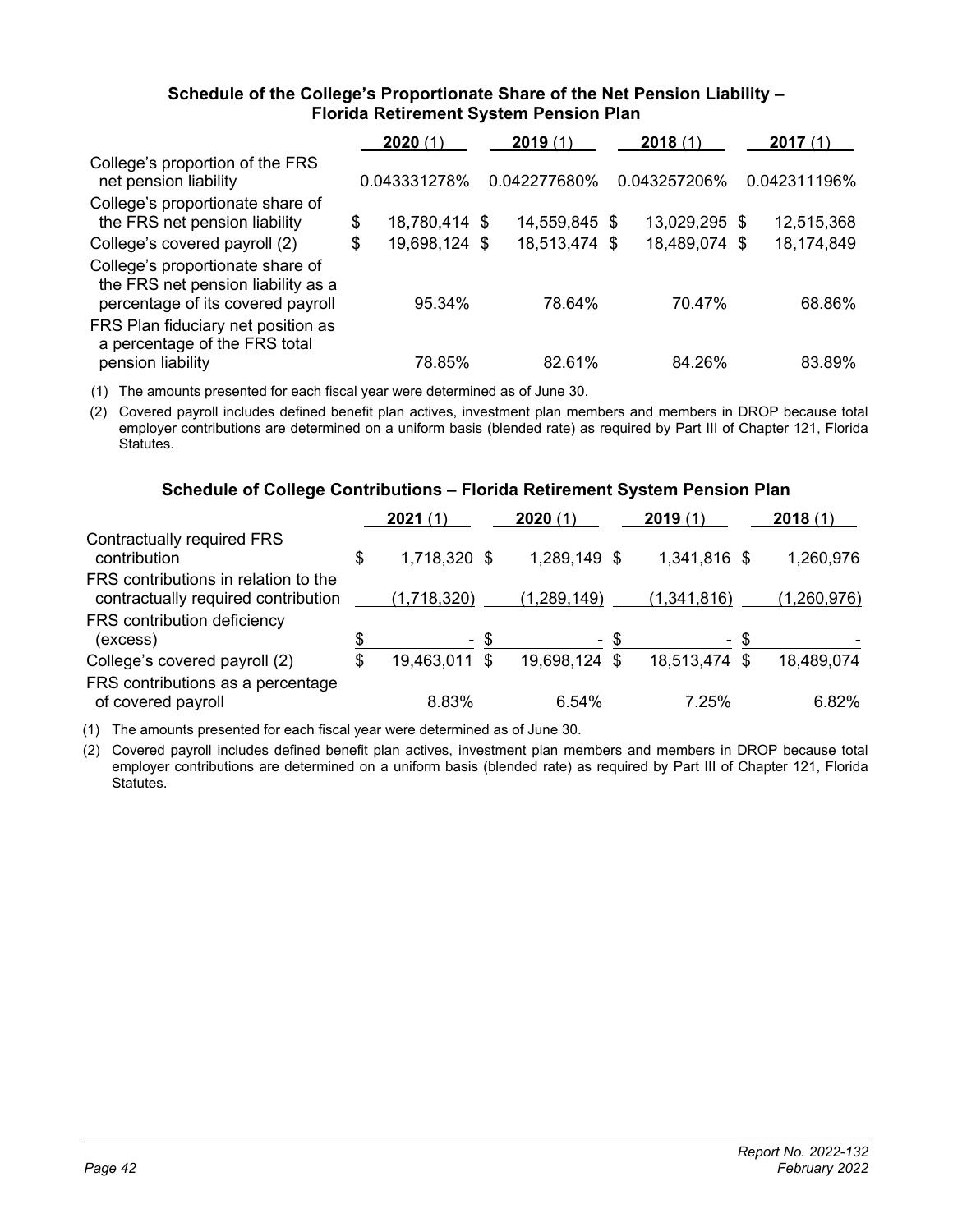|    | 2016(1)      |      | 2015(1)       |      | 2014(1)      |      | 2013 (1      |
|----|--------------|------|---------------|------|--------------|------|--------------|
|    | 0.043366046% |      | 0.045294300%  |      | 0.045560091% |      | 0.035671013% |
| \$ | 10,949,960   | - \$ | 5,850,366     | - \$ | 2,779,836 \$ |      | 6,140,569    |
| \$ | 18,293,849   | \$   | 18,089,635 \$ |      | 17,939,087   | - \$ | 16,821,682   |
|    | 59.86%       |      | 32.34%        |      | 15.50%       |      | 36.50%       |
|    | 84.88%       |      | 92.00%        |      | 96.09%       |      | 88.54%       |

| 2017(1)             |     | 2016(1)       |     | 2015(1)       | 2014(1)    |
|---------------------|-----|---------------|-----|---------------|------------|
| \$<br>1,137,187 \$  |     | 1,098,667 \$  |     | 1,104,314 \$  | 997,959    |
| (1, 137, 187)       |     | (1,098,667)   |     | (1, 104, 314) | (997,959)  |
|                     | - S |               | - S |               |            |
| \$<br>18,174,849 \$ |     | 18,293,849 \$ |     | 18,089,635 \$ | 17,939,087 |
| 6.26%               |     | 6.01%         |     | 6.10%         | 5.56%      |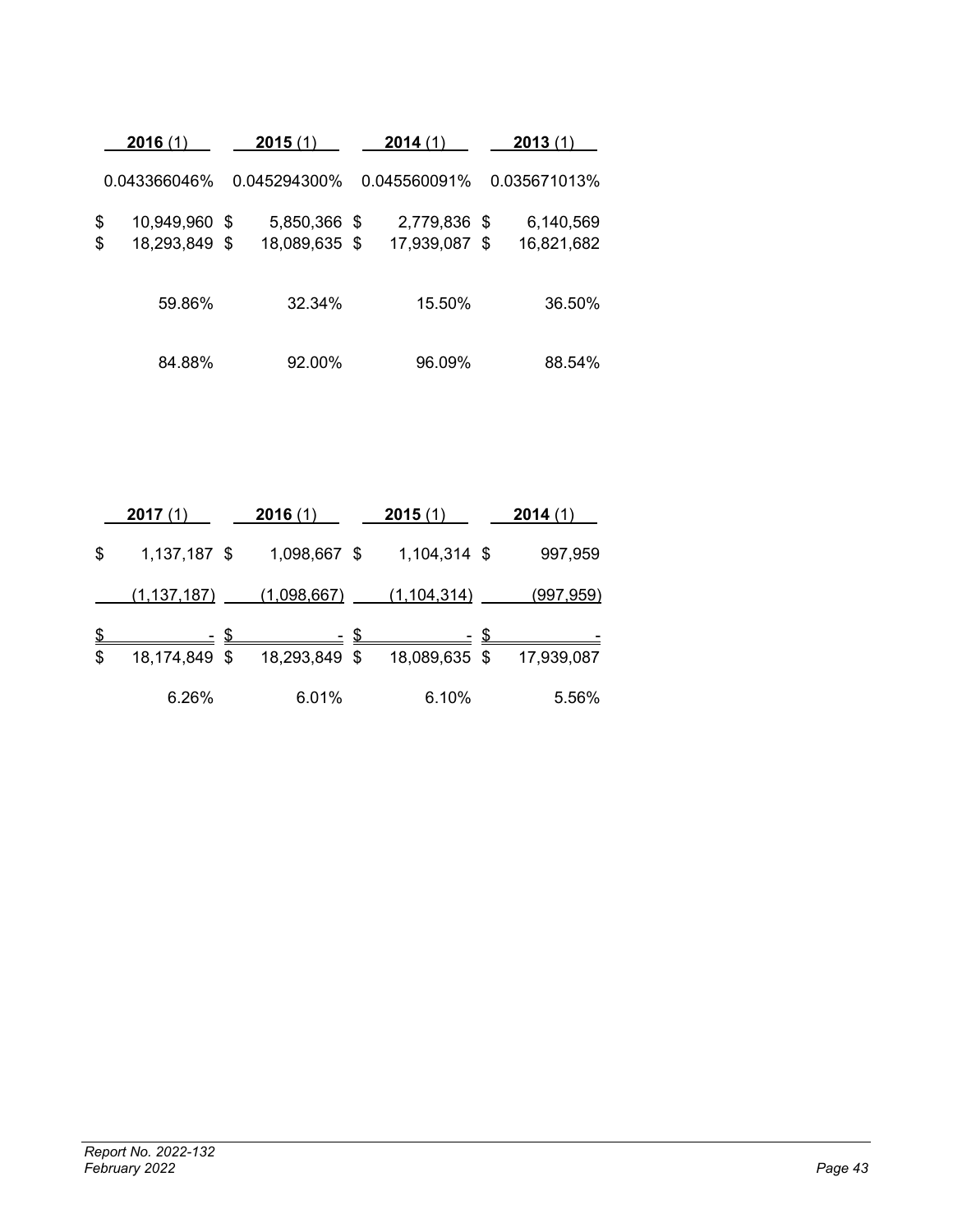#### **Schedule of the College's Proportionate Share of the Net Pension Liability – Health Insurance Subsidy Pension Plan**

<span id="page-47-0"></span>

|                                                                                                             | 2020(1)             | 2019 (1)     |   | 2018(1)      |      | 2017         |
|-------------------------------------------------------------------------------------------------------------|---------------------|--------------|---|--------------|------|--------------|
| College's proportion of the HIS net<br>pension liability<br>College's proportionate share of                | 0.056851222%        | 0.055390690% |   | 0.056572452% |      | 0.057019833% |
| the HIS net pension liability                                                                               | \$<br>6,941,442 \$  | 6,197,664 \$ |   | 5,987,692    | - \$ | 6,096,824    |
| College's covered payroll (2)                                                                               | \$<br>19,698,124 \$ | 18,513,474   | S | 18,489,074   | S    | 18,174,849   |
| College's proportionate share of<br>the HIS net pension liability as a<br>percentage of its covered payroll | 35.24%              | 33.48%       |   | 32.39%       |      | 33.55%       |
| HIS Plan fiduciary net position as<br>a percentage of the HIS total<br>pension liability                    | 3.00%               | 2.63%        |   | 2.15%        |      | 1.64%        |

(1) The amounts presented for each fiscal year were determined as of June 30.

(2) Covered payroll includes defined benefit plan actives, investment plan members, and members in DROP.

### **Schedule of College Contributions – Health Insurance Subsidy Pension Plan**

|                                                                    | 2021(1)             | 2020(1)       | 2019(1)       | 2018(1)    |
|--------------------------------------------------------------------|---------------------|---------------|---------------|------------|
| Contractually required HIS<br>contribution                         | \$<br>323,360 \$    | 328,112 \$    | 308,478 \$    | 307,697    |
| HIS contributions in relation to the<br>contractually required HIS |                     |               |               |            |
| contribution                                                       | (323, 360)          | (328,112)     | (308,478)     | (307,697)  |
| HIS contribution deficiency<br>(excess)                            |                     |               |               |            |
| College's covered payroll (2)                                      | \$<br>19,463,011 \$ | 19,698,124 \$ | 18,513,474 \$ | 18,489,074 |
| HIS contributions as a percentage<br>of covered payroll            | 1.66%               | 1.67%         | 1.67%         | 1.66%      |

(1) The amounts presented for each fiscal year were determined as of June 30.

(2) Covered payroll includes defined benefit plan actives, investment plan members, and members in DROP.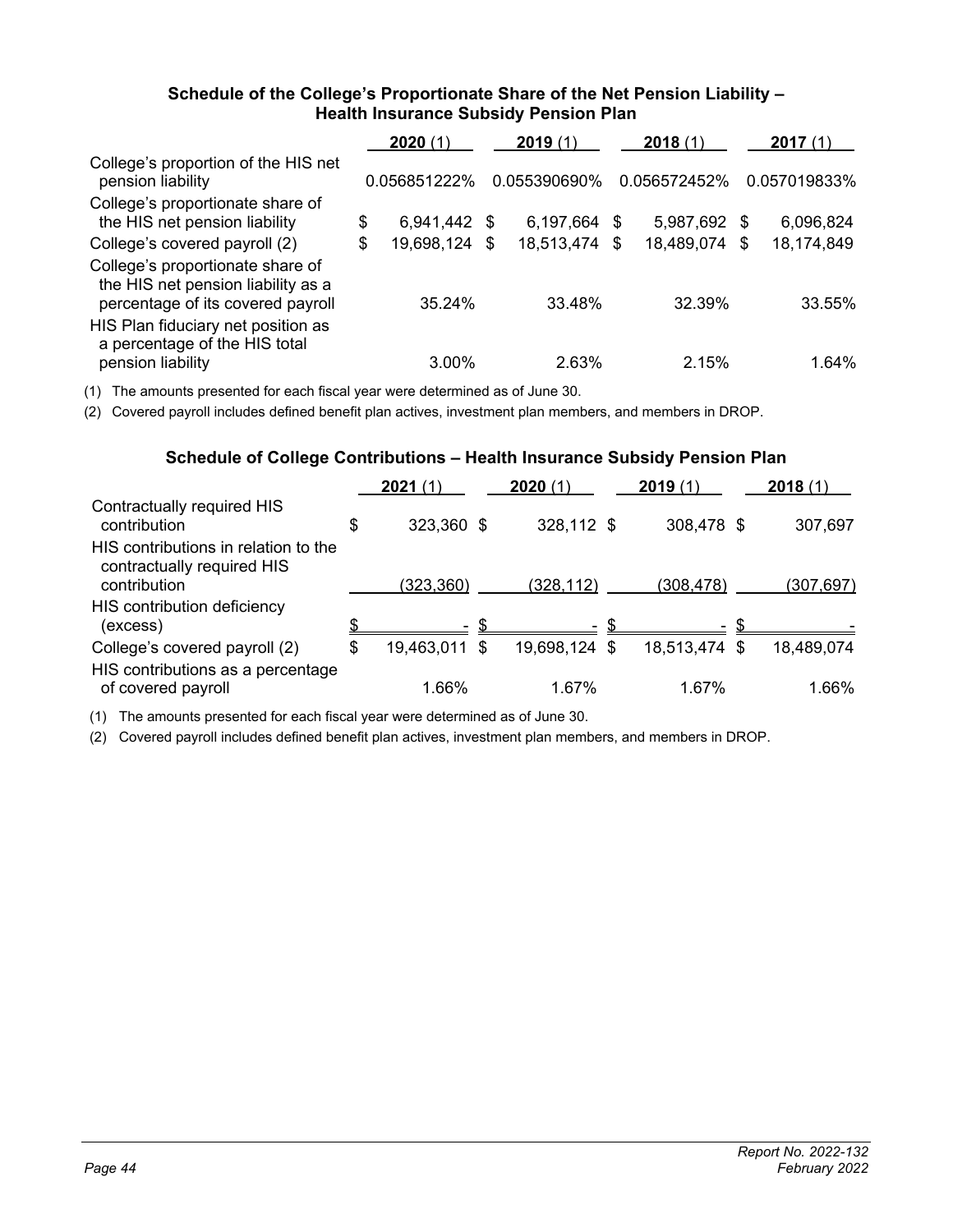|    | 2016(1)      | 2015(1) |               |      | 2014(1)      |      | 2013 (1      |  |  |
|----|--------------|---------|---------------|------|--------------|------|--------------|--|--|
|    | 0.059101534% |         | 0.059626812%  |      | 0.060377669% |      | 0.057905038% |  |  |
| \$ | 6,888,039 \$ |         | 6,080,997     | - \$ | 5,645,459 \$ |      | 5,041,395    |  |  |
| \$ | 18,293,849   | S       | 18,089,635 \$ |      | 17,939,087   | - \$ | 16,821,682   |  |  |
|    | 37.65%       |         | 33.62%        |      | 31.47%       |      | 29.97%       |  |  |
|    | 0.97%        |         | 0.50%         |      | $0.99\%$     |      | 1.78%        |  |  |

| 2017(1)             | 2016(1)       |      | 2015(1)       | 2014(1)    |
|---------------------|---------------|------|---------------|------------|
| \$<br>301,742 \$    | 303,885 \$    |      | 227,931 \$    | 206,834    |
| (301, 742)          | (303, 885)    |      | (227, 931)    | (206,834)  |
|                     |               | - \$ |               |            |
| \$<br>18,174,849 \$ | 18,293,849 \$ |      | 18,089,635 \$ | 17,939,087 |
| 1.66%               | 1.66%         |      | 1.26%         | 1.15%      |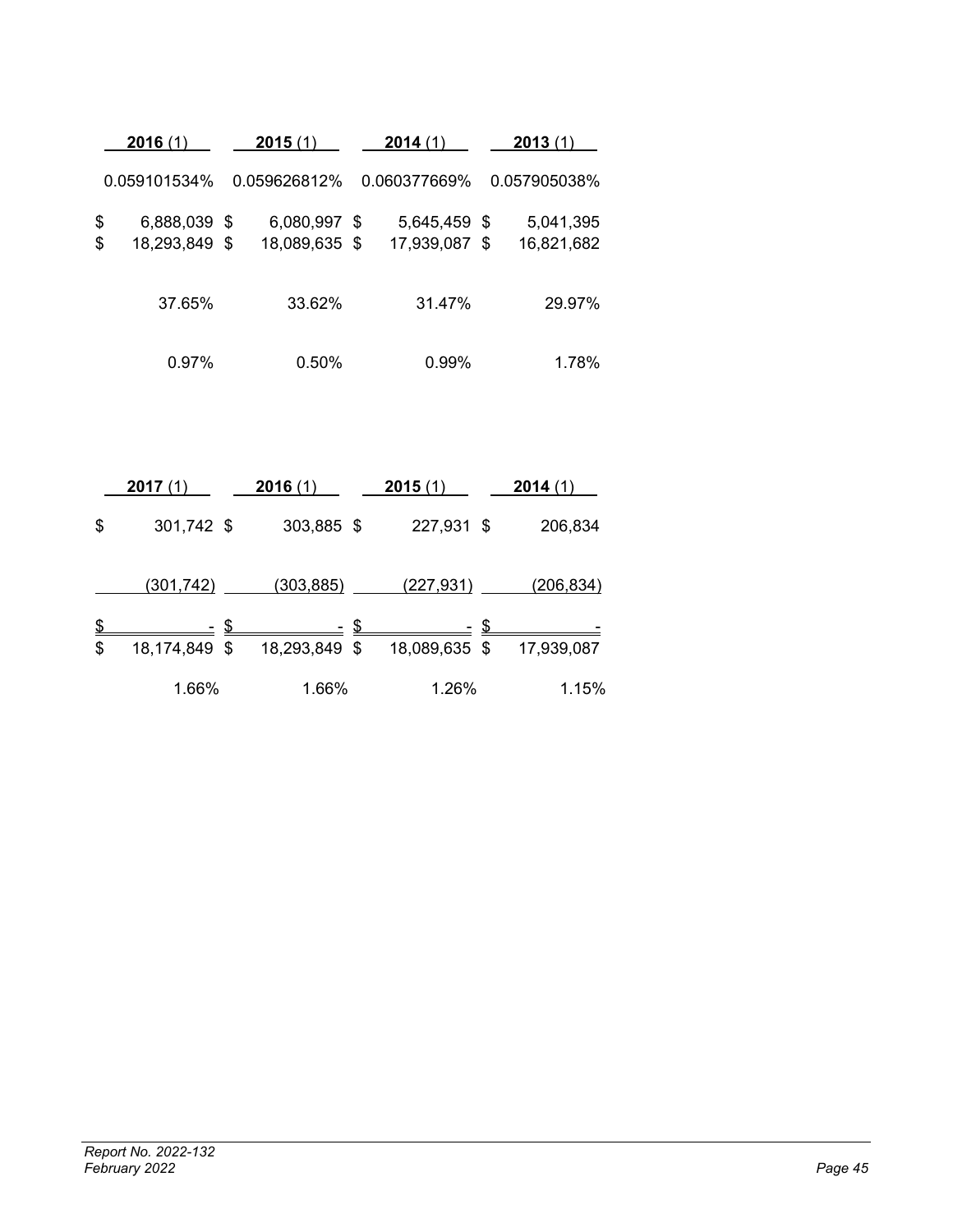# <span id="page-49-0"></span>**1. Schedule of Changes in the College's Total Other Postemployment Benefits Liability and Related Ratios**

No assets are accumulated in a trust that meet the criteria in paragraph 4 of GASB Statement No. 75 to pay related benefits.

*Changes of Assumptions*. Changes of assumptions since the prior measurement date are as follows:

- The discount rate was decreased from 3.50 percent to 2.21 percent based on a change in the Municipal Bond Index Rate.
- The mortality rates changed from the RP-2014 mortality table with adjustments for FRS experience and generational mortality improvements using Scale MP-2014 in 2019, to the PUB-2010 mortality table with adjustments for FRS experience and generation mortality improvements using Scale MP-2018 in 2020.
- The range of salary increases changed for Regular Employees  $(4.00$  percent 7.80 percent) and Senior Management (4.70 percent – 7.10 percent) in 2019, to Regular Employees (3.40 percent – 7.80 percent) and Senior Management (4.10 percent – 8.20 percent) in 2020.

# **2. Schedule of Net Pension Liability and Schedule of Contributions – Florida Retirement System Pension Plan**

*Changes of Assumptions.* The long-term expected rate of return was decreased from 6.90 percent to 6.80 percent.

# **3. Schedule of Net Pension Liability and Schedule of Contributions – Health Insurance Subsidy Pension Plan**

*Changes of Assumptions.* The municipal rate used to determine total pension liability decreased from 3.50 percent to 2.21 percent, and the active member mortality assumption was updated.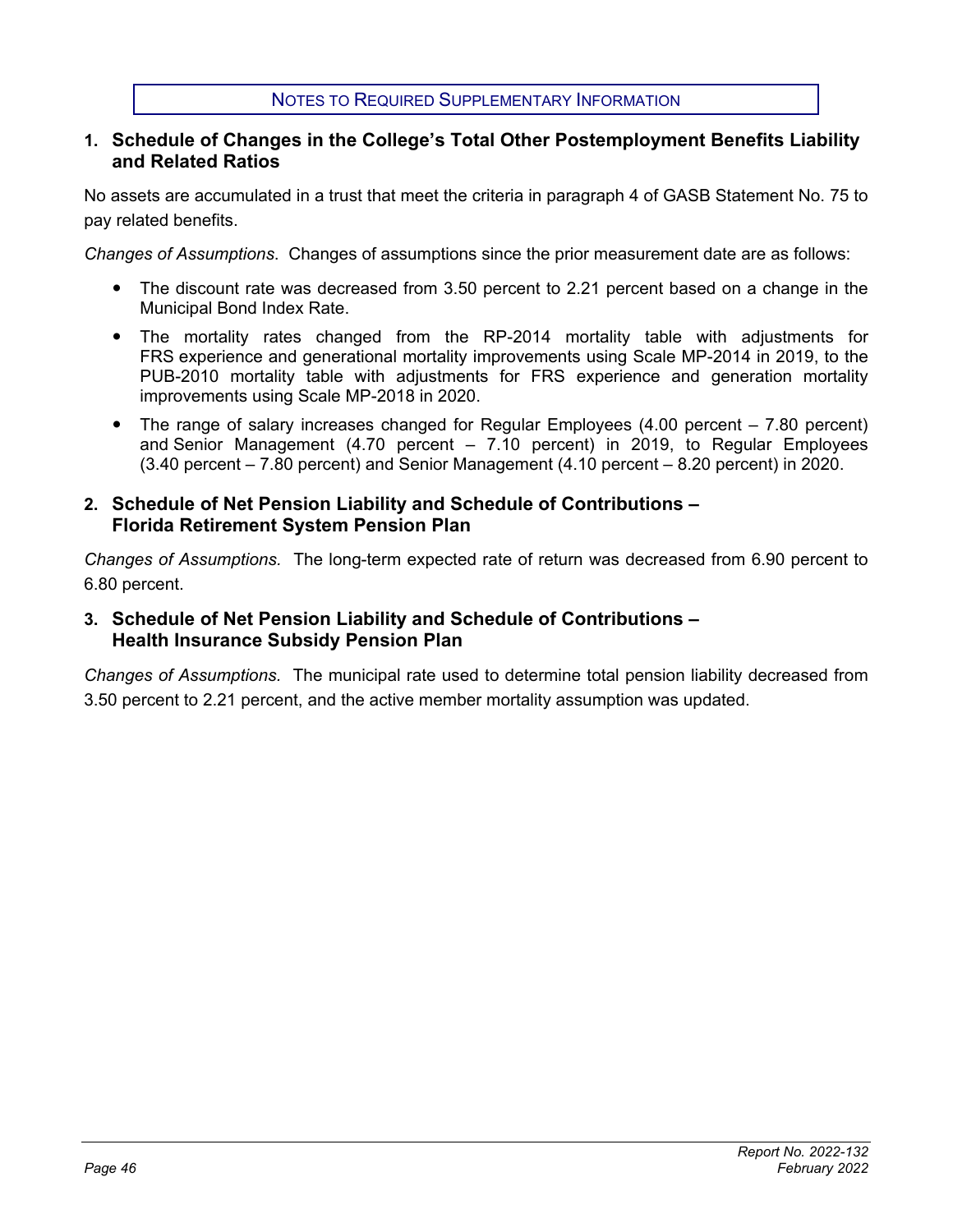<span id="page-50-0"></span>

Sherrill F. Norman, CPA Auditor General

# **AUDITOR GENERAL STATE OF FLORIDA**

Claude Denson Pepper Building, Suite G74 111 West Madison Street Tallahassee, Florida 32399-1450



Phone: (850) 412-2722 Fax: (850) 488-6975

The President of the Senate, the Speaker of the House of Representatives, and the Legislative Auditing Committee

# **INDEPENDENT AUDITOR'S REPORT ON INTERNAL CONTROL OVER FINANCIAL REPORTING AND ON COMPLIANCE AND OTHER MATTERS BASED ON AN AUDIT OF FINANCIAL STATEMENTS PERFORMED IN ACCORDANCE WITH** *GOVERNMENT AUDITING STANDARDS*

We have audited, in accordance with the auditing standards generally accepted in the United States of America and the standards applicable to financial audits contained in *Government Auditing Standards* issued by the Comptroller General of the United States, the financial statements of the St. Johns River State College, a component unit of the State of Florida, and its discretely presented component unit as of and for the fiscal year ended June 30, 2021, and the related notes to the financial statements, which collectively comprise the College's basic financial statements, and have issued our report thereon dated February 23, 2022, included under the heading **INDEPENDENT AUDITOR'S REPORT**. Our report includes a reference to other auditors who audited the financial statements of the discretely presented component unit, as described in our report on the College's financial statements. This report does not include the results of the other auditors' testing of internal control over financial reporting or compliance and other matters that are reported on separately by those auditors.

# **Internal Control Over Financial Reporting**

In planning and performing our audit of the financial statements, we considered the College's internal control over financial reporting (internal control) as a basis for designing audit procedures that are appropriate in the circumstances for the purpose of expressing our opinions on the financial statements, but not for the purpose of expressing an opinion on the effectiveness of the College's internal control. Accordingly, we do not express an opinion on the effectiveness of the College's internal control.

A *deficiency in internal control* exists when the design or operation of a control does not allow management or employees, in the normal course of performing their assigned functions, to prevent, or detect and correct, misstatements on a timely basis. A *material weakness* is a deficiency, or a combination of deficiencies, in internal control such that there is a reasonable possibility that a material misstatement of the College's financial statements will not be prevented, or detected and corrected on a timely basis. A *significant deficiency* is a deficiency, or a combination of deficiencies, in internal control